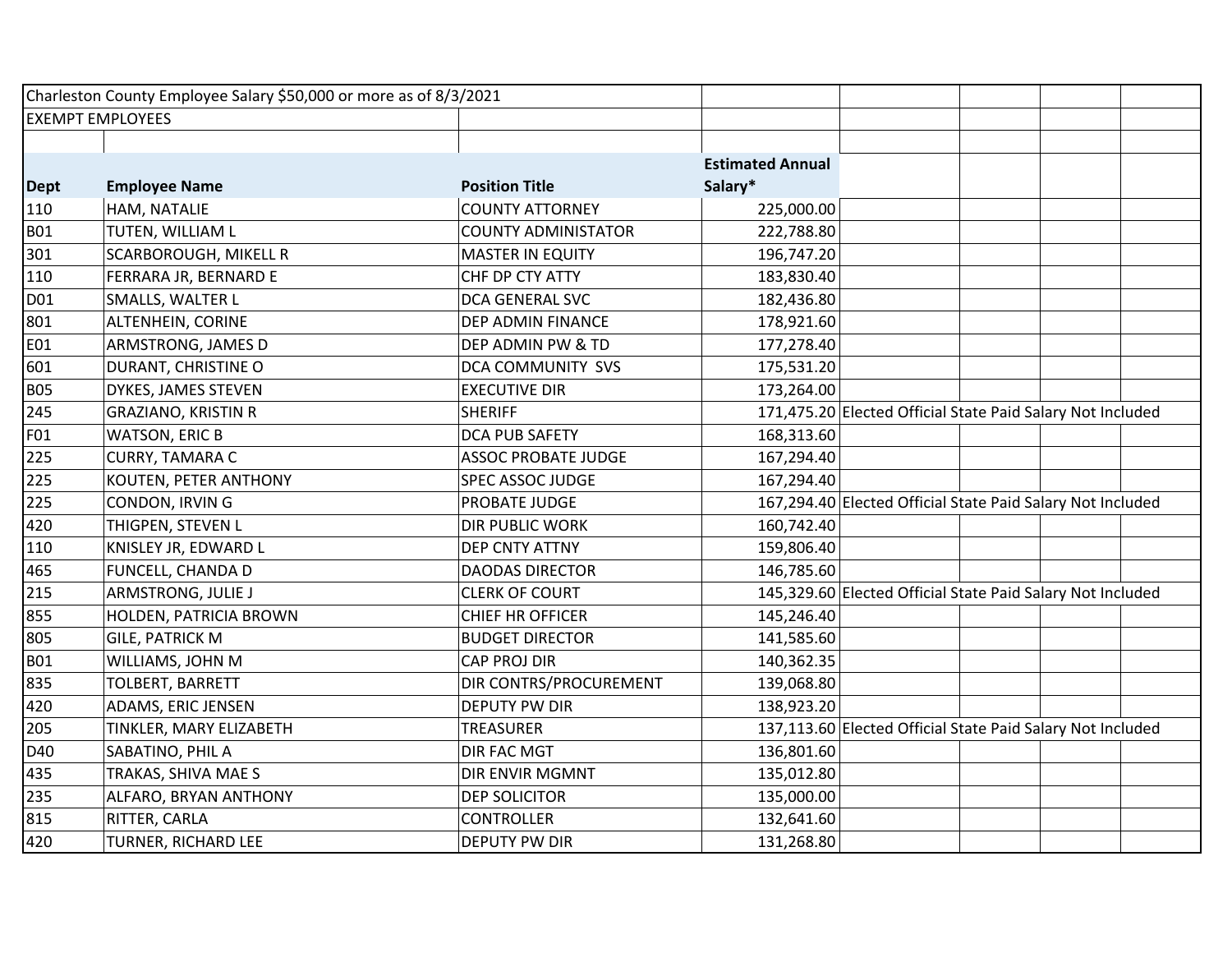| 245        | DUFFY, ABIGAIL SCUDDER        | DET CTER ADMIN         | 130,000.00                                                 |  |
|------------|-------------------------------|------------------------|------------------------------------------------------------|--|
| 435        | LAWING, ROBERT C              | <b>SW ENGINEER</b>     | 129,584.00                                                 |  |
| <b>B20</b> | LAKE, JAMES EZRA              | 911 CENTER DIR         | 129,188.80                                                 |  |
| D35        | GIACOMO, DONALD JOSEPH        | TECH SVCS DIR          | 129,084.80                                                 |  |
| 245        | SAD, AMEED A                  | CHF DEP SHERIFF        | 128,024.00                                                 |  |
| 210        | MILLER, MICHAEL K             | <b>ROD</b>             | 126,692.80 Elected Official State Paid Salary Not Included |  |
| 235        | HERRING LASH, DEBORAH S       | <b>SPEC COUNSEL</b>    | 123,988.80                                                 |  |
| D35        | CHANDORKAR, VASANT BHALCHANDR | DEP DIR TECH SV        | 123,739.20                                                 |  |
| 205        | RILEY, JULIE M                | CHF DEP TREASUR        | 123,052.80                                                 |  |
| 220        | ONEAL, BOBBI J                | <b>CORONER</b>         | 123,032.00 Elected Official                                |  |
| 420        | DETOMA, DEVRI CAMPBELL        | <b>TRANSP ENGR MGR</b> | 122,512.00                                                 |  |
| 201        | TECKLENBURG, PETER JOHN       | <b>AUDITOR</b>         | 120,140.80 Elected Official State Paid Salary Not Included |  |
| 420        | LINKER, WESLEY D              | ENG MGR II             | 120,016.00                                                 |  |
| 410        | <b>EVANS, JOEL H</b>          | PLNG DEV DIR           | 120,000.00                                                 |  |
| 115        | <b>STEWART, ROBERT N</b>      | DIR INTNL AUDIT        | 119,849.60                                                 |  |
| 415        | BAYYOUD, ABDULHAKIM           | <b>BLDG SVS DIRCTR</b> | 119,516.80                                                 |  |
| 435        | CAMPBELL, CYNTHIA S           | <b>BUSINESS MGR II</b> | 119,350.40                                                 |  |
| 215        | SINGH, VARINDERPAL            | IT ASST MANAGER        | 118,456.00                                                 |  |
| D40        | WOHLFEIL, CARL H              | MGR D/CONST II         | 118,456.00                                                 |  |
| 215        | HASELDEN JR, EDWARD E         | CHF DEP CLK CRT        | 118,123.20                                                 |  |
| 425        | ABRAMS, DAVID B               | <b>EMRG SVS DIRCTR</b> | 117,977.60                                                 |  |
| <b>E50</b> | FILAN, MICHAEL P              | FLEET OPS DIRC         | 117,520.00                                                 |  |
| 245        | SMITH, JOYCE ANN              | CHF DEP SHERIFF        | 116,001.60                                                 |  |
| 435        | SMETANA, SHAWN                | DIR ENVIR MGMNT        | 116,001.60                                                 |  |
| D40        | HILL, LEONARD GLENN           | DEP DIR FAC MGT        | 116,000.00                                                 |  |
| 350        | EHRLICH, MEGAN SARA           | CHF PUB DEFENDE        | 115,835.20                                                 |  |
| 350        | SCHWACKE, DAVID P             | <b>BERKELEY CTY PD</b> | 115,689.60                                                 |  |
| 235        | SHEALY, JENNIFER K            | SR MGR ASST SOL        | 115,648.00                                                 |  |
| 860        | <b>GLENNON, TOY S</b>         | <b>CNTY ASSESSOR</b>   | 114,836.80                                                 |  |
| 245        | SMOAK, TODD B                 | DEP SHERIFF CPT        | 114,608.00                                                 |  |
| D35        | TUNICK, WILLIAM SCOTT         | DIR RADIO/TELEC        | 113,422.40                                                 |  |
| D40        | WOOD, PAUL H                  | <b>ENGR PROJ MGR</b>   | 113,422.40                                                 |  |
| 425        | MCGEORGE, WILLIAM T           | DEP CHF TRAIN          | 112,964.80                                                 |  |
| <b>B20</b> | LAMBERT, LORENA               | ADM PROJ COORD         | 112,756.80                                                 |  |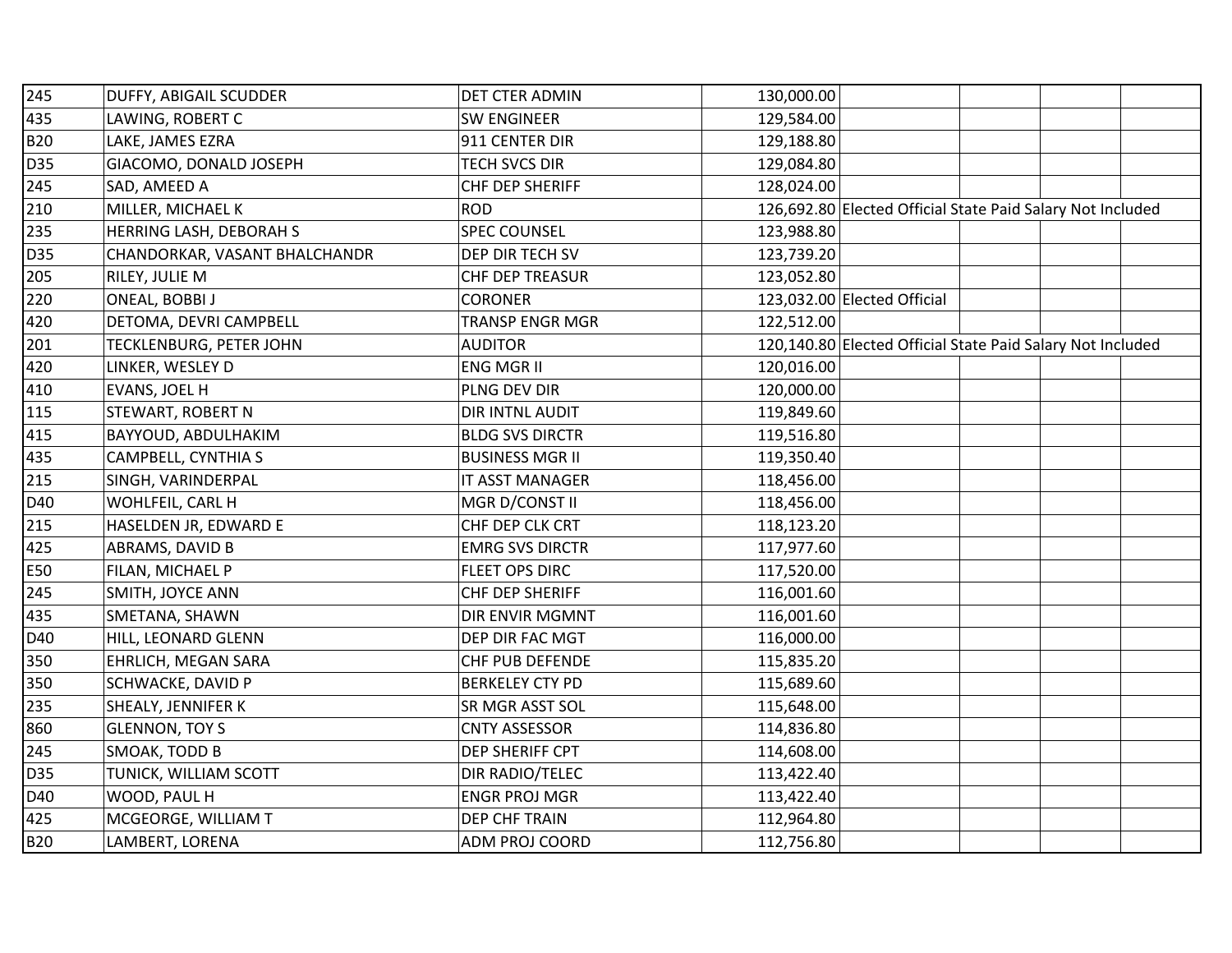| 810             | FRALICK, TAMI L             | REV COLL DIRECT        | 111,820.80 |  |
|-----------------|-----------------------------|------------------------|------------|--|
| 420             | OYER, CALVIN WAYNE          | CNST PRJ MGR II        | 111,176.00 |  |
| 235             | SEYMOUR, ANNE B             | MNG ASST SOLCT         | 110,240.00 |  |
| 801             | SHAW, TIA P                 | DCA PROJ OF III        | 110,073.60 |  |
| 245             | SCOTT, SHAUNDRA YOUNG       | <b>GEN COUNSEL</b>     | 110,011.20 |  |
| D <sub>25</sub> | RHODAN, JUNERESE B          | <b>SUMM COURT DIR</b>  | 109,948.80 |  |
| 245             | CANTY, GENEVA F             | <b>FINANCIAL OFCR</b>  | 109,761.60 |  |
| 201             | CAMPBELL JR, WILLIAM R      | CHF DEP CTY AUD        | 109,678.40 |  |
| 225             | CALE III, HARRY D           | PROBATE CT ADM         | 109,636.80 |  |
| D <sub>15</sub> | SULLIVAN, EULA J            | COMM DEV DIR           | 108,700.80 |  |
| D01             | <b>GREEN, KAREN B</b>       | PROJ OFFICER IV        | 108,409.60 |  |
| 350             | SMITH JR, WILLIAM TED       | DEP PUBLC DFNDR        | 108,347.20 |  |
| 110             | DAHLHEIM, KATHERINE JEAN    | <b>AST CNTYATTYIII</b> | 107,016.00 |  |
| 235             | SIMPSON, BENJAMIN CHAD      | <b>SPEC COUNSEL</b>    | 107,000.00 |  |
| D40             | ALEXANDER, JANETTE S        | D/CONS PJ MNGR         | 106,787.20 |  |
| 245             | HARRIS, DOROTHY M           | <b>DETENTION MAJOR</b> | 106,436.33 |  |
| 235             | LINDER, STEPHANIE B         | <b>SPEC COUNSEL</b>    | 106,392.00 |  |
| 245             | BURNSED, DAVID L            | <b>DEP SHERIFF MAJ</b> | 106,080.00 |  |
| 860             | CALE JR, ROBERT L           | ASST CNTYASR AP        | 105,996.80 |  |
| 101             | SALISBURY, KRISTEN L        | <b>CLK OF COUNCIL</b>  | 105,435.20 |  |
| 245             | BALCERZAK, STEPHEN M        | DEP SHERIFF CPT        | 105,372.80 |  |
| 805             | SMALLS, LOELLA C            | <b>ASST BUDGET DIR</b> | 105,164.80 |  |
| 435             | LOTT, TONYA                 | PROJ MGR/SAFETY        | 104,353.60 |  |
| D30             | SCHWERIN, MICHAEL N         | DIR SFTY RSK MGT       | 104,312.00 |  |
| F01             | DANFORD, KRISTY LEE         | PROJ DIRECTOR          | 103,625.60 |  |
| D40             | MILLER, STACY LYNN          | <b>REAL PROP MGRII</b> | 103,022.40 |  |
| 801             | MARTINO LAMBERT, CHRISTINE  | <b>ASST HR DIRECTR</b> | 102,772.80 |  |
| 245             | HAZELTON III, JOSHUA ELIJAH | <b>IT MANAGER</b>      | 102,377.60 |  |
| 235             | <b>BURWELL, SYLVIA J</b>    | <b>INTEG SYS ADMIN</b> | 102,169.60 |  |
| <b>B20</b>      | BURRELL, ALLYSON ELAINE     | DEP DIR 911 CTR        | 101,982.40 |  |
| 420             | BEAUDROT, RAYMOND           | <b>OPERATIONS MGR</b>  | 101,566.40 |  |
| 410             | MELOCIK, ANDREA N           | DEP DIR ZON/PLA        | 101,524.80 |  |
| 350             | CARLSON, DEBORAH J          | ADM SVS MANAGER        | 101,254.40 |  |
| <b>B05</b>      | FULLER, WILLIAM REGINALD    | DIR ED, FIN& TECH      | 101,254.40 |  |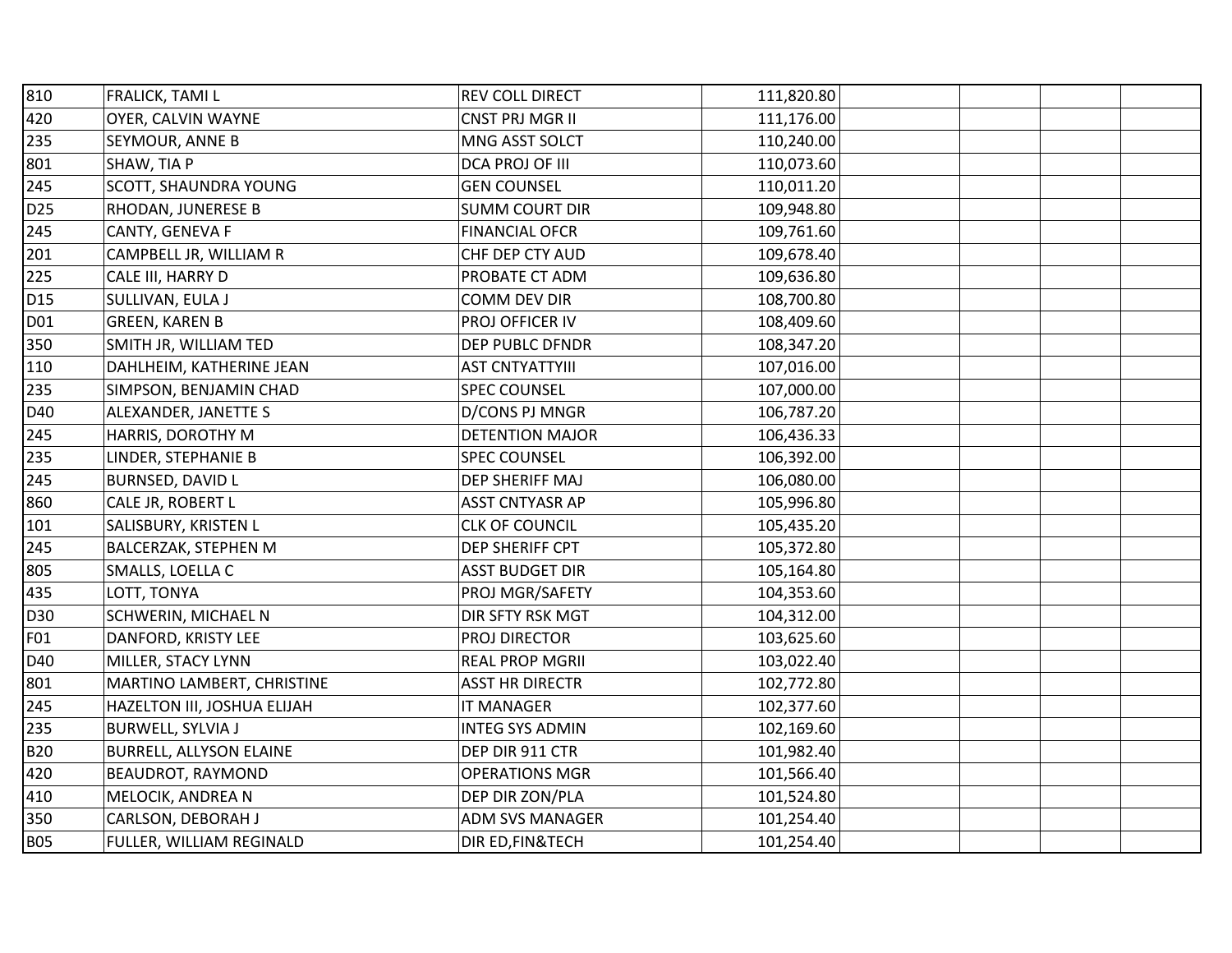| 465             | OLIVER, RICHARD H           | <b>MGR INPATIENT</b>   | 101,254.40 |  |
|-----------------|-----------------------------|------------------------|------------|--|
| 235             | ASKINS, MARIAN LOUISE       | SR MGR ASST SOL        | 101,025.60 |  |
| 350             | RANKIN, MARYELLEN           | SPC AST PUB DEF        | 99,736.00  |  |
| 245             | MORRIS, PATRICK W           | DEP SHERIFF MAJ        | 99,444.80  |  |
| 815             | HAGBERG, LAURIE ANN         | <b>ASST CONTROLLER</b> | 98,966.40  |  |
| 205             | STURDIVANT, JONI L          | <b>DEP TREASURER</b>   | 98,051.20  |  |
| 235             | HARRELL, AMY M              | MNG ASST SOLCT         | 98,051.20  |  |
| 215             | DUNCAN, ROBERT W            | CLK CRT OP MGR         | 97,947.20  |  |
| 235             | BARFIELD, SHAWN PIERCE      | SR MGR ASST SOL        | 97,884.80  |  |
| 210             | JULY, RHONDA ELAINE         | CHF DUP ROD            | 97,864.00  |  |
| 835             | WIGGINS JR, CHARLES L       | DEP DIR PROCRMT        | 97,718.40  |  |
| E02             | RUFF, CATHY L               | DIR GR BELT PRG        | 97,468.80  |  |
| 425             | MILLICAN III, CHARLES L     | MGR LOGIS&DEPLY        | 97,260.80  |  |
| 201             | <b>GREEN, JONATHAN T</b>    | <b>DEP CTY AUDITOR</b> | 96,948.80  |  |
| 225             | LEBLANC, REGINA D           | <b>CLK PROBATE CT</b>  | 96,907.20  |  |
| 420             | WANNAMAKER, CHRISTOPHER L   | STORMWATER MGR         | 96,865.60  |  |
| 245             | ROBERTSON JR, THOMAS BUTLER | DEP SHERIFF CPT        | 96,844.80  |  |
| 235             | FINCH, TIMOTHY FRANCIS      | SR MGR ASST SOL        | 96,824.00  |  |
| 855             | DISANDRO, DOMINIC           | DEP HR OFFICER         | 96,512.00  |  |
| 225             | ATWOOD, ALISON V            | <b>CLK PROBATE CT</b>  | 96,491.20  |  |
| 235             | BALDWIN, JESSICA ASHLEY     | <b>SPEC COUNSEL</b>    | 96,137.60  |  |
| 420             | NIMZ JR, HERBERT L          | CNST PRJ MGR II        | 96,012.80  |  |
| 245             | WOODS, JAMES ALFRED         | DEP SHERIFF CPT        | 95,908.80  |  |
| D35             | REEVES, MICHAEL GARY        | TELECOM SYS MGR        | 95,742.40  |  |
| <b>D35</b>      | <b>GALANDA, MATTIA</b>      | WEB SYSTEMS MGR        | 95,638.40  |  |
| 350             | KING, JASON T               | MNG PUBL DFNDR         | 95,284.80  |  |
| 350             | WHITE, KESHIA VALADA        | DEP PUBLC DFNDR        | 95,118.40  |  |
| 420             | MATHIS, MICHAEL W           | <b>ENGR PROJ MGR</b>   | 95,076.80  |  |
| D <sub>25</sub> | SUMMEY, JOANNA ELIZABETH    | <b>MAGISTRATE</b>      | 95,035.20  |  |
| 245             | <b>GRANT, ANDREW T</b>      | <b>DETENTION MAJOR</b> | 95,035.20  |  |
| 110             | DEANTONIO, KEVIN MICHAEL    | <b>ASST CNTYATTYII</b> | 95,000.00  |  |
| E50             | AHLEMANN JR, ROBERT O       | <b>ASST FLTOPS DIR</b> | 94,785.60  |  |
| 855             | SOUCY, VICTORIA             | HR/ADA MGR             | 94,494.40  |  |
| 835             | WILLIAMS, DARRELL R         | PRGM MGR               | 94,244.80  |  |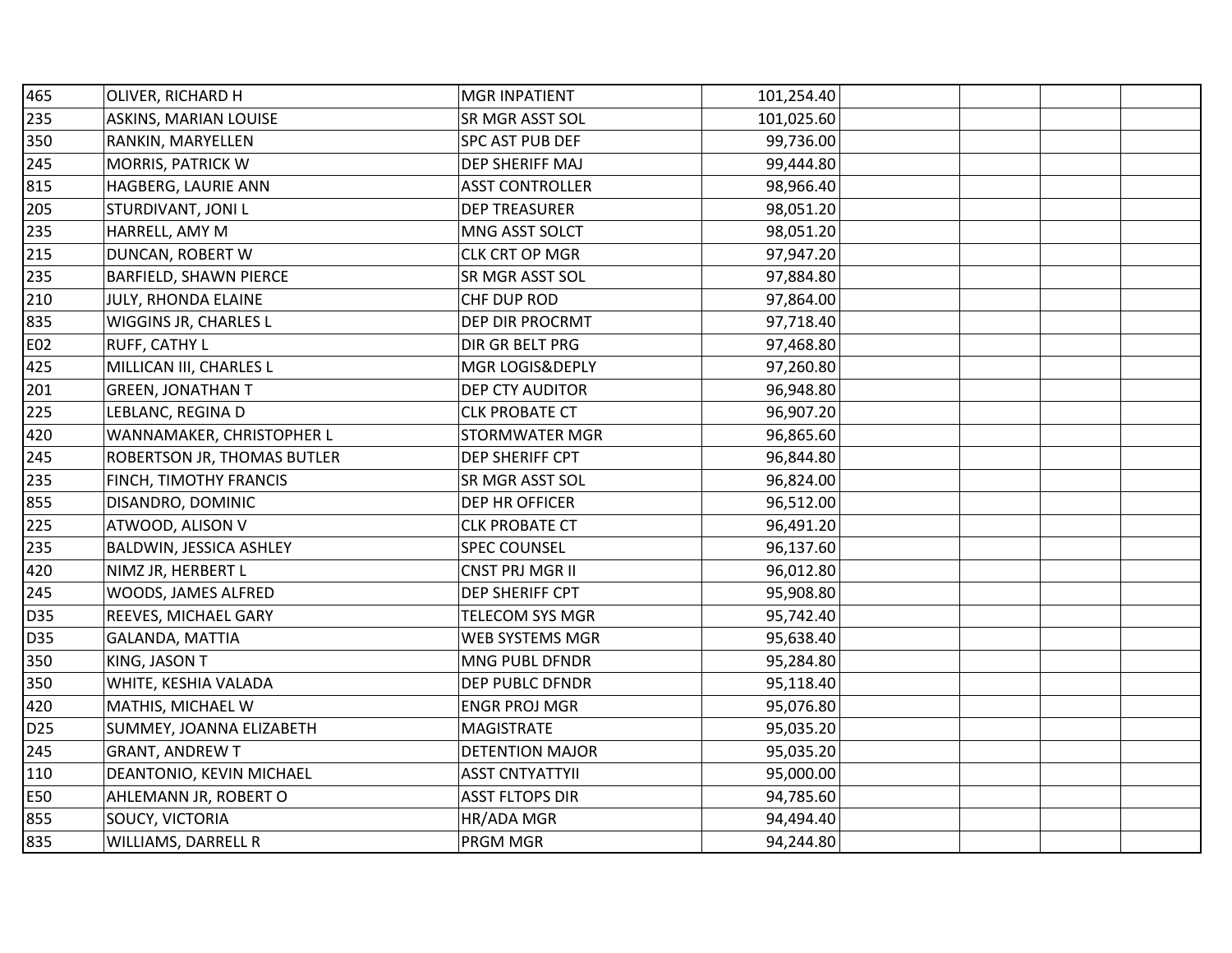| 420             | DUKES JR, HAROLD T           | <b>CONST MGR II</b>    | 94,099.20 |  |
|-----------------|------------------------------|------------------------|-----------|--|
| 420             | KELLEY, MACKENZIE ARNOLD     | <b>CNST PRJ MGR II</b> | 93,537.60 |  |
| <b>B20</b>      | HIBLER, MATTHEW ALLEN        | <b>TECHNOLOGY MGR</b>  | 93,142.40 |  |
| 305             | LEBLANC, DAVID               | <b>VET AFFRS DIR</b>   | 92,518.40 |  |
| 460             | COATES IV, JOSEPH A          | EMG PREP OPS CH        | 92,414.40 |  |
| 350             | DAVIS, RODNEY D              | MNG PUBL DFNDR         | 92,102.40 |  |
| D <sub>25</sub> | <b>GOSNELL JR, JAMES B</b>   | <b>MAGISTRATE</b>      | 92,040.00 |  |
| D <sub>25</sub> | LYNN, THOMAS E               | <b>MAGISTRATE</b>      | 92,040.00 |  |
| D <sub>25</sub> | STEINBERG, ELLEN SOFFAR      | <b>MAGISTRATE</b>      | 92,040.00 |  |
| D <sub>25</sub> | TURNER, JAMES A              | <b>MAGISTRATE</b>      | 92,040.00 |  |
| 245             | JACOBIK, JONATHAN E          | DEP SHERIFF CPT        | 91,728.00 |  |
| 245             | HASELDEN, REBINA B           | <b>ADM SVS MANAGER</b> | 91,624.00 |  |
| 245             | HALLEY, MICHAEL P            | <b>DETENTION MAJOR</b> | 91,187.20 |  |
| D01             | DESTEFANO, CHRISTINE E       | DCA PRJ OFF III        | 91,166.40 |  |
| 240             | COLLUM, CATHY D              | <b>LEGISLATIVE CRD</b> | 90,729.60 |  |
| D30             | PUCKETT, RONALD L            | <b>SAFETY MANAGER</b>  | 90,584.00 |  |
| 220             | MARTIN, BRITTNEY W           | CHF DEP CORONER        | 90,563.20 |  |
| 210             | MCINTYRE, ROBERT A           | SR IMAGING TECH        | 90,459.20 |  |
| 350             | FORD, MARY ALISON            | MNG PUBL DFNDR         | 90,001.60 |  |
| 345             | CRAMER, ISAAC                | <b>BRD ELE VR DIRC</b> | 90,000.00 |  |
| 435             | OLER, BRUCE B                | SW COLLCTNS MGR        | 89,898.48 |  |
| D <sub>25</sub> | MIKELL, AMY JOWERS           | MAGISTRATE             | 89,739.00 |  |
| 245             | SYMONETTE, KATHERINE DEITERS | SR EXEC ASSIST         | 89,689.60 |  |
| 435             | FRANKLIN JR, FRANK LESLIE    | OPS SUPPORT MGR        | 89,689.60 |  |
| 245             | WHITED, KEVIN M              | DEP SHERIFF CPT        | 89,502.40 |  |
| 245             | TITTLE, PAUL L               | DEP SHERIFF CPT        | 89,024.00 |  |
| 245             | <b>ANTONIO, ROGER J</b>      | DEP SHERIFF CPT        | 88,795.20 |  |
| 350             | LITTLEJOHN, DEBRA K          | SPC AST PUB DEF        | 88,608.00 |  |
| D40             | <b>GEORGIADES, JASON G</b>   | <b>CIVIL ENGR I</b>    | 88,587.20 |  |
| 860             | <b>ZERBST, CHRIS A</b>       | APPR SUPV-COMMC        | 88,379.20 |  |
| 420             | CHEARS, EDWARD G             | <b>LAND SRVY SUPV</b>  | 88,358.40 |  |
| 245             | KING, FLETCHER L             | DEP SHERIFF MAJ        | 88,233.60 |  |
| <b>B20</b>      | RAPCHICK, MARIA B            | <b>HR MANAGER</b>      | 88,192.00 |  |
| 245             | STANLEY, GUY M               | <b>EMER RESP T SUP</b> | 88,004.80 |  |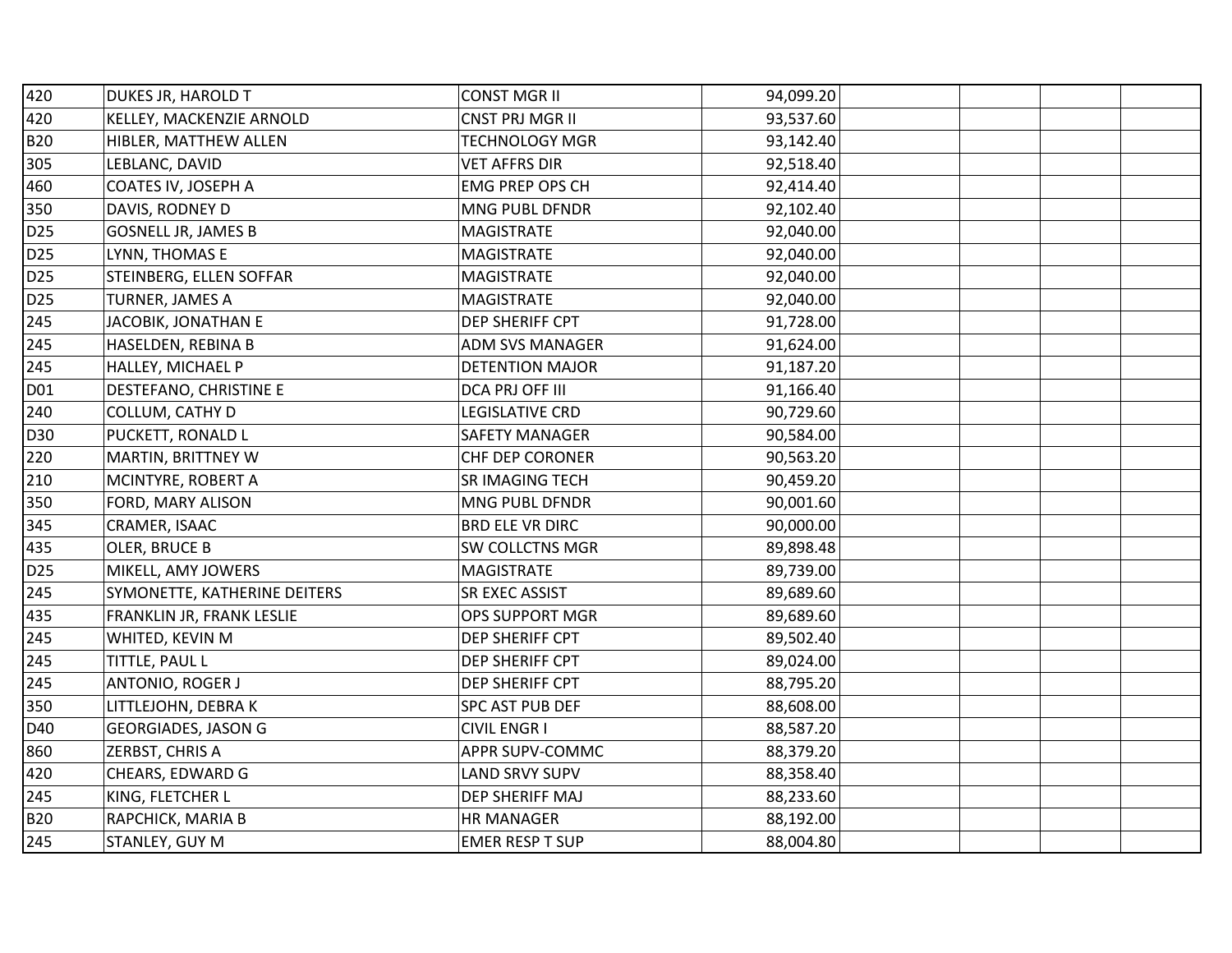| <b>B05</b>      | <b>BROWN, JENNIFER DIANE</b>  | DIR OF BRE             | 87,568.00 |  |
|-----------------|-------------------------------|------------------------|-----------|--|
| D40             | LEE, MARTY B                  | FAC. MANAGER I         | 87,568.00 |  |
| D40             | REED, JESSE N                 | FAC. MANAGER I         | 87,568.00 |  |
| D <sub>25</sub> | PERRY, SHERYL M               | <b>MAGISTRATE</b>      | 87,438.00 |  |
| 465             | MURRAY, LISA H                | <b>FINANCIAL OFCR</b>  | 87,256.00 |  |
| 235             | MATTHEWS, CHARLES DENTON      | MNG ASST SOLCT         | 87,048.00 |  |
| 350             | RUNEY, MARTHA KENT            | MNG PUBL DFNDR         | 86,777.60 |  |
| 235             | WILLIAMS, THEOPHILUS DARIUS   | <b>ASST SOLICITOR</b>  | 86,715.20 |  |
| 425             | CIALI, JAMES P                | SAFETY & OPS OF        | 86,424.00 |  |
| D35             | KRATZ, JOHN MARTIN            | RADIO COMM MGR         | 85,966.40 |  |
| 420             | PETERSEN, RYAN ROBERT         | <b>ASSET MGR</b>       | 85,904.00 |  |
| D35             | PACHECO, SAGE AUSTIN          | PHP DEVELOPER          | 85,675.20 |  |
| 235             | YOUNG, CHARLES L              | <b>LGL SVS MANAGER</b> | 85,176.00 |  |
| 855             | SCHALAU, ELIZABETH ALISON     | <b>BENEFITS MGR</b>    | 85,000.00 |  |
| 245             | WHITE, WILLIAM L              | DEP SHERIFF CPT        | 84,968.00 |  |
| 435             | KENERLEY, MIKE                | PROJ OFC II            | 84,822.40 |  |
| 350             | LEWIS, BENJAMIN CARTER        | <b>ASST PUBL DFNDR</b> | 84,427.20 |  |
| D35             | MAGGIO, NICHOLAS              | IT SECURITY OFC        | 84,219.20 |  |
| 245             | KNOX, MICHAEL WAYNE           | DEP SHERIFF CPT        | 83,948.80 |  |
| 225             | KIRCHNER, LENNA S             | SPEC ASSOC JUDGE       | 83,647.20 |  |
| D40             | MOULTRIE, RANDY P             | MAINT/CONS MGRI        | 83,616.00 |  |
| 425             | <b>BIALEK, NATHANIEL</b>      | <b>MEDICAL OPS MGR</b> | 83,512.00 |  |
| 810             | <b>GREGORY, DANIEL MYLES</b>  | DELTX COLLECTOR        | 82,929.60 |  |
| 420             | <b>CHAMPION, TALLEY BRETT</b> | <b>ENVIRON ENGR</b>    | 82,888.00 |  |
| 420             | HAYES, JAMES B                | MOSQ CONT MGR          | 82,451.20 |  |
| 225             | WARD IV, JAMES IRVING         | SR LAW CLERK           | 82,430.40 |  |
| D40             | CARLSON, TERESSA L            | OFC SVS MANAGER        | 82,368.00 |  |
| <b>B01</b>      | RAMAGE, AMANDA VIAN           | ADM PROJ COORD         | 82,284.80 |  |
| 245             | FERGUSON III, FLETCHER WILSON | DEP SHERIFF CPT        | 82,243.20 |  |
| 465             | APGAR, JONATHAN               | <b>CLIN PROG MGR</b>   | 82,160.00 |  |
| 350             | TAYLOR, JOHN TIMBERLAKE       | <b>ASST PUBL DFNDR</b> | 82,139.20 |  |
| 245             | SALTERS, EMMA J               | DETENTION CAPT         | 82,014.40 |  |
| 301             | DAWKINS, JUDY H               | CLK MSTR EQT CT        | 81,952.00 |  |
| E02             | POTTS, PEGGY M                | PROJ OFC II            | 81,577.60 |  |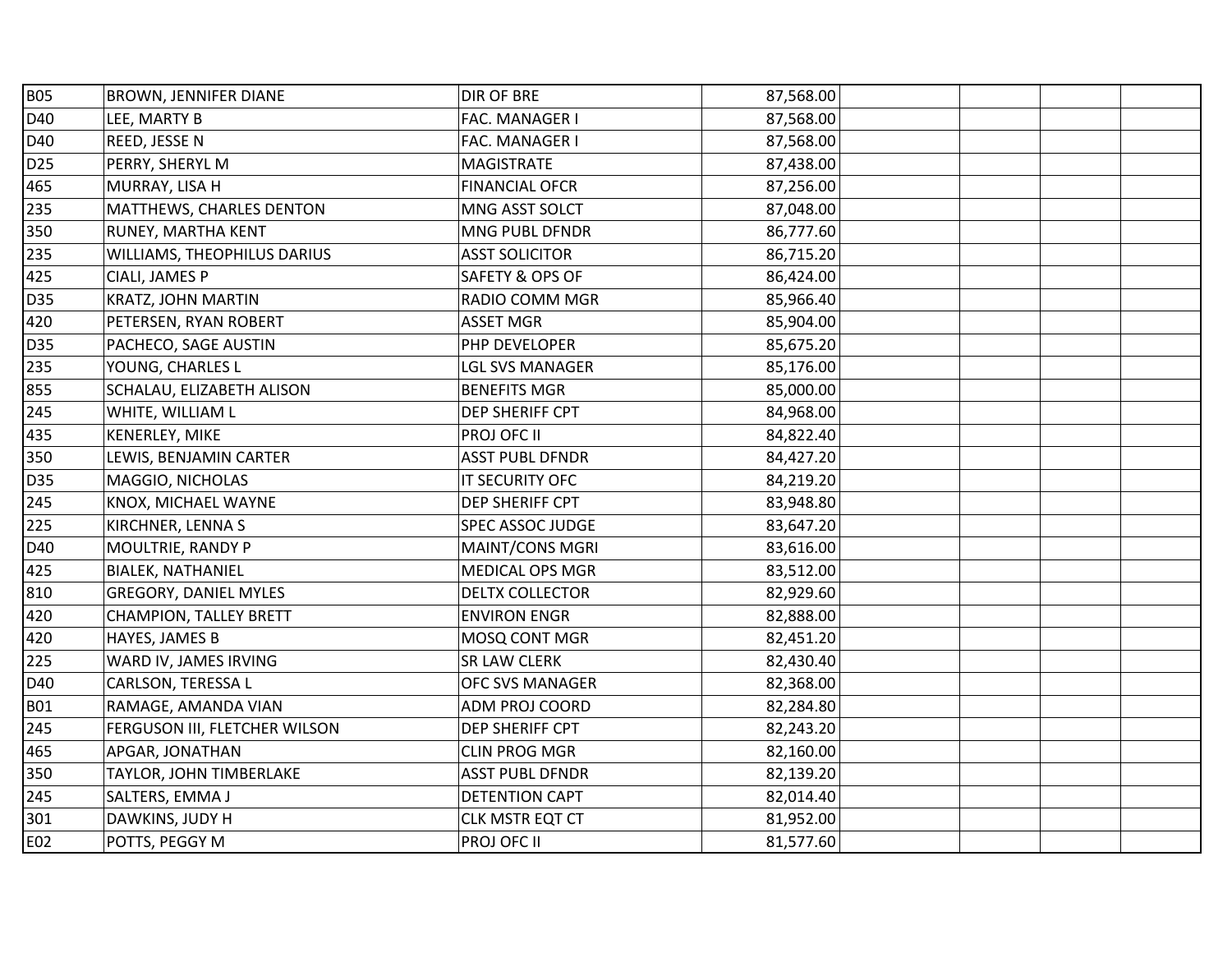| 245             | <b>GREATHOUSE, KERRILYN E</b>  | <b>DETENTION CAPT</b>  | 81,224.00 |  |
|-----------------|--------------------------------|------------------------|-----------|--|
| 855             | MARLOWE, CANDY W               | HR COORD/MGR           | 81,161.60 |  |
| <b>B05</b>      | RICHARDSON, ASHLEY M           | DIR BUS MARKETI        | 81,161.60 |  |
| 860             | <b>EVERMAN, STEPHEN J</b>      | <b>APPRAISAL SUPV</b>  | 81,078.40 |  |
| 420             | LAHM, GERALD E                 | PROJ OFC I             | 80,974.40 |  |
| D <sub>25</sub> | WILLIAMS, PHYLIS M             | DEP DIR SUM CTS        | 80,912.00 |  |
| 245             | SUHRSTEDT, SARA G              | <b>AUDITOR II</b>      | 80,766.40 |  |
| 420             | TAYLOR, AMY                    | <b>FINANCE MANAGER</b> | 80,724.80 |  |
| 215             | MILLS, JESSICA ENGEL           | PROJ OFC II            | 80,537.60 |  |
| 810             | MILLER, WILLIAM B              | REV COL REC MGR        | 80,288.00 |  |
| 345             | DICKARD, JOSHUA ALAN           | DEP DIR BEVR           | 80,198.00 |  |
| 245             | NEWTON, ROBERT L               | TR RES&DEV MG          | 80,017.60 |  |
| 245             | BAXTER, RADIA LUPHELIA         | PROGRAM MGR II         | 80,017.60 |  |
| 350             | DOVELL, HELEN R                | <b>ASST PUBL DFNDR</b> | 80,017.60 |  |
| 345             | <b>STREETS, NATASHA RENEE</b>  | DEP DIR BEVR           | 80,000.00 |  |
| <b>B20</b>      | GAGLIARDI, SAMANTHA MARIE      | SPECIAL OPS MGR        | 80,000.00 |  |
| 420             | CRAVEN JR, HERBERT E           | ASST FLD OPS MG        | 79,996.80 |  |
| 410             | HORNE, WILLIAM T               | <b>PLANNER III</b>     | 79,976.00 |  |
| F01             | KNAPP, LAUREN M                | PROJ OFC II            | 79,830.40 |  |
| 465             | GROBMYER, KELLEY M             | PRGM MGR               | 79,372.80 |  |
| 435             | WILLIAMS, JEANNETTE L          | ADM SVS MANAGER        | 79,354.50 |  |
| D40             | BEVERIDGE, JAMES MICHAEL       | <b>ARCHITECT I</b>     | 79,331.20 |  |
| 420             | MCCLELLAN, GARY DOUGLAS        | <b>CIVIL ENGR I</b>    | 79,185.60 |  |
| 245             | MOYER SMITH, CHRISTINA L       | DEP SHERIFF CPT        | 79,040.00 |  |
| 245             | <b>BROWN, HANS X</b>           | DETENTION CAPT         | 79,040.00 |  |
| 245             | DRISKELL, KIEVIET T            | DETENTION CAPT         | 79,040.00 |  |
| 245             | DYER PARKER, THOMASINA TOWANDA | DETENTION CAPT         | 79,040.00 |  |
| 220             | LINDSAY, DOROTHY E             | DEP CORONER II         | 78,811.20 |  |
| 235             | LIETZOW, CHRISTOPHER SCOTT     | <b>ASST SOLICITOR</b>  | 78,790.40 |  |
| 235             | <b>FRIERSON, LAUREN M</b>      | MNG ASST SOLCT         | 78,790.40 |  |
| 101             | HESS, KRISTEN TYLER            | PROJ OFC II            | 78,457.60 |  |
| 235             | ZIEGLER, ALEXANDER JABER       | <b>ASST SOLICITOR</b>  | 78,291.20 |  |
| 235             | SIGAL, ELIZABETH PRICE         | <b>SPEC COUNSEL</b>    | 78,291.20 |  |
| 860             | WRONA, SHARON E                | <b>ASST CNTYASR AD</b> | 78,145.60 |  |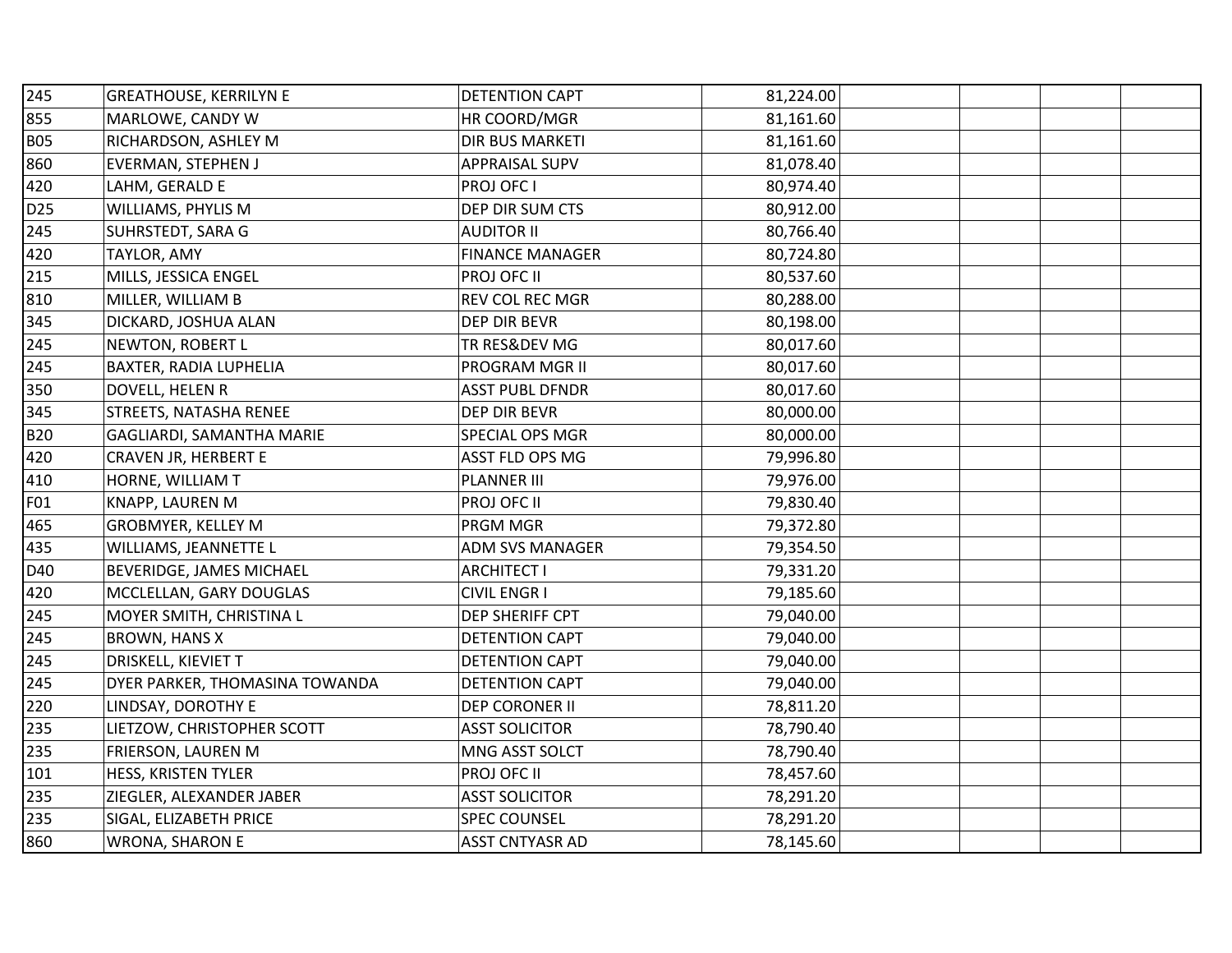| D15        | <b>ESKRIDGE, ANNA E</b>        | PRGM MGR               | 77,376.00 |  |
|------------|--------------------------------|------------------------|-----------|--|
| 855        | <b>BYRGE, BRANDY M</b>         | SR HR GENERALIS        | 77,251.20 |  |
| 350        | WOOSLEY, CASSANDRA LEIGH       | <b>ASST PUBL DFNDR</b> | 77,105.60 |  |
| 801        | <b>WURSTER, DOUGLAS R</b>      | DCA PRJ OFF III        | 76,793.60 |  |
| 235        | SAVAS, NINA LAINA              | <b>ASST SOLICITOR</b>  | 76,772.80 |  |
| 215        | MCKEOWN, DAVID R               | IT SYSTEMS SPEC        | 76,752.00 |  |
| 420        | MADRASGURUVAYURAPPAN, RAMGANES | FIN SYS MGR            | 76,398.40 |  |
| 215        | SHEPPARD, DOROTHY A            | <b>FAMILY CRT MGR</b>  | 76,336.00 |  |
| 235        | COOPER, DANIEL WEST            | <b>ASST SOLICITOR</b>  | 76,232.00 |  |
| 235        | NORVELL, JORDAN A              | <b>ASST SOLICITOR</b>  | 76,232.00 |  |
| 425        | FEHR, CARL F                   | <b>RECRUIT OFFICER</b> | 76,211.20 |  |
| E50        | SIRES, CHRISTOPHER WARREN      | <b>HVY EQUIP SUPVR</b> | 76,169.60 |  |
| 601        | FIFE, TERRI LYNN               | DCA PRJ OFF III        | 76,003.20 |  |
| E01        | LIMEHOUSE, KEVIN DOUGLAS       | DCA PRJ OFF III        | 75,358.40 |  |
| D35        | WASZKIEWICZ, STEVEN J          | COMP SUP SP III        | 75,296.00 |  |
| 420        | MARTIN, JOHN P                 | <b>CIVIL ENGR II</b>   | 75,212.80 |  |
| 835        | CHESSER, HOLLY SISTARE         | SBE PROG MGR           | 75,088.00 |  |
| 205        | WHITE, SAMANTHA JAYCEECA       | PROJ OFC II            | 75,025.60 |  |
| <b>B01</b> | BARLOW, KELSEY RENEE           | PUBLIC INFO OFF        | 75,000.00 |  |
| 815        | PORTER, CHRISANNE T            | <b>ACCOUNTANT</b>      | 74,880.00 |  |
| D40        | WHETZEL, PAUL NATHAN           | PKG OPERS MGR          | 74,838.40 |  |
| <b>B05</b> | SHERRILL, KEDYKY L             | DIR BUS RESEARC        | 74,256.00 |  |
| 210        | YATES, ALEXIS JORDAN           | ADMSVSCOORII           | 74,110.40 |  |
| D35        | STRIBLING, ASHLEY MARIE        | <b>GIS COORDINATOR</b> | 73,964.80 |  |
| 420        | DAVEY SR, JOHN H               | PW SUPERVISOR          | 73,819.20 |  |
| 245        | <b>BAILEY, CAROLYN M</b>       | HR MANAGER             | 73,777.60 |  |
| 215        | CAMPBELL, LUCY B               | <b>COURT MGT SUPV</b>  | 73,632.00 |  |
| 460        | HENLEY, PATRICIA A             | <b>SPL PROJ OFFICR</b> | 73,565.44 |  |
| 235        | JOHNSON, ROCKY                 | IT SYSTEMS SPEC        | 73,548.80 |  |
| E50        | COLEMAN, ADAM A                | AUTO SHOP SUPV         | 73,382.40 |  |
| 810        | PRINGLE JACKSON, SHEMEQUA      | ASST DIR REV CO        | 73,320.00 |  |
| 410        | <b>BROOKS, SALLY</b>           | <b>PLANNER III</b>     | 73,174.40 |  |
| 245        | LAROCHE, EASTER                | VIC WIT ADV COR        | 73,091.20 |  |
| 420        | SORORIAN, SHEILA A             | <b>CIVIL ENGR II</b>   | 73,008.00 |  |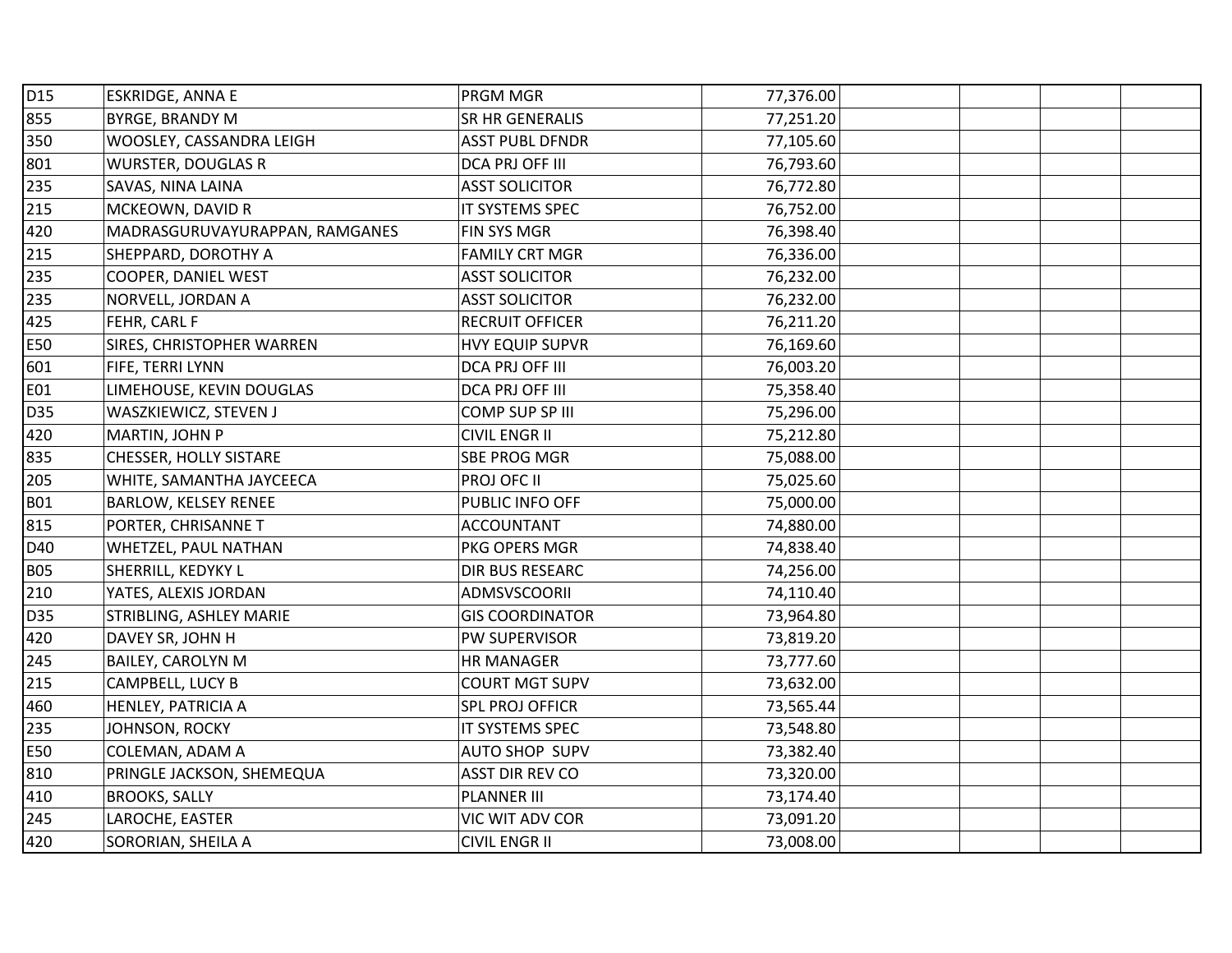| 801        | BADGER, KERRY STEPHANIA     | IT SYSTEMS SPEC        | 72,883.20 |  |  |
|------------|-----------------------------|------------------------|-----------|--|--|
| D30        | <b>BOWERS II, RAYMOND E</b> | SAFETY OFFICR I        | 72,737.60 |  |  |
| 420        | PROVEAUX, JACQUELINE L      | <b>ACCOUNT MANAGER</b> | 72,696.00 |  |  |
| 855        | HARRIS, ROSLYN P            | SR HR GENERALIS        | 72,592.00 |  |  |
| D40        | LEE, EDWARD SIDNEY          | PROJECT MANAGER        | 72,529.60 |  |  |
| 235        | MIDDLETON, WANDA D          | <b>CASE MGT SUPVR</b>  | 72,363.20 |  |  |
| 235        | DAVIS, KELSEY ELIZABETH     | <b>ASST SOLICITOR</b>  | 72,113.60 |  |  |
| 235        | DUTREMBLE, DAVID FRANKLIN   | <b>ASST SOLICITOR</b>  | 72,113.60 |  |  |
| 420        | <b>BLAKE, BRIAN</b>         | <b>CIVIL ENGR II</b>   | 72,113.60 |  |  |
| 110        | <b>BELLE, MARC GRAYLYNN</b> | <b>ASST CNTYATTNY</b>  | 72,009.60 |  |  |
| 215        | MICHEL, DONALD R            | <b>SUPP ENFRC SUPV</b> | 72,009.60 |  |  |
| 205        | ANTHONY, PAIGE CONSTANCE    | PROJ OFC III           | 71,968.00 |  |  |
| D40        | SEIFERT, BRANDON K          | <b>CONST MGR II</b>    | 71,739.20 |  |  |
| 435        | ROSS, CURTIS ANTWAN         | <b>SW SUPINTENDNT</b>  | 71,531.20 |  |  |
| 420        | YAW, CHRISTOPHER RYAN       | <b>INSP OPER SUPV</b>  | 71,240.00 |  |  |
| 435        | DELEE, RYAN NATHANIEL       | PROJ OFC I             | 71,219.20 |  |  |
| 235        | HAUPT, RAYMOND THOMAS       | CHF INVESTIGTOR        | 71,073.60 |  |  |
| 350        | KOZELSKI III, JOHN J        | <b>ASST PUBL DFNDR</b> | 71,032.00 |  |  |
| 225        | <b>CURRIE, ELIZABETH S</b>  | PROB CT INVEST         | 70,948.80 |  |  |
| 350        | DEGIOVINE, ARTHUR MICHAEL   | SPEC INVESTG II        | 70,948.80 |  |  |
| 420        | CLARK, NANCY JEAN           | <b>ADMIN SV SUP II</b> | 70,824.00 |  |  |
| D40        | WASHINGTON, TAMMY R         | <b>ADM SVS COORIII</b> | 70,824.00 |  |  |
| <b>B20</b> | MALLETTE, TONIA VICTORIA    | <b>CDC ANALYST</b>     | 70,699.20 |  |  |
| <b>B20</b> | MACIARIELLO, AARON ROSS     | CDC OPS MGR            | 70,553.60 |  |  |
| 860        | WALLACE, CONNIE C           | APPRAISAL SUPV         | 70,304.00 |  |  |
| <b>B20</b> | FERGUSON, WILLIAM STATEN    | IT SUPERVISOR          | 70,262.40 |  |  |
| 235        | URICCHIO, NICHOLAS BROOKS   | <b>ASST SOLICITOR</b>  | 70,075.20 |  |  |
| 235        | HALIENA, MALLORY V          | <b>ASST SOLICITOR</b>  | 70,075.20 |  |  |
| 810        | TRAKAS, EDRIAN JUANICO      | DEP TAX COLLECT        | 70,054.40 |  |  |
| 235        | RUSSELL, RICHARDSON HUNT    | <b>ASST SOLICITOR</b>  | 70,012.80 |  |  |
| 235        | MARSH, HANNAH PAIGE         | <b>ASST SOLICITOR</b>  | 70,012.80 |  |  |
| 415        | WASHINGTON, LARRY LAMONT    | <b>INSP DIV MGR</b>    | 69,971.20 |  |  |
| 415        | HARROD, ERIC B              | MNGR ENGRING II        | 69,971.20 |  |  |
| 410        | WERKING, JENNIFER JEAN      | <b>PLANNER II</b>      | 69,929.60 |  |  |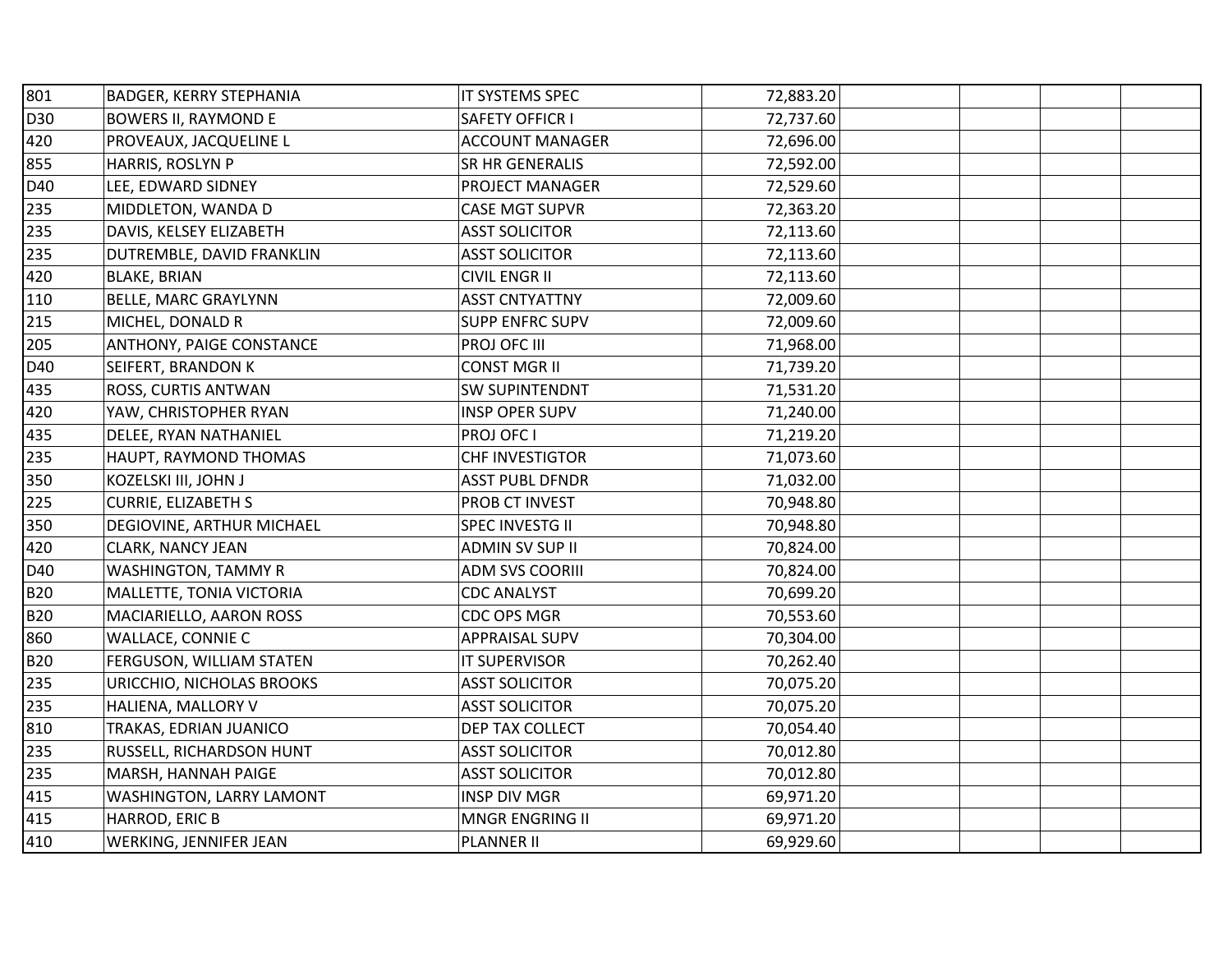| 810             | <b>TAMBLYN, THOMAS G</b>       | REV COLL INSP M        | 69,908.80 |  |
|-----------------|--------------------------------|------------------------|-----------|--|
| 101             | MCMILLAN IV, EDWARD CARTER     | OMBUDSMAN              | 69,555.20 |  |
| D40             | YARBOROUGH, JASON G            | CONST. FIELD MG        | 69,534.40 |  |
| 420             | WEST III, AMILE CALVIN         | PW SUPERVISOR          | 69,201.60 |  |
| D <sub>25</sub> | <b>BLIGEN, ALVIN</b>           | <b>MAGISTRATE</b>      | 69,030.00 |  |
| 420             | SKOJEC, JONATHAN M             | PUB ADM LISONII        | 69,014.40 |  |
| D40             | LAMBRECHT, LAUREL L            | REAL EST ANLYST        | 68,827.20 |  |
| 215             | MILONE, JAMES MICHAEL          | <b>DOCKET MANAGER</b>  | 68,806.40 |  |
| <b>B20</b>      | MARTIN, SHARON DENISE          | <b>SUPPORT SVS MGR</b> | 68,619.20 |  |
| 210             | AMBAS, ANNABELLE B             | <b>DOC SUPV III</b>    | 68,556.80 |  |
| 235             | FALCONER, THOMAS               | <b>DIVERSION MGR</b>   | 68,307.20 |  |
| 835             | JENKINS, ANITA B               | <b>SENIOR BUYER</b>    | 68,161.60 |  |
| <b>F05</b>      | <b>BOWERS, MICHAEL STEPHEN</b> | <b>FIRE CHIEF</b>      | 68,140.80 |  |
| 855             | RICHARDSON, WARDELL            | SR HR GENERALIS        | 68,099.20 |  |
| 235             | <b>BROWN, ASHLEIGH AUDREY</b>  | <b>ASST SOLICITOR</b>  | 68,016.00 |  |
| 235             | BLACKBURN, CATHERINE GAIL      | <b>ASST SOLICITOR</b>  | 68,000.00 |  |
| 235             | ZEIGLER, LEMUEL CHRISTOPHE     | <b>ASST SOLICITOR</b>  | 68,000.00 |  |
| 235             | SCHAUMBURG, KAWOHIKUKAPULANI L | <b>ASST SOLICITOR</b>  | 68,000.00 |  |
| 235             | <b>ABSHIRE, PHILLIP NOBLE</b>  | <b>ASST SOLICITOR</b>  | 67,995.20 |  |
| 235             | HUNDLEY, WALTER RICHARDS       | <b>ASST SOLICITOR</b>  | 67,995.20 |  |
| 235             | MARTIN III, DANIEL EZEKIEL     | <b>ASST SOLICITOR</b>  | 67,995.20 |  |
| 235             | O'KANE, RYAN FRANCIS           | <b>ASST SOLICITOR</b>  | 67,995.20 |  |
| 235             | SALLEY, BRIANA RAE             | <b>ASST SOLICITOR</b>  | 67,995.20 |  |
| 235             | WAGNER, LINDSEY JEANINE        | <b>ASST SOLICITOR</b>  | 67,995.20 |  |
| 235             | CANNON, SHARITA LYNN           | <b>ASST SOLICITOR</b>  | 67,995.00 |  |
| 220             | GALLAGHER, KELLY               | <b>SUPV FORENS SVS</b> | 67,932.80 |  |
| 350             | CHURCH JR, JOHN T              | <b>ASST PUBL DFNDR</b> | 67,787.20 |  |
| 420             | MUNGIN, JEREMY JARON           | <b>CIVIL ENGR II</b>   | 67,475.20 |  |
| 855             | <b>GAMBLE, MARGIE</b>          | <b>LEARNING SPEC</b>   | 67,288.00 |  |
| D15             | CARSON, HERENDA GAIL           | PROG ADMIN I           | 67,184.00 |  |
| 215             | <b>BLEDSOE, STACY LYNNE</b>    | <b>ACCT SUPV</b>       | 67,059.20 |  |
| 350             | SHIVERS, JULIE MARIE           | <b>ASST PUBL DFNDR</b> | 66,976.00 |  |
| 460             | KIDWELL, LORI                  | SR EMG MGT SPEC        | 66,913.60 |  |
| 855             | ROBINSON, CASSANDRA M          | ER SPECIALIST          | 66,788.80 |  |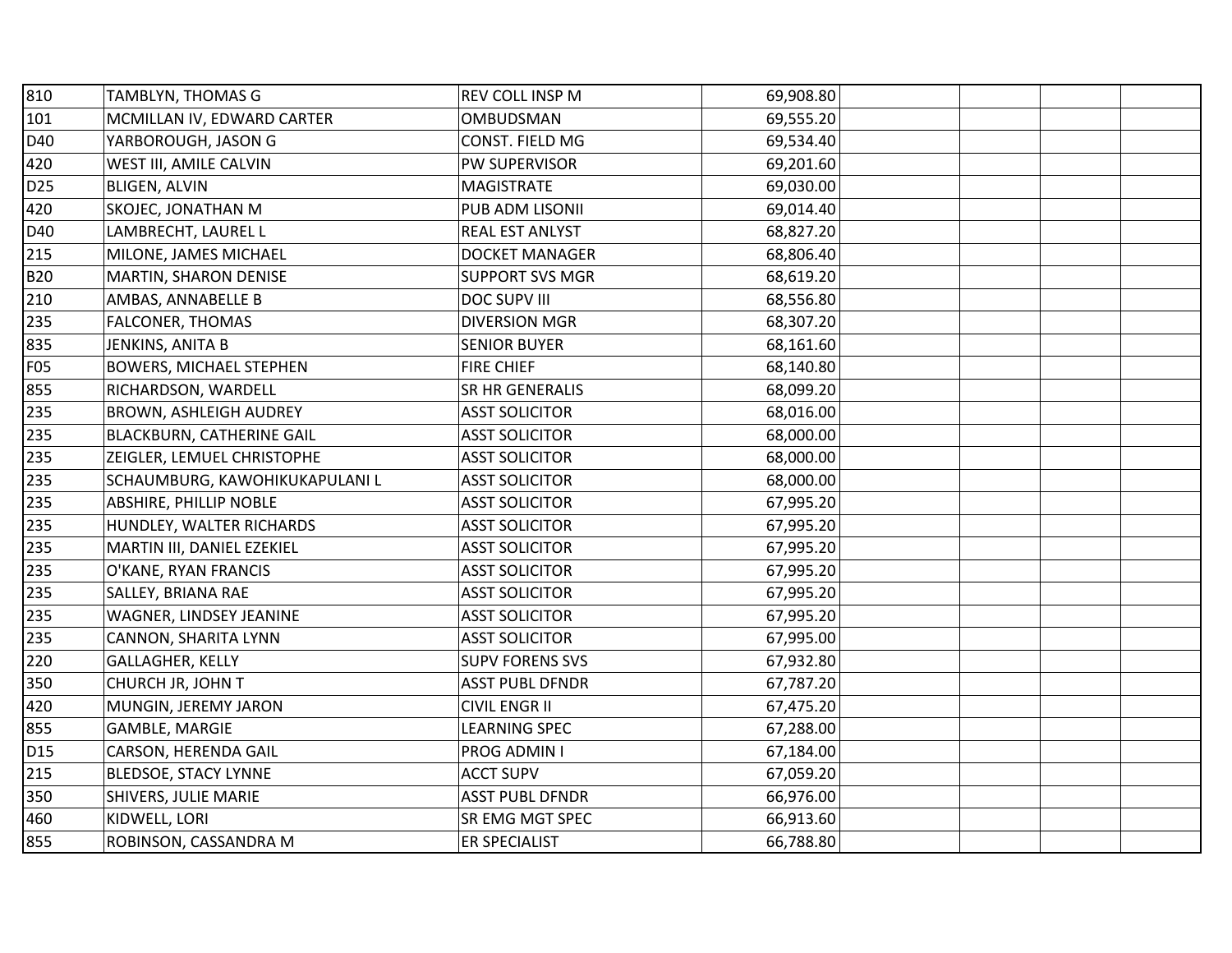| 235             | CHENEY, JOSHUA WADE               | SPEC INV II SOL        | 66,622.40 |  |
|-----------------|-----------------------------------|------------------------|-----------|--|
| 425             | HELMICK, CLAIRE L                 | ADM SVS MANAGER        | 66,289.60 |  |
| D40             | JEFFERS, FREDERICK MARION         | <b>ASSET ANALYSTII</b> | 66,289.60 |  |
| 345             | COLE, PHYLLIS M                   | ADMSVSCOORII           | 66,102.40 |  |
| 350             | HARMKE, ALYSSA R                  | <b>ASST PUBL DFNDR</b> | 66,019.20 |  |
| 350             | MANGAN, KATHERINE ELIZABETH       | <b>ASST PUBL DFNDR</b> | 66,019.20 |  |
| 350             | REID, DANIEL ALEXANDER            | <b>ASST PUBL DFNDR</b> | 66,019.20 |  |
| 350             | TAYLOR, JESSICA MORGAN            | <b>ASST PUBL DFNDR</b> | 66,019.20 |  |
| 350             | HART, IMAN ALECE                  | <b>ASST PUBL DFNDR</b> | 66,019.20 |  |
| F01             | CONNELLY III, LOUIS LAWTON        | IT SYSTEMS SPEC        | 66,019.20 |  |
| 235             | <b>BARROW III, ARTHUR ELLIOTT</b> | <b>ASST SOLICITOR</b>  | 65,998.40 |  |
| 420             | GAINEY, WILLIAM NOLAN             | <b>INSP OPER SUPV</b>  | 65,686.40 |  |
| D <sub>15</sub> | WALKER JR, DAVID LOUIS            | PROG ADMIN I           | 65,561.60 |  |
| 245             | FLETCHER, WESLEY PALMER           | EMP SUP P COORD        | 65,540.80 |  |
| 350             | MACK, BENJAMIN ANDREW             | <b>ASST PUBL DFNDR</b> | 65,457.60 |  |
| 245             | HAMILTON LIPSEY, STEPHANIE A      | ACCRED COORD           | 65,332.80 |  |
| D40             | MATTHEWS, KIM R                   | <b>BLD MAINT MGR</b>   | 65,208.00 |  |
| D40             | <b>BURNS, JANET M</b>             | <b>ACCOUNTANT</b>      | 65,166.40 |  |
| <b>B20</b>      | SCOTT, SUZANNE MARIE              | <b>ADM SVS MANAGER</b> | 65,020.80 |  |
| 420             | IDEOZU, ADRIAN I                  | <b>CIVIL ENGR I</b>    | 64,958.40 |  |
| 420             | TRONNIER, JOSH                    | <b>CIVIL ENGR I</b>    | 64,958.40 |  |
| 420             | GAUL, JOSEPH P                    | <b>CIVIL ENGR I</b>    | 64,958.40 |  |
| 465             | HILLS, AMBER C                    | <b>ACCOUNTANT II</b>   | 64,896.00 |  |
| 235             | BARFIELD, KENNETH WAYNE           | SPEC INV I SOL         | 64,833.60 |  |
| 201             | NICHOLS, ALEXANDER JACOB          | <b>TAX MANAGER</b>     | 64,625.60 |  |
| 835             | CURTIS, WENDY E                   | <b>SENIOR BUYER</b>    | 64,584.00 |  |
| 350             | TOLLEY, JUAN W                    | <b>ASST PUBL DFNDR</b> | 64,459.20 |  |
| 215             | DEBOSH, SARAH C                   | <b>COURT MGT SUPV</b>  | 64,438.40 |  |
| 245             | BASNIGHT, AMANDA LEA              | IT SYSTEMS SPEC        | 64,396.80 |  |
| 420             | CORNELIUS, BETH A                 | <b>ASSET ANALYST</b>   | 64,355.20 |  |
| 215             | RIGNEY, ANGELA M                  | DOCKET MANAGER         | 64,334.40 |  |
| E50             | HEATH, REBECCA L                  | OFC SVS MANAGER        | 64,272.00 |  |
| 835             | HICKS, LASHANDA W                 | <b>CONTRACT COMPL</b>  | 64,126.40 |  |
| 350             | <b>BICKLEY, CAROLINE M</b>        | <b>ASST PUBL DFNDR</b> | 63,960.00 |  |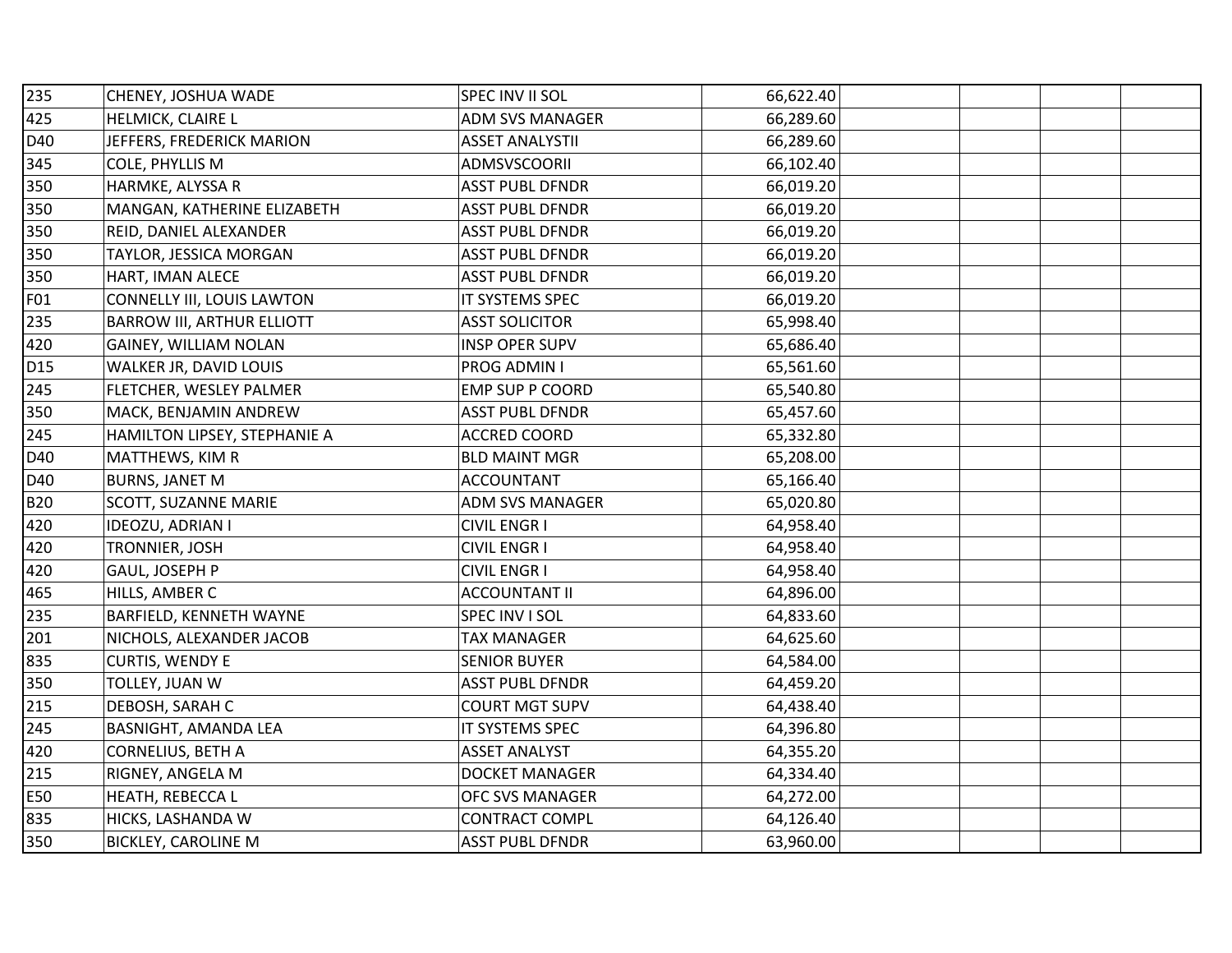| 350        | SHAHID III, ALBERT PETER    | <b>ASST PUBL DFNDR</b> | 63,960.00 |  |
|------------|-----------------------------|------------------------|-----------|--|
| 245        | WESTON, ANNA M              | <b>EXEC ASST -SHER</b> | 63,856.00 |  |
| 350        | MARTINEZ, KARLA C           | <b>ASST PUBL DFNDR</b> | 63,856.00 |  |
| 420        | RANDICH, MIKALA R           | <b>ASSET ANALYST</b>   | 63,856.00 |  |
| 435        | RYBA, CLIFFORD LANCE        | PROJ OFC I             | 63,793.60 |  |
| 235        | HIOUEL, AMANDA K            | SPEC INV II SOL        | 63,752.00 |  |
| 435        | MOSKOS, CHRISTINA APRIL     | RECYC PROG MGR         | 63,752.00 |  |
| 215        | JAMES, CHRISTINE DAVY       | FAM CT DOCK MGR        | 63,689.60 |  |
| 220        | <b>BROWN, NICOLE MARIE</b>  | <b>ADMIN SVS SUPV</b>  | 63,627.20 |  |
| <b>B01</b> | MATTO, JENNIFER             | MEDIA COORDINAT        | 63,419.20 |  |
| 410        | GRIMBALL, NIKI RIESBERG     | <b>PLANNER II</b>      | 63,336.00 |  |
| 235        | LAFAYETTE, TUSHA REGINA     | SPEC INV II SOL        | 63,273.60 |  |
| 855        | RUBRITZ, ROBERT D           | SR HR GENERALIS        | 63,169.60 |  |
| 410        | MCCRAY, LISA A              | <b>PLANNER II</b>      | 63,148.80 |  |
| 415        | <b>BARRICKMAN, CHERYL P</b> | <b>OFC SVS MANAGER</b> | 63,148.80 |  |
| 420        | JENKINS, DEMETRIUS          | <b>CIVIL ENGR I</b>    | 63,065.60 |  |
| 245        | KNAPP, ANDREW CHARLES       | <b>MEDIA COORDINAT</b> | 63,024.00 |  |
| 415        | MUNKBERG, DARRIN            | MGR ENGRING I          | 62,899.20 |  |
| 235        | PORCEL, TERESA HOPE         | <b>VICT WITNSS MGR</b> | 62,878.40 |  |
| 420        | HARNE III, EDWIN F          | <b>TAXONOMIST</b>      | 62,816.00 |  |
| D40        | <b>GRASMICK, MEGAN A</b>    | <b>ASSET ANALYST</b>   | 62,816.00 |  |
| 215        | <b>BROWN, MAPLE L</b>       | <b>ACCT SUPV</b>       | 62,774.40 |  |
| 305        | POPOVICH, MELODY SUE        | <b>VET AFFRS OFCR</b>  | 62,753.60 |  |
| 350        | <b>BOWDEN, STEPHEN M</b>    | <b>ASST PUBL DFNDR</b> | 62,462.40 |  |
| 350        | DANIELS, BRENDAN M          | <b>ASST PUBL DFNDR</b> | 62,462.40 |  |
| 350        | FAMILONI, OLUTOLA A         | <b>ASST PUBL DFNDR</b> | 62,462.40 |  |
| 350        | <b>GOODWYN, PATRICK S</b>   | <b>ASST PUBL DFNDR</b> | 62,462.40 |  |
| 235        | NATION, NAOMI W             | <b>SUPV LEGAL ASST</b> | 62,420.80 |  |
| 201        | JONES, CECILE R             | <b>TAX MANAGER</b>     | 62,337.60 |  |
| <b>B05</b> | KRAMER, JAY                 | EX INDUSTRY SPE        | 62,316.80 |  |
| <b>B20</b> | KEITH, ALANNA JEAN HUELAR   | PROJ OFC II            | 62,254.40 |  |
| 420        | GREEN, MARVIN C             | PW SUPERVISOR          | 62,171.20 |  |
| 350        | D ANGELO, NICHOLAS G        | <b>ASST PUBL DFNDR</b> | 62,088.00 |  |
| 235        | <b>SECREST, KEVIN D</b>     | IT SYSTEMS SPEC        | 61,817.60 |  |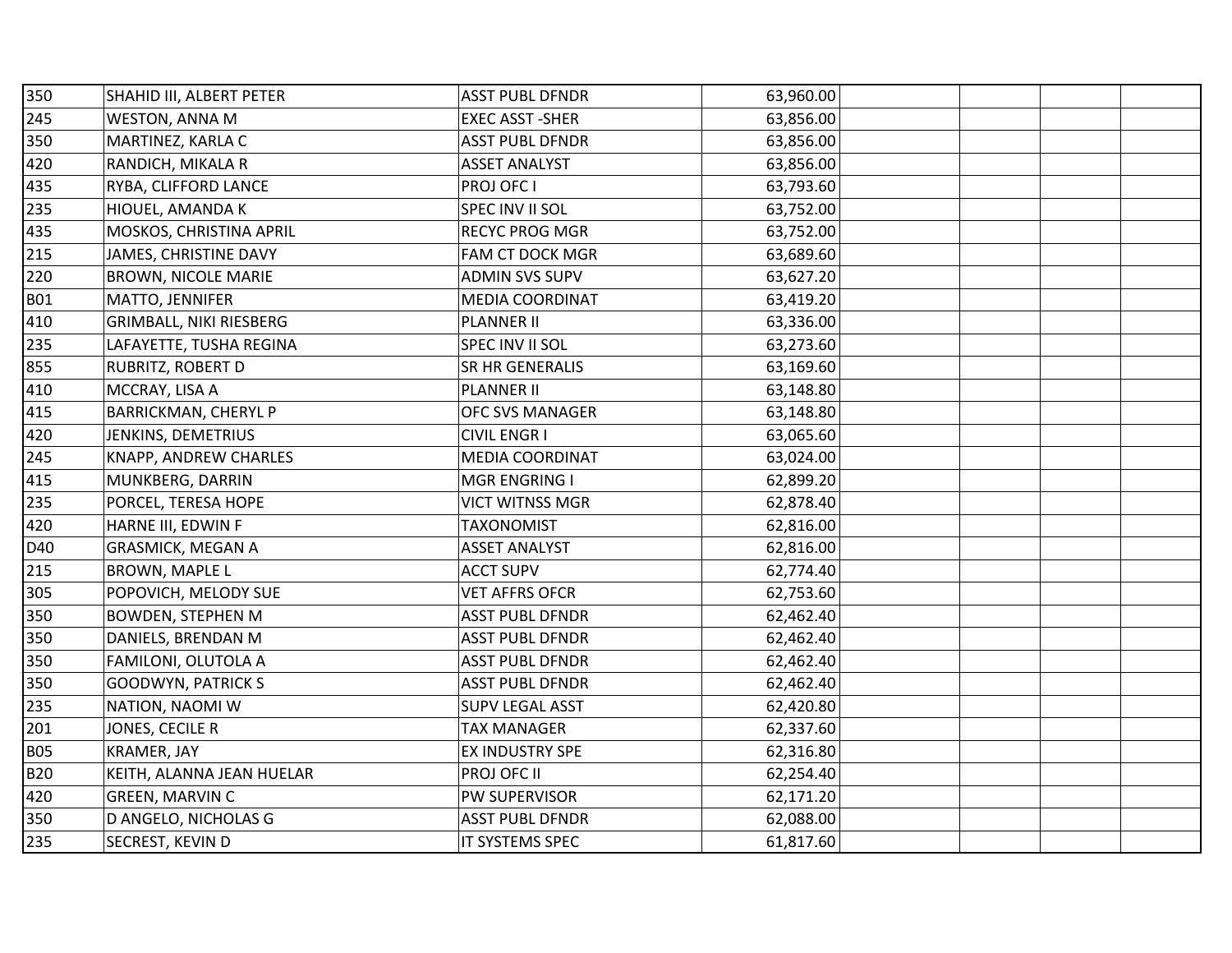| E01             | PETERSEN, CLARE T             | PROJ OFC I             | 61,672.00 |  |
|-----------------|-------------------------------|------------------------|-----------|--|
| <b>B20</b>      | CHERRY, MICHAELA              | <b>CAD SUPERVISOR</b>  | 61,630.40 |  |
| F01             | GROSE, SUSANNE J              | PROJ OFC II            | 61,630.40 |  |
| 805             | MARION, GAIL ORETTA           | <b>BDGT ANALYS III</b> | 61,526.40 |  |
| D40             | OSBORNE, SANDY                | <b>BLD MAINT MGR</b>   | 61,235.20 |  |
| 810             | WIGGINS II, PETER DAVID       | MGR REV COLS DT        | 61,152.00 |  |
| 415             | WILLIAMS, BRIAN E             | <b>ADM SVS MANAGER</b> | 60,840.00 |  |
| 420             | SUECK, DAWN M                 | <b>ACCOUNTANT</b>      | 60,777.60 |  |
| 420             | KANNIAINEN, JOSEPH H          | DATABASE ADMIN.        | 60,756.80 |  |
| 410             | <b>AVERY, TAMARA MICHELLE</b> | <b>PLANNER II</b>      | 60,736.00 |  |
| 810             | <b>FOSTER, BYRON L</b>        | <b>AUDITOR I</b>       | 60,673.60 |  |
| 350             | HAMILTON, CHRISTOPHER G       | <b>ASST PUBL DFNDR</b> | 60,632.00 |  |
| 350             | MULBRY, REED W                | <b>ASST PUBL DFNDR</b> | 60,632.00 |  |
| 350             | <b>CURRIN, TAYLOR H</b>       | <b>ASST PUBL DFNDR</b> | 60,632.00 |  |
| 350             | <b>SUNDERHAUS, SOPHIA</b>     | <b>ASST PUBL DFNDR</b> | 60,632.00 |  |
| 115             | CARNES, EDWARD JAMES          | <b>AUDITOR II</b>      | 60,569.60 |  |
| 860             | <b>BOONE, PATRICIA</b>        | <b>RECORDS SUPVR</b>   | 60,528.00 |  |
| F01             | GREEN, SYNOVIA                | <b>EXECUTIVE ASST</b>  | 60,424.00 |  |
| D40             | KENNEDY, CYNTHIA DENISE       | FAC CTR COOR I         | 60,340.80 |  |
| 420             | <b>GERILLO, ASHLEY N</b>      | <b>CIVIL ENGR I</b>    | 60,278.40 |  |
| 810             | HUME, MEGAN M                 | A/R MANAGER            | 60,236.80 |  |
| 835             | EVANS, LAZANA DESIREE         | <b>SENIOR BUYER</b>    | 60,028.80 |  |
| D40             | WOLFE, JAY T                  | CONST. FIELD MG        | 60,008.00 |  |
| 201             | <b>GREENE, LTEYCIA M</b>      | <b>TAX SUPERVISOR</b>  | 59,945.60 |  |
| D40             | <b>SMALLS, ROBERT PHILLIP</b> | <b>TRADE TECH SUPI</b> | 59,696.00 |  |
| 801             | CLARK, MARCELLA               | ADM ASST II            | 59,675.20 |  |
| 225             | <b>SELLERS, HOLLEN E</b>      | MNTL HLTH CTCRD        | 59,342.40 |  |
| 465             | WRIGHT, YOLANDA M             | PRGM ADM               | 59,300.80 |  |
| D <sub>25</sub> | VANDERHORST, TYINTA R         | <b>ADMIN SVS SUPV</b>  | 59,217.60 |  |
| 220             | HASERT, ANITA ROMAN           | DEP CORONER            | 59,155.20 |  |
| 801             | TERRY, MALINDA W              | <b>EXEC ASST CDCA</b>  | 59,072.00 |  |
| 345             | <b>ADAMS, MARY D</b>          | ADMSVSCOORII           | 58,926.40 |  |
| 860             | WIGGER, ROSE M                | IT SYSTEMS SPEC        | 58,884.80 |  |
| 350             | LUTHRINGER, LYNDSAY JORDAN    | <b>ASST PUBL DFNDR</b> | 58,864.00 |  |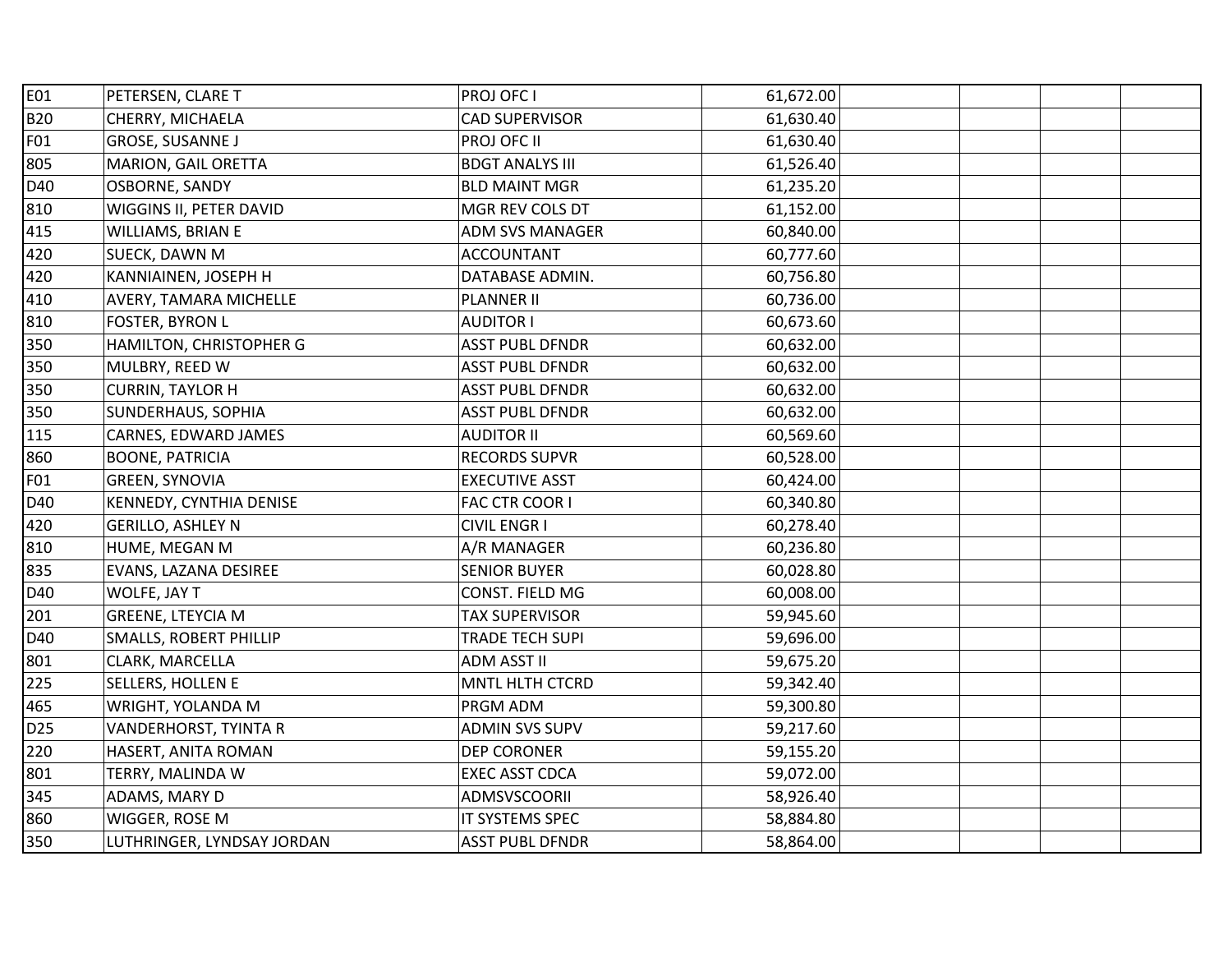| 225        | <b>BURROUGHS, KATHERINE ANNE</b> | DRG CRT PRG COR        | 58,780.80 |  |
|------------|----------------------------------|------------------------|-----------|--|
| <b>B20</b> | INMAN, MELISSA SUZANNE           | <b>CDC ANALYST</b>     | 58,780.80 |  |
| 301        | DENNIS, MARTHA                   | DOCKET MANAGER         | 58,760.00 |  |
| 855        | DIXON, AUNDREA VANESSA           | SR HR GENERALIS        | 58,739.20 |  |
| D30        | WILSON, JILL IRENE               | <b>SAFETY OFFICR I</b> | 58,489.60 |  |
| 465        | KREUTNER, REBECCA KAY            | PRGM ADM               | 58,468.80 |  |
| D40        | MEHARD, DAVID JAMES              | TRADE TECH SUPI        | 58,281.60 |  |
| <b>B05</b> | SPENCER, JANEL                   | <b>EXECUTIVE ASST</b>  | 58,032.00 |  |
| 420        | HUNT, THOMAS                     | <b>ASSET ANALYST</b>   | 58,011.20 |  |
| 205        | FIELDING, JENNY S                | <b>ACCT SUPV</b>       | 57,907.20 |  |
| 855        | DUKES, KELLY M                   | <b>HRIS ADMIN</b>      | 57,865.60 |  |
| 245        | WILLIAMS, JOHN G                 | <b>RECORDS MGR</b>     | 57,761.60 |  |
| D35        | JEFFORDS, CECELIA K              | COMP SUP SPC II        | 57,512.00 |  |
| 220        | DOBBINS, ELIZABETH JEANNE        | <b>DEP CORONER</b>     | 57,491.20 |  |
| 220        | ONG, JACQUELINE MICHELLE         | DEP CORONER            | 57,491.20 |  |
| F01        | <b>GROSS, ADINA BAER</b>         | MEDIA COORDINAT        | 57,491.20 |  |
| <b>B01</b> | <b>GREEN, TAYLOR GRACE</b>       | <b>COM COORDINATOR</b> | 57,428.80 |  |
| 835        | DULL, ROBERT NICK                | <b>FLEET WHSE MGR</b>  | 57,304.00 |  |
| 235        | JOURDAN, ERIC MICHAEL            | SPEC INV I SOL         | 57,116.80 |  |
| 235        | JOLLIFF, CHARLES PAUL            | SPEC INV I SOL         | 57,116.80 |  |
| 235        | MEYER, ERIN KRISTEN              | SPEC INV I SOL         | 57,033.60 |  |
| 465        | WHITT BURGESS, REBECCA JEAN      | <b>CLIN COMPL MGR</b>  | 57,012.80 |  |
| D01        | <b>STEEN, MEGAN LEIGH</b>        | <b>EXECUTIVE ASST</b>  | 57,012.80 |  |
| 350        | WILSON, GARY DALE                | SPEC INVESTG I         | 56,971.20 |  |
| 415        | THOMAS, ANTHONY JARED            | CHF BLDG CDINSP        | 56,784.00 |  |
| 220        | <b>BOWERS, MICHAEL S</b>         | <b>DEP CORONER</b>     | 56,659.20 |  |
| 855        | CRADDOCK, ERIN LEIGH             | LERNING&DEV SP         | 56,659.20 |  |
| 410        | STILES, JENNIFER                 | <b>PLANNER II</b>      | 56,617.60 |  |
| D40        | PERRY, GLEN WASHINGTON           | <b>TRADE TECH SUPI</b> | 56,534.40 |  |
| 350        | <b>BEHRENS, TANEAL SHAVON</b>    | SENTENCING SPEC        | 56,492.80 |  |
| D40        | <b>SCHROEDER, VICKI HELENE</b>   | <b>BUDGET TECH</b>     | 56,492.80 |  |
| D40        | ALTMAN JR, GWEN ALLEN            | <b>ACCOUNTANT I</b>    | 56,472.00 |  |
| 350        | LONG, HARRY A                    | <b>SPEC INVESTG I</b>  | 56,284.80 |  |
| 235        | CAMPBELL, APRIL MARIE            | PROSECUTN COOR         | 56,222.40 |  |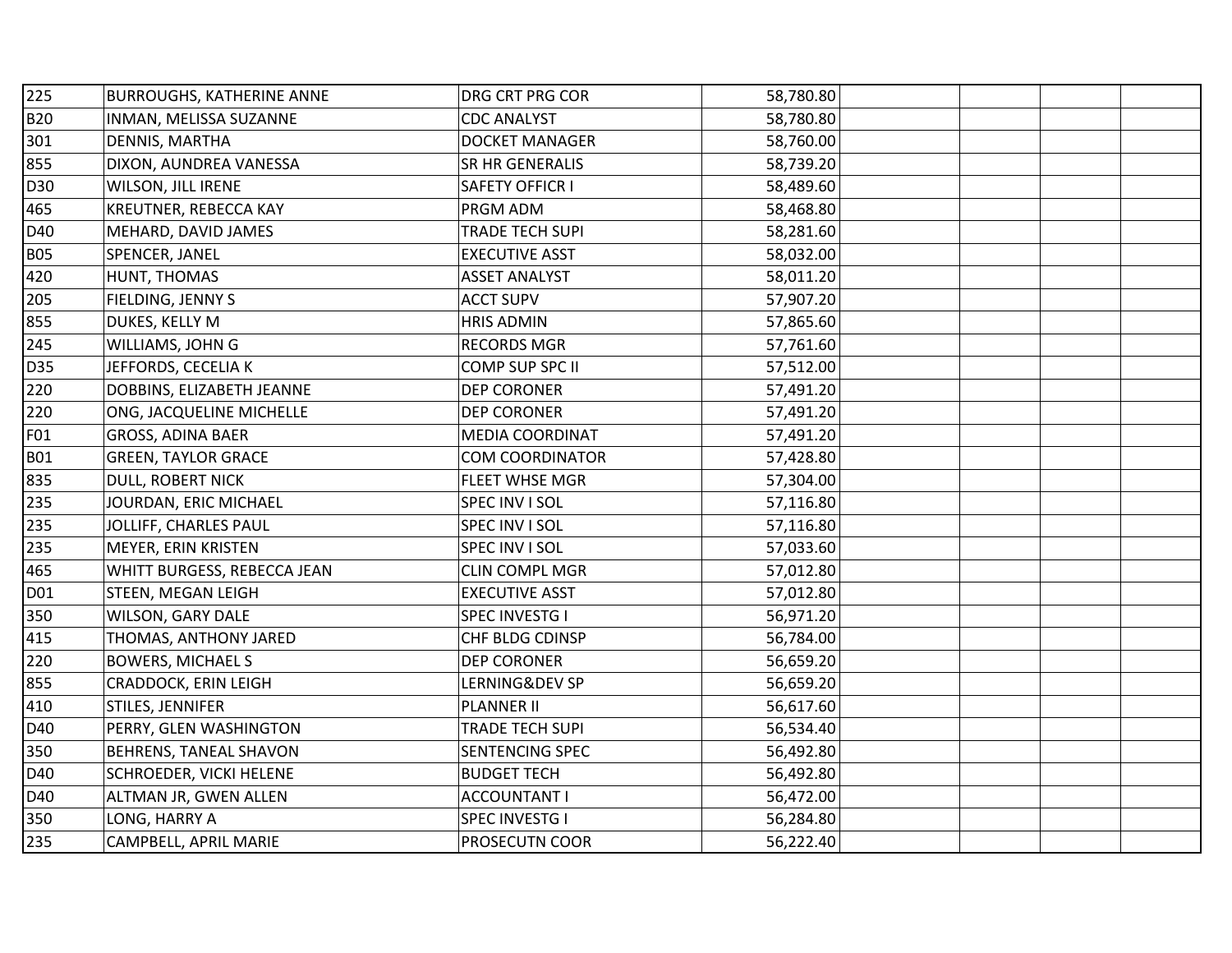| 460             | ROCHESTER, WILLIAM DANIEL      | <b>EMERG MGMT SPEC</b> | 56,097.60 |  |
|-----------------|--------------------------------|------------------------|-----------|--|
| D40             | <b>SWEATTE, CHARLES DAVID</b>  | TRADE TECH SUPI        | 56,076.80 |  |
| D40             | CRABTREE, DONALD CLAY          | <b>TRADE TECH SUPI</b> | 56,035.20 |  |
| 220             | FAULKS, TY'REIK J              | <b>DEP CORONER</b>     | 55,806.40 |  |
| 220             | <b>GARBARINI, ALISON ELYSE</b> | DEP CORONER            | 55,806.40 |  |
| 220             | TOTO, STACEY ALLISON           | <b>DEP CORONER</b>     | 55,806.40 |  |
| 220             | TUUK, SARA KAYE                | <b>DEP CORONER</b>     | 55,806.40 |  |
| 465             | <b>BOOKARD, PATRICIA C</b>     | PRGM ADM               | 55,536.00 |  |
| D40             | FULTON, ANDREW                 | <b>TRADE TECH SUPI</b> | 55,536.00 |  |
| 235             | <b>FORT, JEFFREY KURT</b>      | SPEC INV I SOL         | 55,432.00 |  |
| D40             | WHITE, GEMAYEL LANARD          | TRADE TECH SUPI        | 55,369.60 |  |
| 245             | <b>BOTTORFF, RYAN L</b>        | IT SYSTEMS SPEC        | 55,265.60 |  |
| D <sub>25</sub> | HARRIS, WILLIAM STEPHEN        | <b>MAGISTRATE</b>      | 55,224.00 |  |
| D <sub>25</sub> | SPANN WILDER, TIFFANY R        | <b>MAGISTRATE</b>      | 55,224.00 |  |
| 201             | DOILEY, LEATRICE V             | <b>TAX MANAGER</b>     | 55,182.40 |  |
| 415             | AGUDELO, LUZ ESTELLA           | <b>BLDG CODES INSP</b> | 55,140.80 |  |
| 115             | BRESLOW, LORIS                 | <b>AUDITOR II</b>      | 55,000.00 |  |
| 855             | PARIS JONES, DANA YVETTE       | ER SPECIALIST          | 55,000.00 |  |
| 410             | MCGREW, JOYCE MARIE            | PROJ OFC I             | 54,995.20 |  |
| 235             | HALL, JENNIFER HABBESTAD       | SPEC INV I SOL         | 54,641.60 |  |
| D40             | DUNNE, ROBERT G                | TRADE TECH SUPI        | 54,433.60 |  |
| 465             | LOGAN, TAMMIE D                | <b>ACCT SUPV</b>       | 54,412.80 |  |
| 245             | HEPBURN, WINTHROP BRENT        | <b>GRANTS MANAGER</b>  | 54,163.20 |  |
| 245             | SANDERS, KIVA                  | <b>CONTRACTS MGRII</b> | 54,163.20 |  |
| 245             | HYDAR, THOMAS JOSEPH           | SATY COMP SPEC         | 54,163.20 |  |
| 350             | HAIR, KEITH L                  | SPEC INVESTG I         | 54,080.00 |  |
| D40             | SAUERBREI, SHAWN LEE           | <b>QUAL ASUR ANALY</b> | 54,000.00 |  |
| 860             | BARRINEAU, GLENN HAROLD        | <b>CLASS SUPERV</b>    | 53,955.20 |  |
| 235             | <b>GLENN, JONATHAN DAVID</b>   | SPEC INV I SOL         | 53,809.00 |  |
| 465             | KRATZ, CAITLIN ELIZABETH       | PRGM ADM               | 53,414.40 |  |
| 815             | AIKEN, CYNTONIA DOXIE          | <b>ACCOUNTANT</b>      | 53,414.40 |  |
| 835             | RAMIREZ, ALEC                  | <b>SENIOR BUYER</b>    | 53,372.80 |  |
| <b>B20</b>      | ROSS, VERONICA JEAN            | <b>SUPPORT SVS SUP</b> | 53,289.60 |  |
| 345             | CAMPBELL, SANDRA WILSON        | COM ENGM SPEC          | 53,102.40 |  |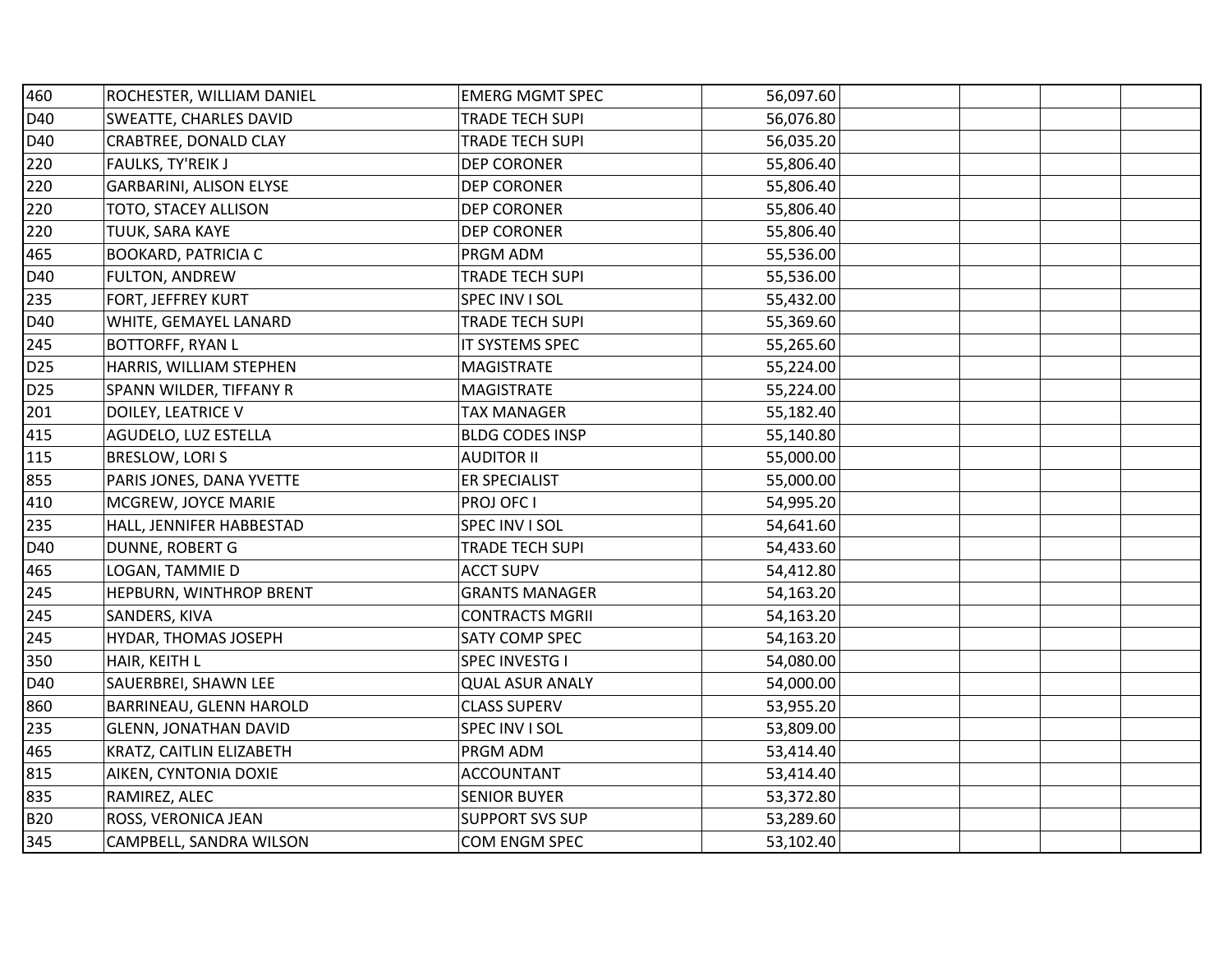| 350             | SIMMONS, AMBER SPRING          | SPEC INVESTG I         | 53,081.60 |  |
|-----------------|--------------------------------|------------------------|-----------|--|
| 235             | INTINI, MICHAEL ANTHONY        | SPEC INV I SOL         | 53,060.80 |  |
| 835             | MCPHERSON, JOTAVIA LAUREN      | <b>ADMSVSCOORII</b>    | 52,852.80 |  |
| 245             | GUEVARA HENDRIX, KATIELEE      | IT SYSTEMS SPEC        | 52,582.40 |  |
| 235             | <b>BARBER, KELLY ELIZABETH</b> | <b>ASSIST SOLICITO</b> | 52,582.00 |  |
| <b>B20</b>      | CASEY, ANGELA H                | <b>CDC ANALYST</b>     | 52,499.20 |  |
| 350             | COMBS, GAYLORD R               | <b>SPEC INVESTG I</b>  | 52,312.00 |  |
| D40             | MACKEY, SAUNIATU AARON         | TRADE TECH SUPI        | 52,145.60 |  |
| 205             | TUTEN, REBECCA LYNN            | <b>ACCOUNTANT</b>      | 52,124.80 |  |
| 301             | WILKERSON, LILLIAN PORCHER     | LAW CLERK              | 51,833.60 |  |
| 225             | <b>GAILLIARD, JULIUS J</b>     | LAW CLERK              | 51,812.80 |  |
| D <sub>25</sub> | CAIN LOFTON, FRANCES           | MAGISTRATE             | 51,772.50 |  |
| <b>B20</b>      | MAYNARD, BRITTANY NICOLE       | <b>RMS ADMIN</b>       | 51,708.80 |  |
| 201             | MCFADDEN, BARBARA R            | <b>TAX SUPERVISOR</b>  | 51,542.40 |  |
| 235             | <b>BROWN, ANJELIKA T</b>       | FAM CT SVC SUPV        | 51,521.60 |  |
| 305             | OWEN, ANNE S                   | ADMSVSCOORI            | 51,521.60 |  |
| 810             | <b>BROWN, DIONNE CATRICE</b>   | <b>AUDITOR I</b>       | 51,480.00 |  |
| <b>B20</b>      | SCOTT, JASON J                 | <b>SUPV 911 QA</b>     | 51,355.20 |  |
| 415             | <b>FISCHER, HOLLY W</b>        | SR BLDG CD INSP        | 51,251.20 |  |
| 350             | BOTHMAN, FREDERICK W           | <b>SPEC INVESTG I</b>  | 50,793.60 |  |
| 465             | MCALLISTER, BRANDY LYNNE       | <b>COUNSELOR II</b>    | 50,606.40 |  |
| 205             | ARMSTRONG, IMOGENE ELISE       | <b>ACCOUNTANT</b>      | 50,564.80 |  |
| 601             | MYERSON, LOREEN                | <b>EXECUTIVE ASST</b>  | 50,502.40 |  |
| D40             | NESMITH JR, GERALD O           | TRADE TECH SUPI        | 50,377.60 |  |
| 415             | DOVE, SEAN ROBERT              | FLOODPLAIN CRD         | 50,336.00 |  |
| D40             | SHELLEY, RAYMOND ASHLEY        | TRADE TECH SUPI        | 50,086.40 |  |
| 855             | WHITE, PHILLIP CHASE           | HR ANALYST I           | 50,003.20 |  |
|                 |                                |                        |           |  |
|                 |                                |                        |           |  |
|                 |                                |                        |           |  |
|                 |                                |                        |           |  |
|                 |                                |                        |           |  |
|                 |                                |                        |           |  |
|                 |                                |                        |           |  |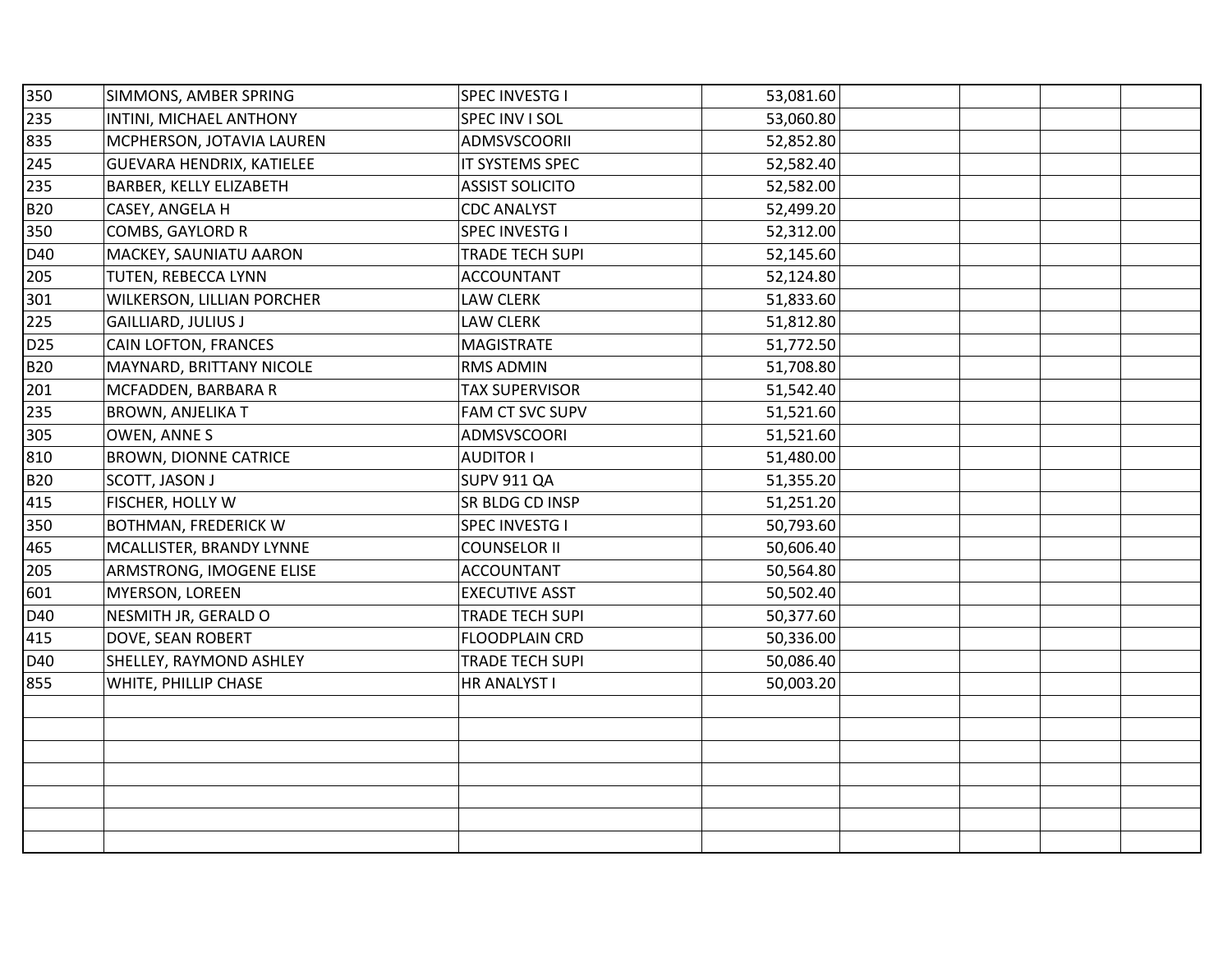|             | Charleston County Employee Salary \$50,000 or more as of 8/3/2021 |                        |                        |                    |  |
|-------------|-------------------------------------------------------------------|------------------------|------------------------|--------------------|--|
|             | <b>NON EXEMPT EMPLOYEES</b>                                       |                        |                        |                    |  |
|             |                                                                   |                        | <b>Estimate Annual</b> |                    |  |
| <b>Dept</b> | <b>Employee Name</b>                                              | <b>Position Title</b>  | Salary*                | <b>Hourly Rate</b> |  |
| 245         | MILLER, ANDREW                                                    | DEP SHERIFF LT         | 75,982.40              | 36.53              |  |
| 245         | SIMPSON, ELIJAH I                                                 | DEP SHERIFF SGT        | 74,838.40              | 35.98              |  |
| 245         | MOUZON, MARVETTA NOEL                                             | <b>DETN LIEUTENANT</b> | 75,022.68              | 33.65              |  |
| 425         | <b>WELLS, PATRICK HENRY</b>                                       | <b>EMS DISTR SUPV</b>  | 75,423.31              | 33.83              |  |
| 245         | BROKAW, CHRISTOPHER W                                             | DEP SHERIFF LT         | 84,614.40              | 40.68              |  |
| 245         | LIPSEY, MARK D                                                    | <b>DETENTION SGT</b>   | 75,201.04              | 33.73              |  |
| 245         | HODGE, BRIAN P                                                    | DEP SHERIFF LT         | 84,614.40              | 40.68              |  |
| 245         | SMALLS, TARSHA D                                                  | <b>DETENT LIEUT NS</b> | 83,650.84              | 37.52              |  |
| 245         | <b>BURRELL, MICHAEL E</b>                                         | DEP SHERIFF LT         | 82,908.80              | 39.86              |  |
| 245         | PRICE II, JAMES B                                                 | DETENT LIEUT NS        | 82,892.81              | 37.18              |  |
| 245         | MADDOCK, DANIEL G                                                 | DEP SHERIFF LT         | 82,139.20              | 39.49              |  |
| 425         | WINN, KIMBERLY DAWN                                               | PARAMDC SHF SUP        | 81,866.51              | 36.72              |  |
| 245         | <b>BROWN-GRANT, DENISE</b>                                        | <b>DETENT LIEUT S</b>  | 81,265.28              | 36.45              |  |
| 245         | RYWELSKI, SCOTT WILLIAM                                           | DEP SHERIFF LT         | 81,161.60              | 39.02              |  |
| 420         | MASSAR, STEVEN                                                    | CHF HEL PIL/MEC        | 80,475.20              | 38.69              |  |
| 245         | NICE JR, JOHN W                                                   | DEP SHERIFF LT         | 80,371.20              | 38.64              |  |
| 245         | ALI, ALAN I                                                       | DEP SHERIFF LT         | 80,246.40              | 38.58              |  |
| 245         | WASHINGTON, CASSANDRA T                                           | <b>DETENT SGT</b>      | 79,860.69              | 35.82              |  |
| 245         | PLATTS, BERNADETTE Y                                              | <b>DETENT LIEUT NS</b> | 79,747.20              | 38.34              |  |
| 425         | JOHNSON, MICHAEL A                                                | <b>EMS DISTR SUPV</b>  | 79,302.60              | 35.57              |  |
| 245         | SMITH, LAWRENCE                                                   | <b>DETENTION SGT</b>   | 78,366.93              | 35.15              |  |
| 245         | WILLIAMS, BRIAN K                                                 | DEP SHERIFF LT         | 77,064.00              | 37.05              |  |
| 245         | KRAWCHUK, MICHAEL A                                               | <b>DETENTION SGT</b>   | 76,739.39              | 34.42              |  |
| 245         | <b>BARTON JR, CHARLES STOGNER</b>                                 | DEP SHERIFF LT         | 76,668.80              | 36.86              |  |
| 425         | KINDRED, TERRY G                                                  | EMS DISTR SUPV         | 105,362.40             | 33.77              |  |
| 245         | MCMANIGAL, PAUL D                                                 | DEP SHERIFF SGT        | 76,648.00              | 36.85              |  |
| 245         | MORRIS, NAOMI K                                                   | <b>MSTR DEP SHRFF</b>  | 67,704.00              | 32.55              |  |
| 425         | ATWELL, KENNETH H                                                 | <b>EMS DISTR SUPV</b>  | 76,471.16              | 34.3               |  |
| 245         | HATHAWAY, MICHAEL LEE                                             | <b>DETENT LIEUT S</b>  | 76,248.90              | 34.2               |  |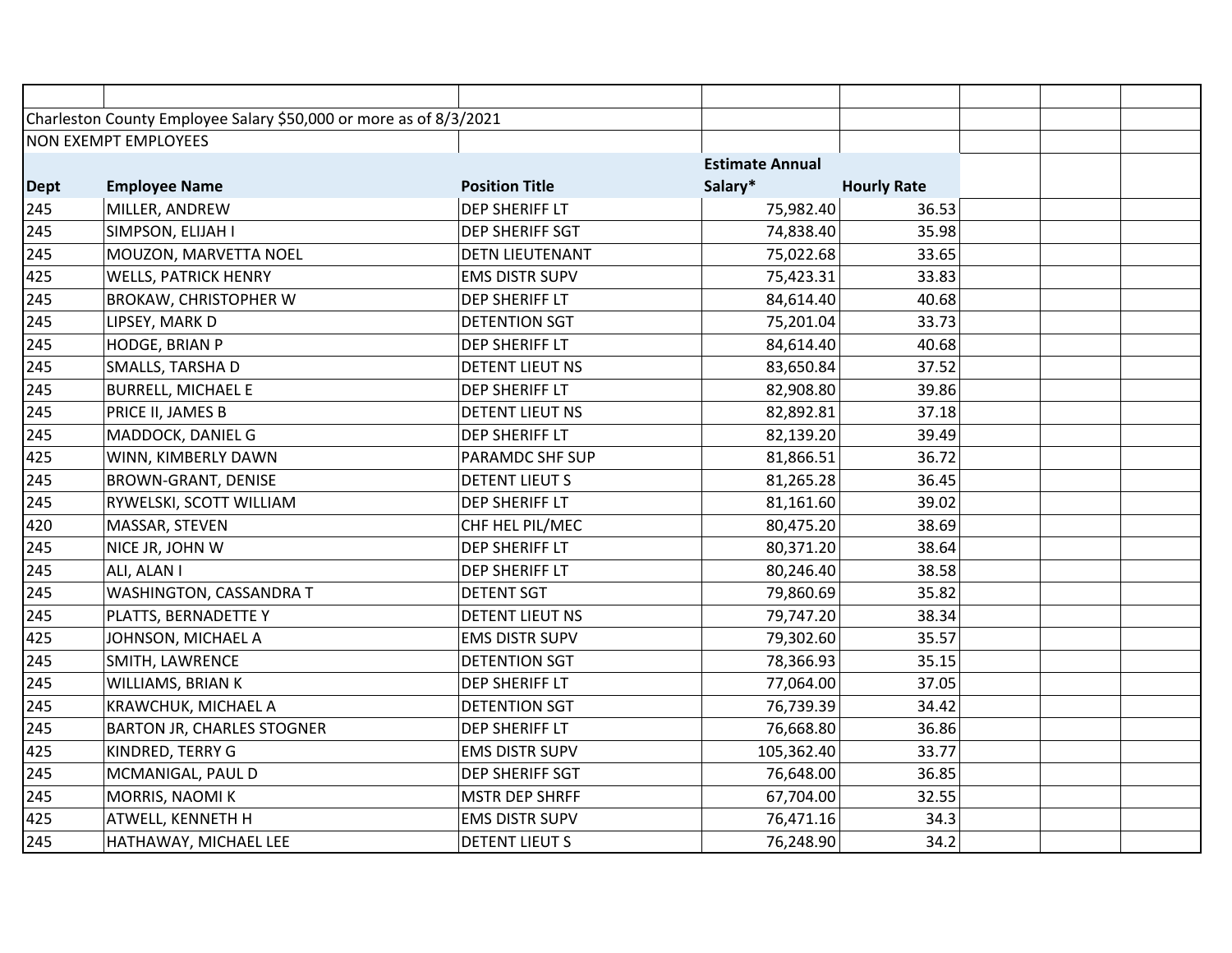| 245        | COOKE, KIPTON MCKENZIE      | DEP SHERIFF LT         | 76,107.20 | 36.59 |  |
|------------|-----------------------------|------------------------|-----------|-------|--|
| 245        | SMALLEY HERRON, DANA E      | <b>DETENTION SGT</b>   | 68,848.00 | 33.1  |  |
| E50        | COOKE, ROY BENJAMIN         | <b>ASST HVYEQP SPV</b> | 68,660.80 | 33.01 |  |
| 245        | CAIN, JASON G               | DEP SHERIFF SGT        | 68,598.40 | 32.98 |  |
| 245        | TURNER, DIANE B             | DEP SHERIFF LT         | 68,515.20 | 32.94 |  |
| 425        | DAVIS, DANIEL DUSTIN        | <b>CREW CHIEF</b>      | 68,422.74 | 30.69 |  |
| 245        | PRINDLE, JEFFREY M          | DEP SHERIFF SGT        | 74,297.60 | 35.72 |  |
| 245        | TATUM, TANISHA R            | <b>DETENT SGT</b>      | 73,818.75 | 33.11 |  |
| 245        | CASWELL JR, FREDERICK C     | <b>DETENT SGT</b>      | 73,796.45 | 33.1  |  |
| 245        | HARRISON, CHRISTINE M       | <b>DETENT SGT</b>      | 73,796.45 | 33.1  |  |
| 245        | HEWETT JR, JOHN EDWARD      | <b>DETENTION SGT</b>   | 73,729.57 | 33.07 |  |
| 245        | POWELL, DELMER M            | DEP SHERIFF SGT        | 73,694.40 | 35.43 |  |
| 245        | WRIGHT, JEVON T             | <b>DETENT SGT</b>      | 73,662.68 | 33.04 |  |
| 245        | EUBANKS, SCOTT A            | DEP SHERIFF LT         | 73,611.20 | 35.39 |  |
| 245        | JAMES, SHAWN P              | DEP SHERIFF LT         | 73,403.20 | 35.29 |  |
| 425        | PALAWASTA, DAVID T          | <b>EMS DISTR SUPV</b>  | 73,171.53 | 32.82 |  |
| 425        | VANDERHORST, ERIK A         | <b>EMS DISTR SUPV</b>  | 73,126.94 | 32.8  |  |
| 245        | PLUNKETT JR, JOHN W         | DEP SHERIFF LT         | 73,091.20 | 35.14 |  |
| 245        | DUVAL, BRIAN RICHARD        | <b>DETENT LIEUT S</b>  | 72,547.93 | 32.54 |  |
| 245        | GILLIARD, SHEILA S          | <b>DETENT SGT</b>      | 72,369.57 | 32.46 |  |
| 425        | FARMER, CHRISTOPHER ADAM    | <b>EMS DISTR SUPV</b>  | 72,302.04 | 32.43 |  |
| <b>B20</b> | WALLACE, BETHANY JUDITH     | 911 FLOOR SUPVR        | 71,990.56 | 32.29 |  |
| 245        | MAYWEATHERS, KIMECA LASHAWN | <b>DETENT LIEUT S</b>  | 71,611.54 | 32.12 |  |
| 420        | MILLER, RANDALL C           | <b>SOURCE RED SUPV</b> | 71,406.40 | 34.33 |  |
| 240        | JONES, SONIA F              | LEGISLA ASST II        | 71,073.60 | 34.17 |  |
| 425        | CHAPMAN, TONYA SUE          | SR CREW CHIEF          | 71,053.53 | 31.87 |  |
| 425        | LEGETTE, GEORGANN           | <b>CREW CHIEF</b>      | 70,919.76 | 31.81 |  |
| 245        | REBECK, ROBERT A            | DETENT LIEUT NS        | 70,699.20 | 33.99 |  |
| 860        | CLARK III, ABE JOSEPH       | <b>APPRAISER IV</b>    | 70,283.20 | 33.79 |  |
| 245        | MARTRAY, RAY SCOTT          | <b>CHIEF PILOT</b>     | 85,113.60 | 40.92 |  |
| 425        | PURSLEY, MICHELLE RAE       | <b>CREW CHIEF</b>      | 70,362.39 | 31.56 |  |
| 245        | FORD, KEVIN C               | DEP SHERIFF LT         | 70,574.40 | 33.93 |  |
| 245        | CONKEY, MICHAEL A           | DEP SHERIFF LT         | 84,697.60 | 40.72 |  |
| 425        | SCALETTA, JOSHUA SCOTT      | PARAMEDIC              | 54,176.36 | 24.3  |  |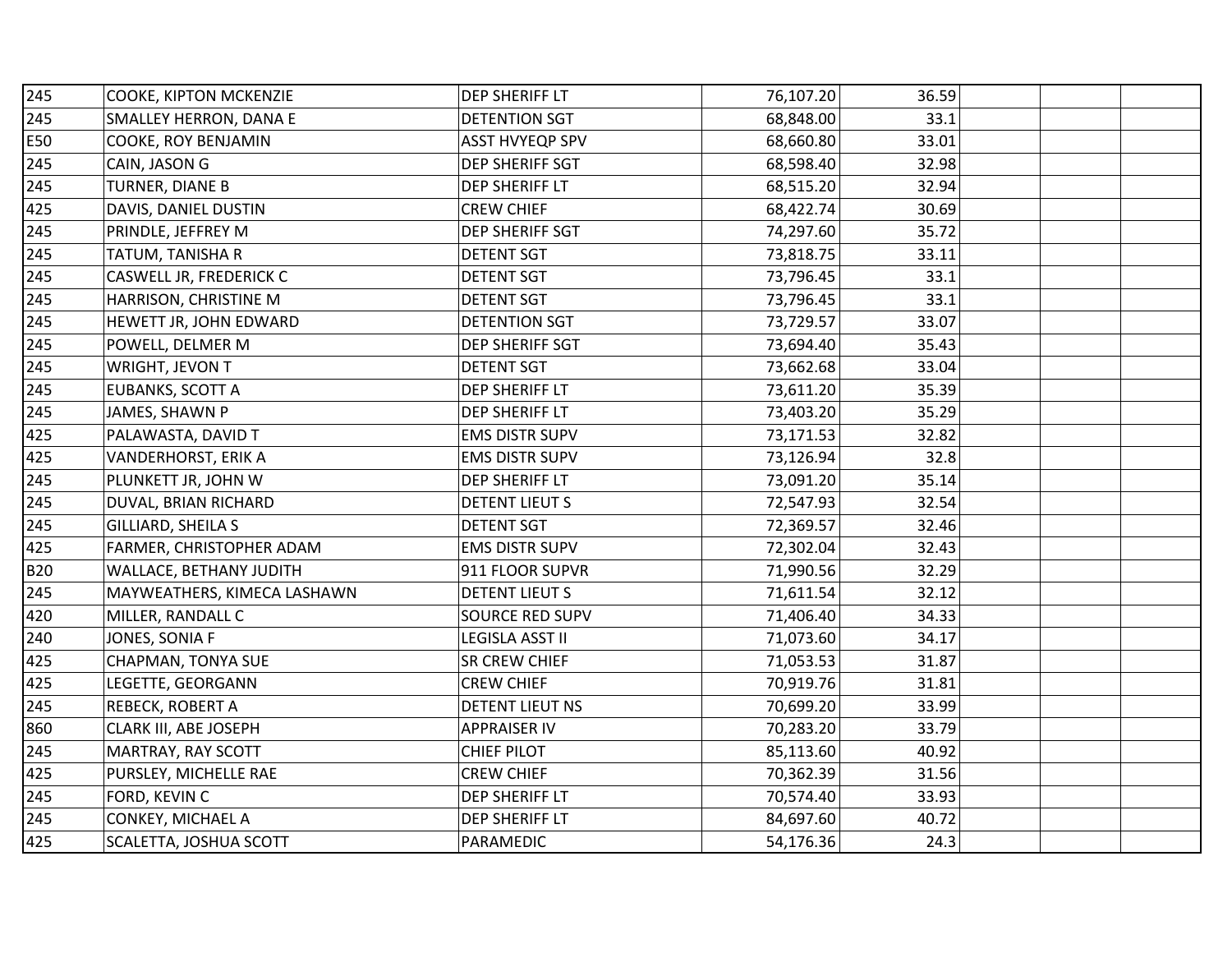| 245        | MAKINS JR, MARION CARL      | <b>DEP SHERIFF SGT</b> | 70,345.60 | 33.82 |  |
|------------|-----------------------------|------------------------|-----------|-------|--|
| 245        | WILLIAMS, ANTHONY O'DELL    | DETENT LIEUT NS        | 70,428.80 | 33.86 |  |
| 245        | KITCHINGS, JUSTIN L         | <b>DETENT LIEUT S</b>  | 89,068.53 | 39.95 |  |
| 245        | LUKE, EZZARD CHARLES        | <b>DETN LIEUTENANT</b> | 70,452.20 | 31.6  |  |
| 245        | SHAW JR, TYRONE JEMONE      | <b>DETN LIEUTENANT</b> | 70,366.40 | 33.83 |  |
| 245        | GIBBS, ROSETTA P            | DETN LIEUTENANT        | 90,428.52 | 40.56 |  |
| 425        | <b>GREEN, STACY L</b>       | <b>EMS DISTR SUPV</b>  | 76,604.93 | 34.36 |  |
| 425        | <b>BENTON, CARL L</b>       | PARAMDC SHF SUP        | 87,685.45 | 39.33 |  |
| 245        | <b>BOYD, DEREK J</b>        | DEP SHERIFF SGT        | 70,449.60 | 33.87 |  |
| 425        | SAVAGE, CHRISTOPHER CHARLES | PARAMEDIC              | 54,176.36 | 24.3  |  |
| 245        | KRAUS, JEREMY J             | <b>MSTR DEP SHRFF</b>  | 69,388.80 | 33.36 |  |
| 420        | BOYNTON, ROBERT CORY N      | <b>HELICOPTER PILT</b> | 69,035.20 | 33.19 |  |
| 245        | SHARPE, MICHAEL D           | DEP SHERIFF SGT        | 70,449.60 | 33.87 |  |
| 245        | <b>BING, ALBERT</b>         | <b>DETENT LIEUT NS</b> | 82,268.55 | 36.9  |  |
| 425        | POWELL, EVAN CANADA         | PARAMEDIC              | 54,176.36 | 24.3  |  |
| 425        | STEELE, CLAYTON LANDON      | PARAMEDIC              | 54,176.36 | 24.3  |  |
| 245        | <b>GATES, STEPHEN C</b>     | <b>MSTR DEP SHRFF</b>  | 67,704.00 | 32.55 |  |
| <b>B20</b> | FOWLER, JENIE D             | 911 FLOOR SUPVR        | 70,050.89 | 31.42 |  |
| 420        | ROBINSON, RAYMOND           | PW FOREMAN FLD         | 68,993.60 | 33.17 |  |
| 425        | HERSHBERGER, JARED MATTHEW  | <b>EMS DISTR SUPV</b>  | 68,980.11 | 30.94 |  |
| D35        | WILSON, TROY L              | <b>VOIP NETWK ENG</b>  | 68,972.80 | 33.16 |  |
| 245        | <b>BOWEN, ROBERT J</b>      | <b>MSTR DEP SHRFF</b>  | 64,188.80 | 30.86 |  |
| 425        | BIDWELL, SAMUEL LEE         | PARAMEDIC              | 54,176.85 | 24.3  |  |
| 425        | ELLISON, RYAN               | <b>CREW CHIEF</b>      | 68,088.32 | 30.54 |  |
| 425        | ANTIA OBONG, OBOT E         | <b>CREW CHIEF</b>      | 66,349.32 | 29.76 |  |
| 245        | <b>BRENNAN, JAMES K</b>     | DEP SHERIFF SGT        | 67,766.40 | 32.58 |  |
| 245        | JOHNSON, LYNNETTE P         | <b>INMAT PROG COOR</b> | 68,244.80 | 32.81 |  |
| 245        | <b>GOODING, HOWELL S</b>    | <b>MSTR DEP SHRFF</b>  | 66,913.60 | 32.17 |  |
| 245        | CAMPBELL, THOMAS E          | <b>MSTR DEP SHRFF</b>  | 67,704.00 | 32.55 |  |
| <b>B20</b> | PALMER, APRIL SHAMIR        | <b>SHIFT SUPVR</b>     | 67,999.75 | 30.5  |  |
| 435        | DUKES, CARL P               | <b>SW SUPERVISOR</b>   | 67,724.80 | 32.56 |  |
| 245        | FITCH, ANDREW M             | <b>MSTR DEP SHRFF</b>  | 67,704.00 | 32.55 |  |
| <b>B20</b> | JOHNSON, NICOLE E           | 911 FLOOR SUPVR        | 66,840.41 | 29.98 |  |
| 860        | MCGAHEY, MICHAEL C          | <b>APPRAISER V</b>     | 66,955.20 | 32.19 |  |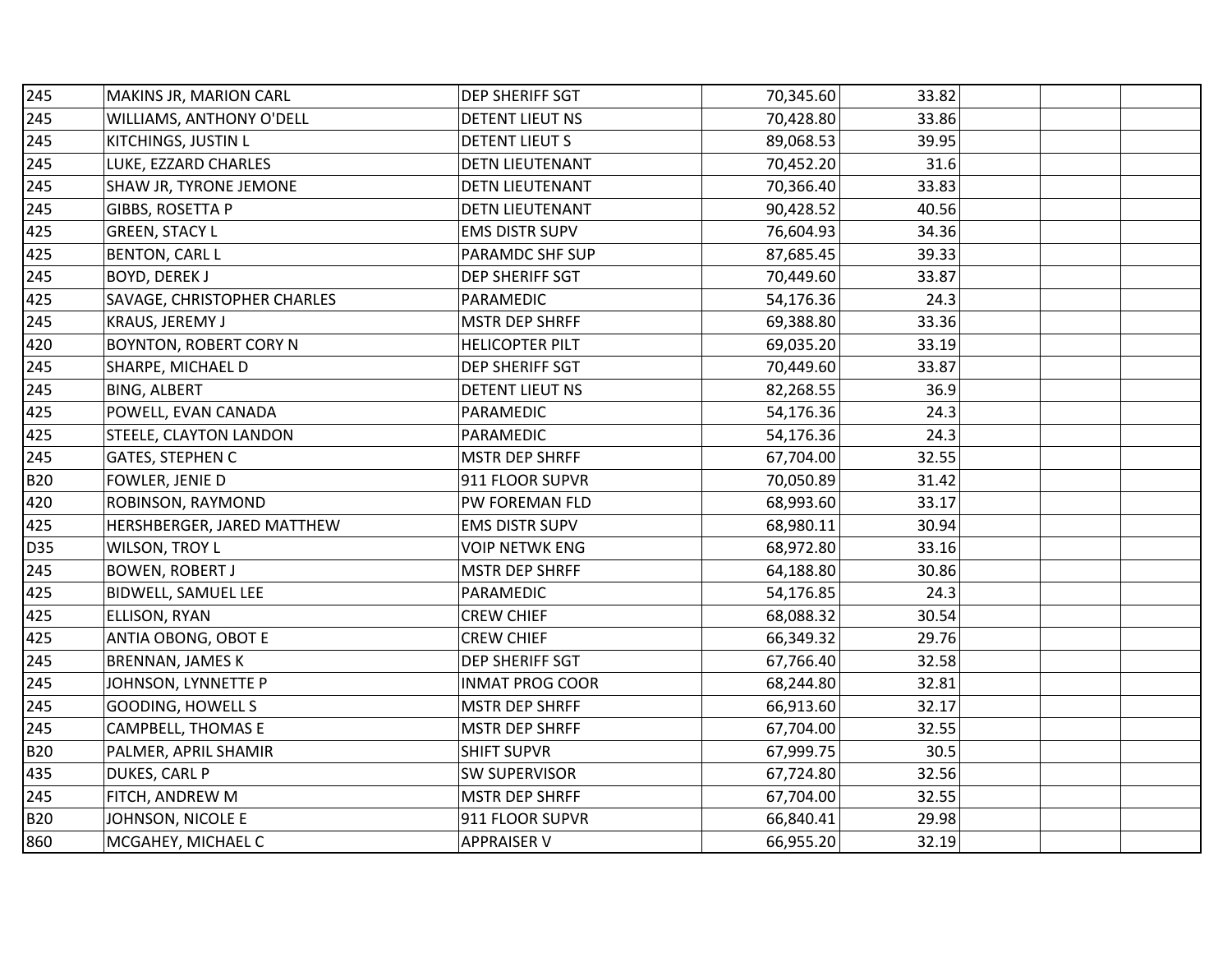| 245 | RINGLEY JR, MICHAEL B          | <b>MSTR DEP SHRFF</b>  | 67,704.00 | 32.55 |  |
|-----|--------------------------------|------------------------|-----------|-------|--|
| 245 | WALKER III, LEWIS WILLIS       | <b>INTELLIG ANLYST</b> | 66,872.00 | 32.15 |  |
| 245 | ASHBY, MASON C                 | <b>MSTR DEP SHRFF</b>  | 67,496.00 | 32.45 |  |
| 425 | MCGUINNESS, JOHN MICHAEL       | <b>CREW CHIEF</b>      | 66,260.15 | 29.72 |  |
| 245 | CRAVER, RICHARD B              | <b>MSTR DEP SHRFF</b>  | 66,851.20 | 32.14 |  |
| 245 | MEYER, KEVIN JOHN              | <b>MSTR DEP SHRFF</b>  | 66,830.40 | 32.13 |  |
| D30 | CANADY, BARBARA A              | INS & CLMS COOR        | 66,705.60 | 32.07 |  |
| 245 | <b>COVINGTON, CHRISTIAN B</b>  | DEP SHERIFF LT         | 66,684.80 | 32.06 |  |
| 425 | BEACH, ALEXANDER J             | <b>EMS DISTR SUPV</b>  | 66,549.98 | 29.85 |  |
| 245 | REITER, LEVI D                 | <b>MSTR DEP SHRFF</b>  | 66,393.60 | 31.92 |  |
| 425 | THAMMARATH, DESMOND            | PARAMEDIC              | 54,176.36 | 24.3  |  |
| 425 | TYE, WILLIAM CHRISTOPHE        | PARAMEDIC              | 54,176.36 | 24.3  |  |
| 245 | MATHEWES, TRACEY N             | <b>DETENTION SGT</b>   | 66,206.40 | 31.83 |  |
| 245 | CRAVEN, CHRISTOPHER RIDDICK    | DEP SHERIFF SGT        | 66,040.00 | 31.75 |  |
| 245 | <b>BODDIE, LORI VAUGHN</b>     | SR ADMIN SPEC          | 65,936.00 | 31.7  |  |
| 245 | COLLINS, WILLIAM J             | <b>MSTR DEP SHRFF</b>  | 65,894.40 | 31.68 |  |
| D35 | EASTER, DOUGLAS EDWARD         | <b>TELECOMM TECH</b>   | 65,790.40 | 31.63 |  |
| 425 | LEVINE, PETER KEVIN            | <b>CREW CHIEF</b>      | 65,680.48 | 29.46 |  |
| 245 | RODERICK, ROBERT STUART        | <b>DETENTION SGT</b>   | 65,569.60 | 29.41 |  |
| E50 | <b>GUNNOE, JUSTIN</b>          | HVY EQP FLD MCH        | 65,540.80 | 31.51 |  |
| 245 | AFFLICK, KEVIN DWIGHT          | <b>HELICOPTER PILT</b> | 65,478.40 | 31.48 |  |
| 245 | ELLERBEE, SONYA LAVERNE        | <b>DETENT SGT</b>      | 65,368.94 | 29.32 |  |
| 425 | SHIRAR, GEORGE R               | <b>EMS DISTR SUPV</b>  | 65,301.47 | 29.29 |  |
| 425 | MCGINNIS, ROY JOSEPH           | <b>CREW CHIEF</b>      | 65,234.58 | 29.26 |  |
| 860 | THOMAS, SALLIE HARRIS          | <b>APPRAISER V-CG</b>  | 65,041.60 | 31.27 |  |
| 245 | KJELLMAN, KATHY B              | DEP SHERIFF SGT        | 65,000.00 | 31.25 |  |
| 860 | SAWADSKE, ANGELA HEIN          | <b>APPRAISER IV</b>    | 64,875.20 | 31.19 |  |
| E50 | <b>BODNER, JACK W</b>          | HVY EQP FLD MCH        | 64,875.20 | 31.19 |  |
| 245 | MIDGETT, ADAM LYNDON           | DEP SHERIFF SGT        | 64,604.80 | 31.06 |  |
| 245 | CARTER, DENNIS C               | <b>MSTR DEP SHRFF</b>  | 64,459.20 | 30.99 |  |
| 245 | <b>GLADDEN, YASHICA NICOLE</b> | <b>DETENT SGT</b>      | 64,432.55 | 28.9  |  |
| 245 | <b>GREENE, SHELLIE E</b>       | <b>DETENTION SGT</b>   | 64,365.67 | 28.87 |  |
| 245 | HAMPTON, CHRISTOPHER L         | <b>MSTR DEP SHRFF</b>  | 64,188.80 | 30.86 |  |
| 245 | RIVERS, SHANEQUA ROSHEA        | <b>DETENT SGT</b>      | 64,075.83 | 28.74 |  |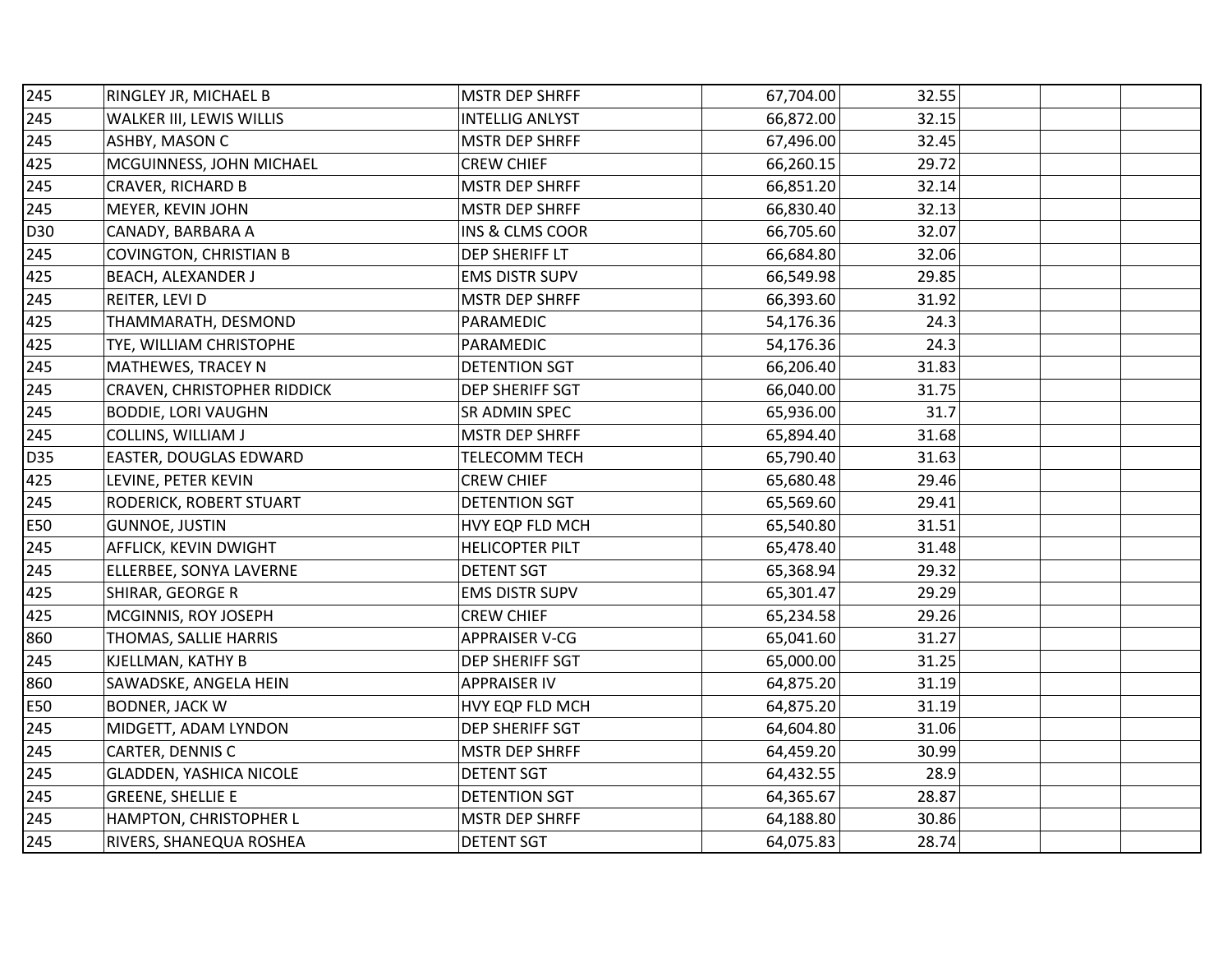| 245        | AUER, MARY ELIZABETH            | <b>MSTR DEP SHRFF</b>  | 63,980.80 | 30.76 |  |  |
|------------|---------------------------------|------------------------|-----------|-------|--|--|
| <b>B20</b> | MOULTRIE, ALICIA SHEREE         | <b>SHIFT SUPVR</b>     | 63,942.06 | 28.68 |  |  |
| 245        | RILEY, JASON H                  | <b>MSTR DEP SHRFF</b>  | 63,897.60 | 30.72 |  |  |
| 245        | CARTER, KIMBELEY O.             | <b>DETENT SGT</b>      | 63,830.59 | 28.63 |  |  |
| 245        | DAVIS, WILL ANTHONY             | <b>DETENT SGT</b>      | 63,808.29 | 28.62 |  |  |
| 425        | REED, JENNIFER SUSANNE          | <b>EMS DISTR SUPV</b>  | 63,807.72 | 28.62 |  |  |
| 425        | MCMURRY, BARBARA ANN            | <b>EMS DISTR SUPV</b>  | 63,785.42 | 28.61 |  |  |
| <b>B20</b> | HAUEISEN, ANDREW E              | <b>NETWORK ADMIN</b>   | 63,772.80 | 30.66 |  |  |
| 245        | HILL, JACOB EDWARD              | DEP SHERIFF SGT        | 63,648.00 | 30.6  |  |  |
| 210        | WIGLEY, JESSICA SUZANNE         | <b>DOC SUPERVISOR</b>  | 63,232.00 | 30.4  |  |  |
| 425        | BASHEER, FADI MUAYAD            | <b>CREW CHIEF</b>      | 63,138.87 | 28.32 |  |  |
| 425        | <b>CROUTCHER, SETH FRANCIS</b>  | <b>EMS DISTR SUPV</b>  | 63,027.40 | 28.27 |  |  |
| 245        | MONIZ, JOHN PHILIP              | DEP SHERIFF SGT        | 62,836.80 | 30.21 |  |  |
| 425        | DREWS, DEREK WESTON             | <b>CREW CHIEF</b>      | 62,759.86 | 28.15 |  |  |
| E50        | PORTE, JOHNNIE MACK             | HVY EQP FLD MCH        | 62,753.60 | 30.17 |  |  |
| 245        | WOODALL, JACQUELYN SUZANNE      | DEP SHERIFF SGT        | 62,732.80 | 30.16 |  |  |
| 425        | SIENICKI, LISA                  | <b>CREW CHIEF</b>      | 62,670.68 | 28.11 |  |  |
| 245        | <b>BUTLER, STEPHANY LAVERNE</b> | <b>DETENT SGT</b>      | 62,559.77 | 28.06 |  |  |
| 245        | <b>GREEN, LOTOYA RENEE</b>      | <b>DETENT SGT</b>      | 62,559.77 | 28.06 |  |  |
| 245        | <b>GOSS, APRIL LENORE</b>       | <b>DETENTION SGT</b>   | 62,559.77 | 28.06 |  |  |
| 425        | <b>BISHOP, JAMIE LEIGH</b>      | <b>CREW CHIEF</b>      | 62,514.62 | 28.04 |  |  |
| 435        | <b>ALSTON, CARL J</b>           | EQP OP III SWOR        | 62,337.60 | 29.97 |  |  |
| 425        | HARTMAN, MARGARET FRANCES       | <b>CREW CHIEF</b>      | 62,291.67 | 27.94 |  |  |
| 860        | TYSINGER, ALLISON V             | <b>APPRAISER V</b>     | 62,254.40 | 29.93 |  |  |
| 245        | WEBB, PAULA JO                  | <b>DETENT SGT</b>      | 62,247.64 | 27.92 |  |  |
| 425        | SIMS, JOSHUA LEE                | <b>CREW CHIEF</b>      | 62,224.79 | 27.91 |  |  |
| 245        | WILCOX, DANIEL JON              | <b>MSTR DEP SHRFF</b>  | 62,171.20 | 29.89 |  |  |
| 245        | <b>GALMAN, MARCUS BRIAN</b>     | <b>HELICOPTER PILT</b> | 62,108.80 | 29.86 |  |  |
| 210        | LEGETTE, BRENDA L               | LGL INS EXAM IV        | 62,088.00 | 29.85 |  |  |
| 245        | <b>WATSON, MARK E</b>           | <b>MSTR DEP SHRFF</b>  | 62,088.00 | 29.85 |  |  |
| 425        | UPCHURCH, MICHAEL OWENS         | <b>CREW CHIEF</b>      | 62,046.43 | 27.83 |  |  |
| 420        | TORBIT, CARL R                  | PW FOREMAN FLD         | 62,004.80 | 29.81 |  |  |
| 245        | PATE, CHRISTOPHER LEE           | DEP SHERIFF SGT        | 61,880.00 | 29.75 |  |  |
| 245        | HOLT, MICHAEL KENNETH           | DEP SHERIFF SGT        | 61,755.20 | 29.69 |  |  |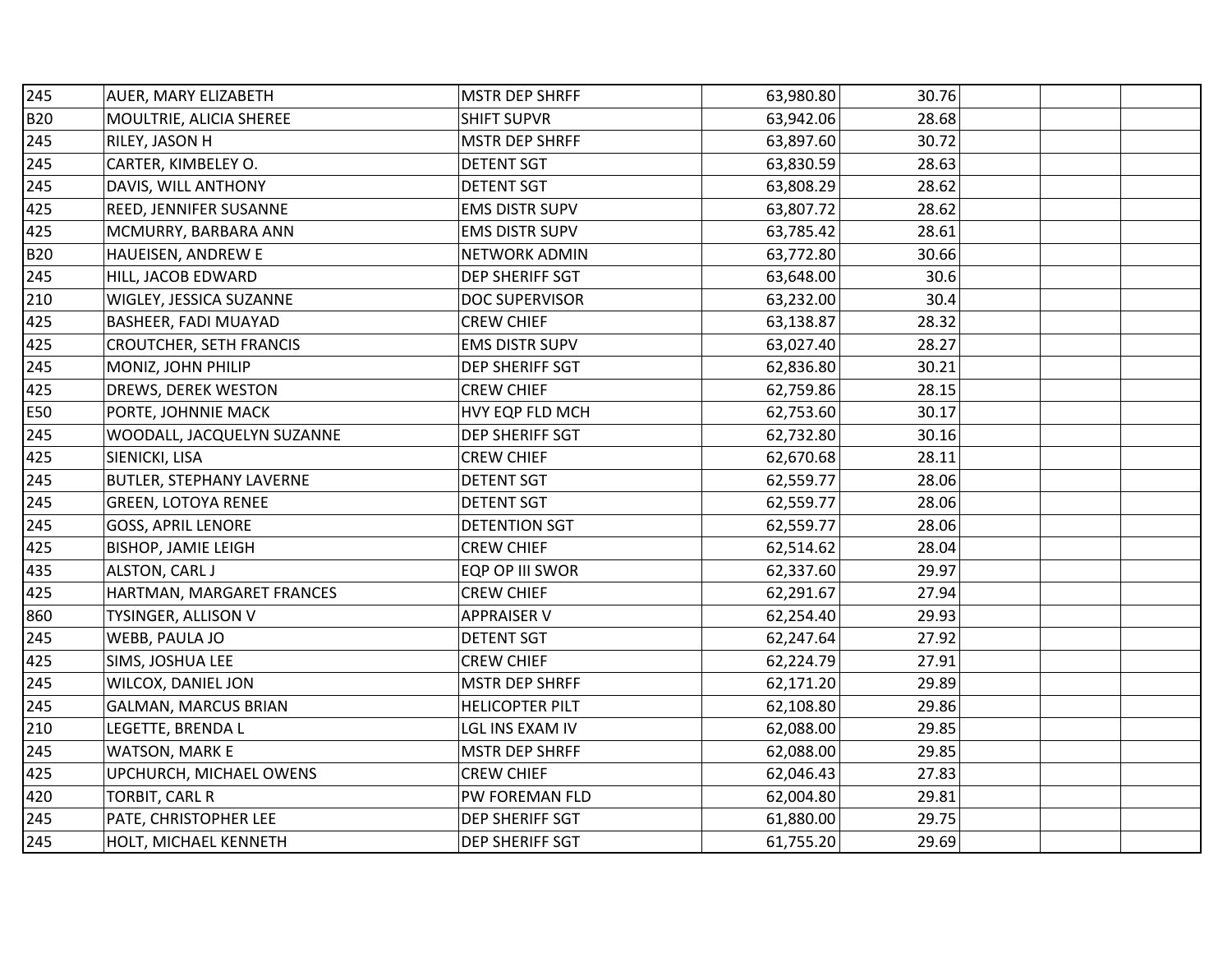| 245        | POIRIER, KIMBERLY ANN        | DEP SHERIFF SGT        | 61,734.40 | 29.68 |  |  |
|------------|------------------------------|------------------------|-----------|-------|--|--|
| 860        | KOHNLE, ANTHONY L            | <b>APPRAISER V</b>     | 61,651.20 | 29.64 |  |  |
| 245        | SHEPPARD, R LATISHA          | <b>DETENT SGT</b>      | 61,623.38 | 27.64 |  |  |
| 245        | HIOTT MEADE, STEVEN GREG     | DEP SHERIFF SGT        | 61,609.60 | 29.62 |  |  |
| 420        | HUGGINS, MICHAEL D           | PW FOREMAN FLD         | 61,588.80 | 29.61 |  |  |
| <b>B20</b> | CLINTON, JOSETTE             | <b>SHIFT SUPVR</b>     | 61,556.50 | 27.61 |  |  |
| E50        | <b>BECKER III, ARTHUR R</b>  | <b>ASST AUTO SUPV</b>  | 61,547.20 | 29.59 |  |  |
| 425        | <b>SCHERREP, JUSTIN LEE</b>  | <b>CREW CHIEF</b>      | 61,444.47 | 27.56 |  |  |
| <b>B20</b> | NETTLES, CRAIG ANTHONY       | 911 COMM. SPEC.        | 61,422.73 | 27.55 |  |  |
| 245        | HOLLIDAY, ANDREW CHRISTOPHE  | <b>DETENT SGT</b>      | 61,333.55 | 27.51 |  |  |
| 425        | HUETT JR, YALE MANDORD       | <b>CREW CHIEF</b>      | 61,110.05 | 27.41 |  |  |
| <b>B20</b> | <b>BOPES, CRAIG</b>          | 911 FLOOR SUPVR        | 61,043.71 | 27.38 |  |  |
| 425        | DIMAR, ANDREW RICHARD        | <b>LOG SHIFT SUPV</b>  | 60,976.28 | 27.35 |  |  |
| 245        | <b>BOOKER, JEFFREY OMAR</b>  | <b>MSTR DEP SHRFF</b>  | 60,902.40 | 29.28 |  |  |
| <b>B20</b> | <b>EDWARDS, STACEY</b>       | <b>SHIFT SUPVR</b>     | 60,753.88 | 27.25 |  |  |
| 245        | BERRY, JEAN CLAUDE           | DETENTION SGT          | 60,731.58 | 27.24 |  |  |
| 245        | <b>SNIPES, ATALA SCUDDER</b> | <b>DETENT SGT</b>      | 60,709.29 | 27.23 |  |  |
| 245        | WALKER RYNER, MICHELLE       | DETENTION SGT          | 60,709.29 | 27.23 |  |  |
| 245        | <b>GOLDSTEIN, BARRY NEIL</b> | <b>MSTR DEP SHRFF</b>  | 60,632.00 | 29.15 |  |  |
| 245        | MUIRHEID II, CARL WILL       | <b>MSTR DEP SHRFF</b>  | 60,548.80 | 29.11 |  |  |
| 425        | CHISHOLM, KAREN P            | LOG SHIFT SUPV         | 60,396.61 | 27.09 |  |  |
| 425        | PHILLIPS, ERIC LOWELL        | <b>CREW CHIEF</b>      | 60,374.32 | 27.08 |  |  |
| 425        | DARBY, BRANDON C             | <b>CREW CHIEF</b>      | 60,352.02 | 27.07 |  |  |
| 425        | MOYLE JR, RICHARD GLENN      | <b>CREW CHIEF</b>      | 60,352.02 | 27.07 |  |  |
| 245        | CARROLL, TIMOTHY JOSEPH      | DEP SHERIFF SGT        | 60,278.40 | 28.98 |  |  |
| 245        | THOMAS, JAMES CHRISTOPHE     | DEP SHERIFF SGT        | 60,216.00 | 28.95 |  |  |
| 350        | ALMEIDA, CARLOS SANTIAGO     | PARALEGAL              | 60,216.00 | 28.95 |  |  |
| 245        | MARTIN, HERMAN M             | DEP SHERIFF SGT        | 60,153.60 | 28.92 |  |  |
| 245        | GERENA, MELISSA ANN          | <b>DETENT SGT</b>      | 60,132.80 | 28.91 |  |  |
| 245        | POLITE, TERESA ELAINE        | <b>DETENT SGT</b>      | 60,107.32 | 26.96 |  |  |
| 245        | FOSTER, ASHLEY M             | <b>MSTR DEP SHRFF</b>  | 60,070.40 | 28.88 |  |  |
| 345        | LEE, THOMAS JAMES            | <b>ELECTION ANALYS</b> | 60,000.00 | 28.84 |  |  |
| 245        | GREEN, BOBBY D               | <b>MSTR DEP SHRFF</b>  | 59,987.20 | 28.84 |  |  |
| 420        | <b>CUSICK, DAVID B</b>       | PW FOREMAN II          | 59,987.20 | 28.84 |  |  |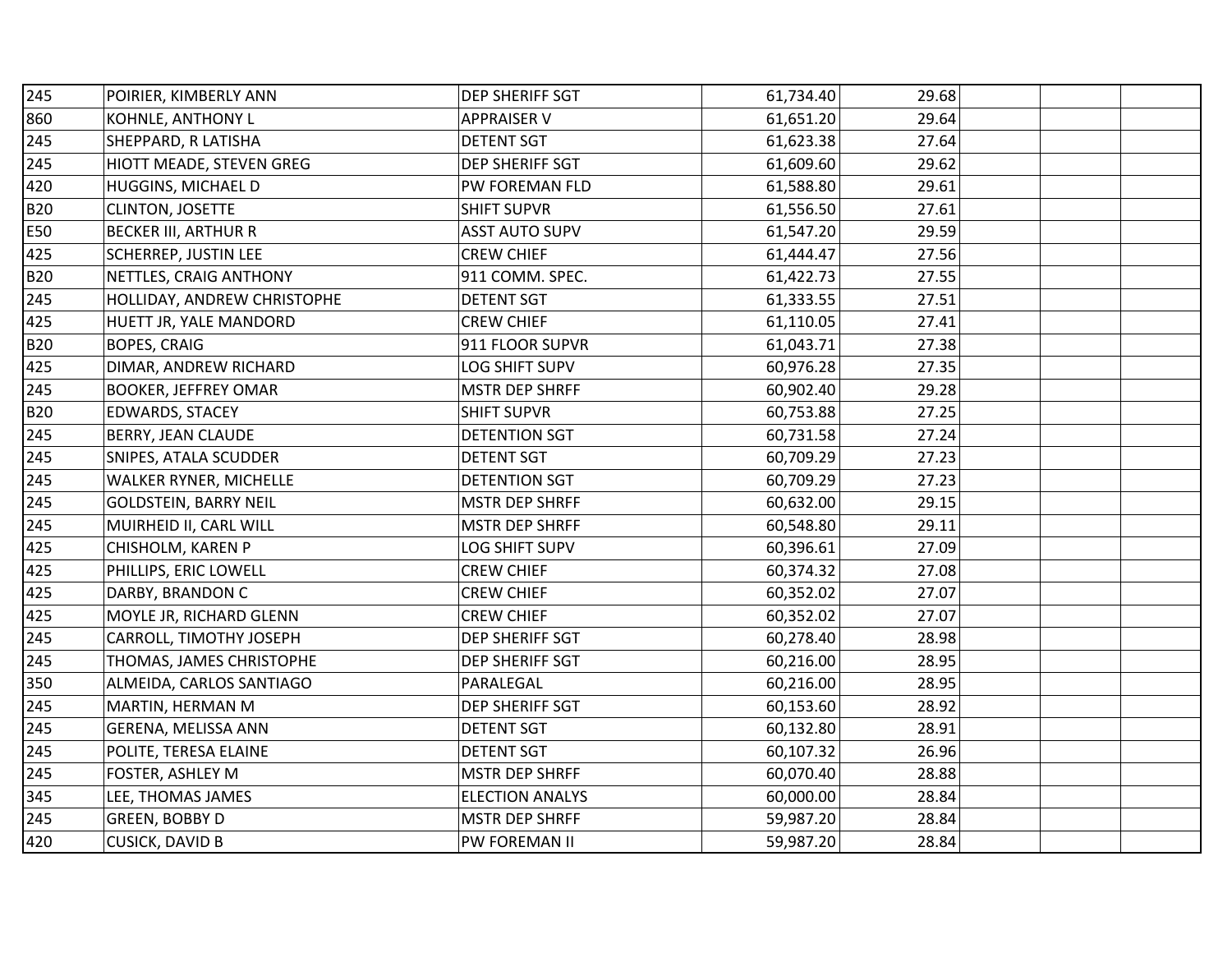| <b>B20</b> | BROWN, DONNA SHA'RON          | <b>SHIFT SUPVR</b>     | 59,906.67 | 26.87 |  |  |
|------------|-------------------------------|------------------------|-----------|-------|--|--|
| 425        | HOUGE, CECILIA KRYSTAL        | PARAMEDIC              | 59,683.18 | 26.77 |  |  |
| 425        | <b>SCHWARZ, JAMES KARESS</b>  | PARAMEDIC              | 59,683.18 | 26.77 |  |  |
| 110        | <b>GLOVER, CHRISTY E</b>      | <b>LEGAL ASST II</b>   | 59,675.20 | 28.69 |  |  |
| 425        | <b>COONEY, TYLER GARRETT</b>  | <b>CREW CHIEF</b>      | 59,616.30 | 26.74 |  |  |
| 201        | CORLETT, JUNE H               | <b>TAX SPEC II</b>     | 59,571.20 | 28.64 |  |  |
| 245        | FENNELL, CHRISTOPHER MICHAEL  | <b>DETENT SGT</b>      | 59,529.60 | 28.62 |  |  |
| 245        | LEBO, BRADLEY WILLIAM         | <b>DETENT SGT</b>      | 59,527.65 | 26.7  |  |  |
| 245        | SKEETER, TINA MICHELLE        | <b>DETENT SGT</b>      | 59,527.65 | 26.7  |  |  |
| 245        | WATKLEVICZ, RICHARD RYAN      | <b>DETENT SGT</b>      | 59,527.65 | 26.7  |  |  |
| 425        | SMILEY, JESSICA LAINE         | <b>CREW CHIEF</b>      | 59,482.53 | 26.68 |  |  |
| 245        | RUDY, KEVIN L                 | <b>MSTR DEP SHRFF</b>  | 59,446.40 | 28.58 |  |  |
| <b>B20</b> | COUSINO, MIRIAM JANE          | <b>SHIFT SUPVR</b>     | 59,349.29 | 26.62 |  |  |
| 245        | <b>BROWN, SCOTT T</b>         | <b>MSTR DEP SHRFF</b>  | 59,342.40 | 28.53 |  |  |
| 425        | MEYER, IAIN STEWART           | <b>CREW CHIEF</b>      | 59,281.87 | 26.59 |  |  |
| 425        | JOHNSON, ELIZABETH ANN        | <b>CREW CHIEF</b>      | 59,259.58 | 26.58 |  |  |
| 425        | LEVENTIS, MEREDITH CHRISTINA  | <b>CREW CHIEF</b>      | 59,259.58 | 26.58 |  |  |
| 245        | SCOTT, TOMYKA LASHAY          | <b>DETENT SGT</b>      | 59,237.82 | 26.57 |  |  |
| 465        | JONES, MAUREEN E              | <b>RN</b>              | 59,051.20 | 28.39 |  |  |
| 245        | TURNER, DUSTIN E              | DEP SHERIFF SGT        | 58,947.20 | 28.34 |  |  |
| 245        | BEARD, JENNIFER D             | ADM SPEC/SHERFF        | 58,926.40 | 28.33 |  |  |
| 435        | SMALLS SR, KENNETH L          | <b>SW SUPERVISOR</b>   | 58,905.60 | 28.32 |  |  |
| 225        | REALI HOMER, IMMACOLATA       | <b>GUARD CONSV CLK</b> | 58,780.80 | 28.26 |  |  |
| 425        | HODGES, BRYAN JAMES           | <b>CREW CHIEF</b>      | 58,679.91 | 26.32 |  |  |
| 425        | HAMMOND, KRISTIN LAND         | PARAMEDIC              | 58,679.91 | 26.32 |  |  |
| 245        | LUKACS, MEGAN LEIGH           | <b>INTELLIG ANLYST</b> | 58,676.80 | 28.21 |  |  |
| 425        | NYAKU, ELLIOTT KWAO           | <b>CREW CHIEF</b>      | 58,657.62 | 26.31 |  |  |
| 245        | WADE, BRANDON JARED           | DEP SHERIFF SGT        | 58,656.00 | 28.2  |  |  |
| <b>B20</b> | MCCLENDON, KATHLEEN MARIA     | NCIC/TAC COORD         | 58,552.00 | 28.15 |  |  |
| 245        | DUNMEYER, MICHELLE H          | NCIC/TAC COORD         | 58,531.20 | 28.14 |  |  |
| 420        | ELLER, TIMMY J                | EQP OP III PW          | 58,468.80 | 28.11 |  |  |
| 860        | RAY, SARA L                   | <b>APPRAISER IV</b>    | 58,385.60 | 28.07 |  |  |
| 245        | NEWCOMB, JUSTIN ERIC          | DETENTION SGT          | 58,364.80 | 28.06 |  |  |
| 245        | <b>BROOKS, ANTONIO EUGENE</b> | DEP SHERIFF SGT        | 58,344.00 | 28.05 |  |  |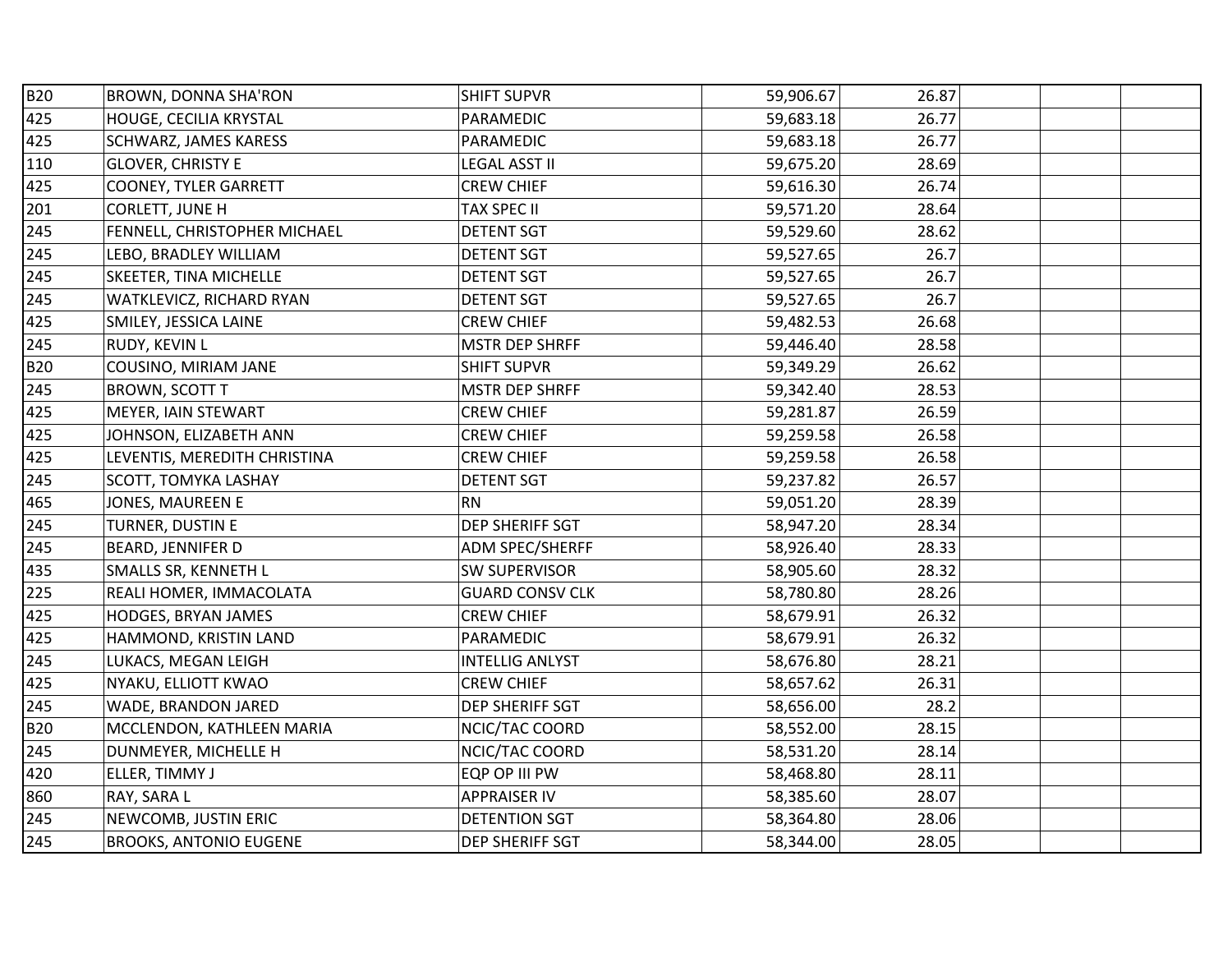| 245        | OWENS, KASEY ELAINE         | DEP SHERIFF SGT        | 58,344.00 | 28.05 |  |
|------------|-----------------------------|------------------------|-----------|-------|--|
| 245        | FAISON, OLENTHIAL JONAS     | <b>MSTR DEP SHRFF</b>  | 58,344.00 | 28.05 |  |
| 225        | ARNETT, MEGAN RENEE         | <b>GUARD CONSV CLK</b> | 58,177.60 | 27.97 |  |
| 425        | JORDAN, PHILIP J            | <b>CREW CHIEF</b>      | 58,033.36 | 26.03 |  |
| 425        | OLIVER, ADAM GRANT          | <b>ASST TRAIN OFCR</b> | 58,032.00 | 27.9  |  |
| 420        | MIZELL, JESSE J             | EQP OP III PW          | 57,928.00 | 27.85 |  |
| 810        | <b>GORHAM, DARCEL E</b>     | <b>ACCT TECH</b>       | 57,865.60 | 27.82 |  |
| 860        | CONVERTINO, LYNDA CARROLL   | <b>APPRAISER IV</b>    | 57,824.00 | 27.8  |  |
| 245        | SENA HAYES, ELIZABETH JEAN  | <b>DETENT SGT</b>      | 57,782.40 | 27.78 |  |
| 245        | ALEXANDER, JULIUS DWAYNE    | <b>MSTR DEP SHRFF</b>  | 57,657.60 | 27.72 |  |
| 235        | GOULD, JOANN M              | PARALEGAL SOLIC        | 57,595.20 | 27.69 |  |
| 245        | BRANHAM, LISA MARIE         | DEP SHERIFF SGT        | 57,595.20 | 27.69 |  |
| 245        | RAINEY, DANIELLE DOMINIQUE  | DEP SHERIFF SGT        | 57,574.40 | 27.68 |  |
| 425        | BRYANT, NASTASSIA FRAZIER   | PARAMEDIC              | 57,542.88 | 25.81 |  |
| 245        | PHILLIPS, JAMES F           | <b>MSTR DEP SHRFF</b>  | 57,512.00 | 27.65 |  |
| E50        | BACHEFSKI, MICHAEL J        | <b>AUTO MECH III</b>   | 57,512.00 | 27.65 |  |
| 245        | <b>COLSON, ROBERT O</b>     | <b>MSTR DEP SHRFF</b>  | 57,345.60 | 27.57 |  |
| 425        | MALONE, CHRISTOPHER MICHAEL | PARAMEDIC              | 57,342.23 | 25.72 |  |
| 420        | <b>BRUDER, JOHN A</b>       | <b>SRVY CREW SUPV</b>  | 57,324.80 | 27.56 |  |
| 245        | BAXTER, ABDIVA L            | MASTER DET DEP         | 57,275.86 | 25.69 |  |
| 245        | HAZELTON, CASSANDRA         | <b>ACCT TECH SHERF</b> | 57,200.00 | 27.5  |  |
| 201        | NORTON, LESLIE D            | <b>TAX SPECLST</b>     | 57,116.80 | 27.46 |  |
| 415        | HOWARD JR, EDWARD MARION    | <b>BLDG CODES INSP</b> | 57,075.20 | 27.44 |  |
| 245        | WASHINGTON, MELISSA         | <b>ACCT TECH SHERF</b> | 56,971.20 | 27.39 |  |
| 425        | DOWNS, ROBRICA CHIMANE      | <b>CREW CHIEF</b>      | 56,963.21 | 25.55 |  |
| 425        | PIGOTT, ALEXANDER           | <b>CREW CHIEF</b>      | 56,963.21 | 25.55 |  |
| 245        | HAKE, SARAH M               | <b>MSTR DEP SHRFF</b>  | 56,867.20 | 27.34 |  |
| 425        | HUGHES, CARY E              | <b>CREW CHIEF</b>      | 56,742.40 | 27.28 |  |
| 245        | <b>BRAUN, MICHAEL L</b>     | MASTER DET DEP         | 56,673.89 | 25.42 |  |
| 245        | SHEPHERD, WILLIAM J         | <b>MSTR DEP SHRFF</b>  | 56,659.20 | 27.24 |  |
| 420        | DOCTOR, ROBERT SOLOMON      | PW FOREMAN FLD         | 56,659.20 | 27.24 |  |
| 245        | COX, QUIOTIAS ELISHA        | <b>DETENTION SGT</b>   | 56,638.40 | 27.23 |  |
| 860        | ROWE, RITA FAYE             | <b>APPRAISER IV</b>    | 56,638.40 | 27.23 |  |
| <b>B20</b> | MITCHUM, DUSTIN THOMAS      | <b>SHIFT SUPVR</b>     | 56,540.12 | 25.36 |  |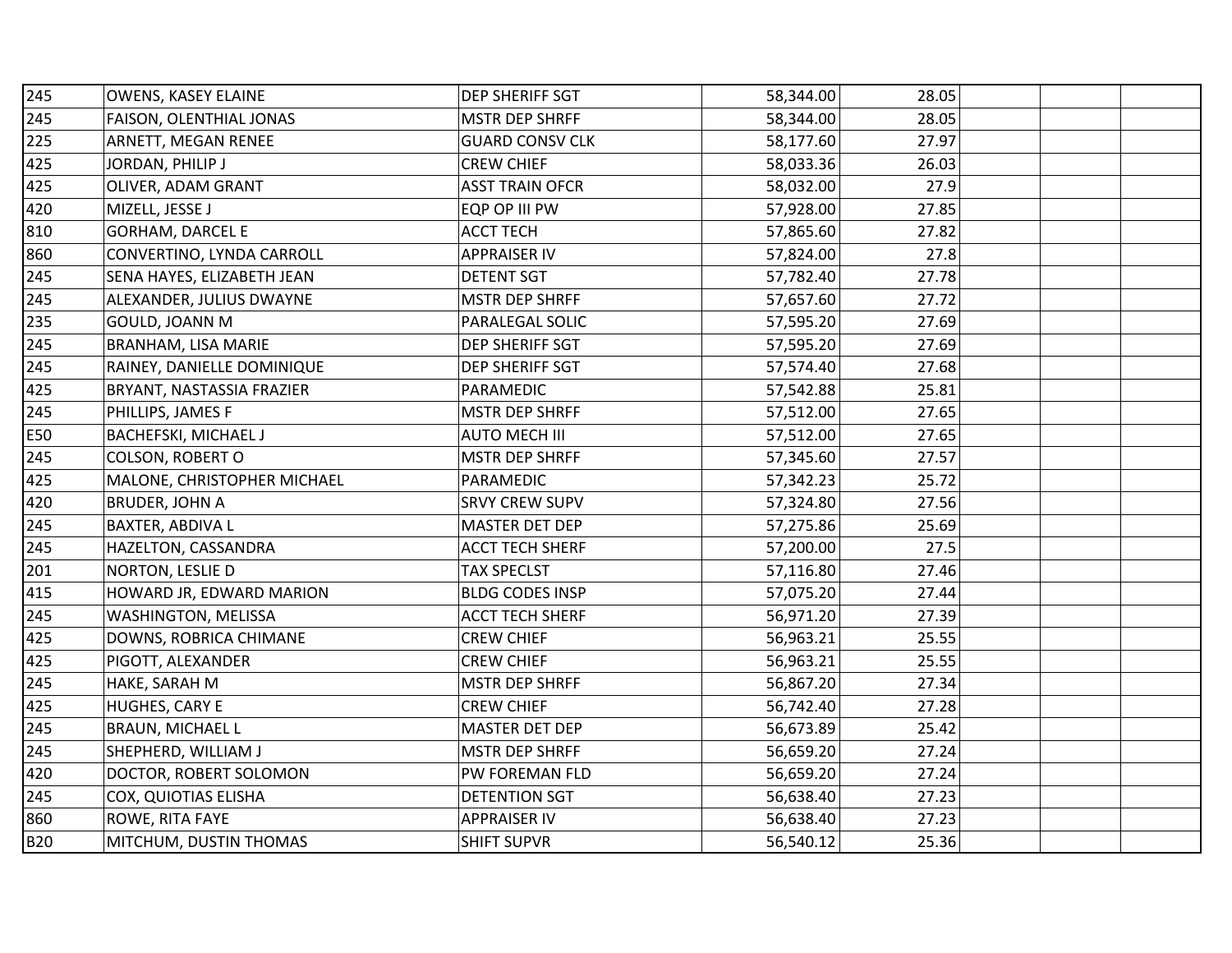| 420             | <b>HALSEY, ROBERT G</b>        | PW FOREMAN FLD        | 56,513.60 | 27.17 |  |
|-----------------|--------------------------------|-----------------------|-----------|-------|--|
| 245             | <b>CAPERS, PRESTON TIMOTHY</b> | DEP SHERIFF SGT       | 56,472.00 | 27.15 |  |
| 245             | MARTIN, WILLIAM THOMAS         | <b>MSTR DEP SHRFF</b> | 56,472.00 | 27.15 |  |
| 860             | PROVOSTY, GEORGE HURST         | <b>APPRAISER IV</b>   | 56,472.00 | 27.15 |  |
| 425             | POE, SAMUEL TOWNSEND           | PARAMEDIC             | 56,450.43 | 25.32 |  |
| 245             | <b>BARTEE, TRACI D</b>         | PARALEGAL             | 56,368.00 | 27.1  |  |
| 245             | KREUTNER, ANDREW PETER         | IT SYSTEMS SPEC       | 56,368.00 | 27.1  |  |
| 210             | NIESCHALK, WILLIAM G           | COMP SUPP SPEC        | 56,347.20 | 27.09 |  |
| E50             | MORRIS, PAUL MCCARTHA          | HVY EQP MECIII        | 56,284.80 | 27.06 |  |
| 245             | JUNKIN, THOMAS JOHN            | <b>MSTR DEP SHRFF</b> | 56,243.20 | 27.04 |  |
| 245             | DUNMEYER, DAVID F              | MAST JUD DEP SH       | 56,222.40 | 27.03 |  |
| <b>B20</b>      | VARGAS, DESIREE S              | PST IV                | 56,183.40 | 25.2  |  |
| 420             | <b>BROWN, JEFFREY S</b>        | ENG INSPEC IV         | 56,118.40 | 26.98 |  |
| 245             | <b>COSTANZO, MICHAEL A</b>     | <b>DEP SHERIFF</b>    | 56,097.60 | 26.97 |  |
| 201             | DUDLEY, TINA H                 | TAX SPECLST OTH       | 56,056.00 | 26.95 |  |
| 245             | CHEEK, BRITTANY S              | <b>MSTR DEP SHRFF</b> | 55,993.60 | 26.92 |  |
| <b>B20</b>      | TINKEY, DALE WAYNE             | MOBILE DATA TEC       | 55,910.40 | 26.88 |  |
| 425             | <b>OSTEEN, ETHAN ALLEN</b>     | <b>CREW CHIEF</b>     | 55,848.47 | 25.05 |  |
| 860             | <b>CLARK, ELIZABETH W</b>      | <b>APPRAISER IV</b>   | 55,848.00 | 26.85 |  |
| 425             | MORRISON, PAUL WILLIAM         | <b>CREW CHIEF</b>     | 55,826.18 | 25.04 |  |
| 425             | <b>BARTELL, ABIGAIL LYNN</b>   | PARAMEDIC             | 55,826.18 | 25.04 |  |
| 425             | KAHLE, MADELEINE A             | PARAMEDIC             | 55,826.18 | 25.04 |  |
| 425             | <b>BROWN, REESE</b>            | PARAMEDIC             | 55,803.88 | 25.03 |  |
| 425             | CAIN, NATHANIEL EVERETT        | PARAMEDIC             | 55,803.88 | 25.03 |  |
| 425             | DANTZLER, ANDREW               | PARAMEDIC             | 55,803.88 | 25.03 |  |
| 435             | PERRY, WELLS WINDHAM           | EQP OP III SWOR       | 55,785.60 | 26.82 |  |
| 435             | WASHINGTON JR, DAVID L         | EQP OP III SWOR       | 55,764.80 | 26.81 |  |
| D <sub>25</sub> | SHERMAN, KRESHENDA L           | <b>ACCT TECH</b>      | 55,764.80 | 26.81 |  |
| 420             | SIMPSON, DREW M                | PW FOREMAN II         | 55,744.00 | 26.8  |  |
| 245             | HOSKINS, BOBBY L               | <b>DEP SHERIFF</b>    | 55,723.20 | 26.79 |  |
| 420             | BROWN, KEVIN M                 | PW FOREMAN FLD        | 55,577.60 | 26.72 |  |
| 435             | <b>BOKERN, CARL N</b>          | DISP/CC SUPERV        | 55,411.20 | 26.64 |  |
| 860             | MERTENS, PETER M               | <b>APPRAISER III</b>  | 55,369.60 | 26.62 |  |
| 425             | WILKIN, HAROLD PATRICK         | <b>CREW CHIEF</b>     | 55,291.10 | 24.8  |  |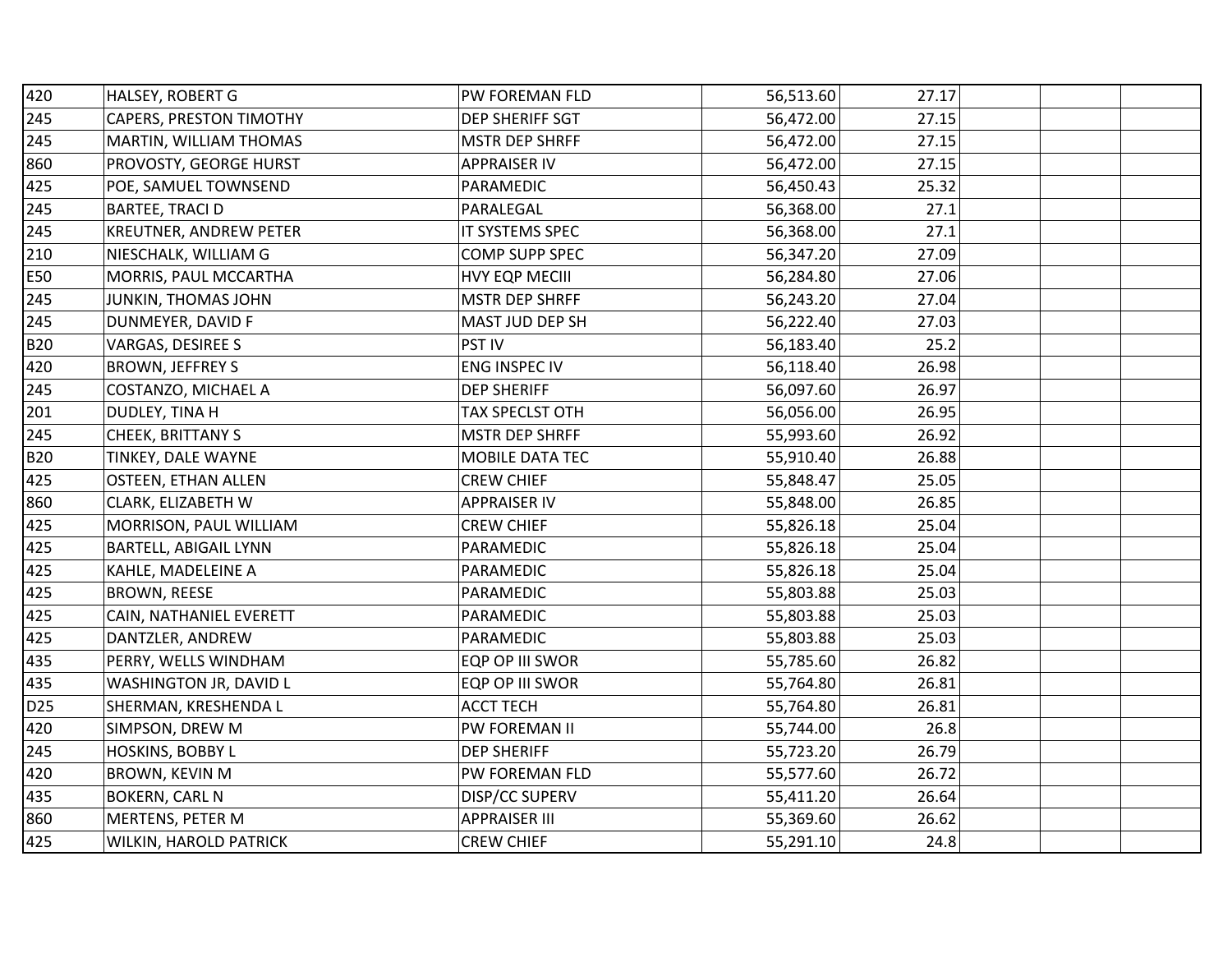| 425        | HANAN, MARA IRENE              | PARAMEDIC              | 55,291.10 | 24.8  |  |
|------------|--------------------------------|------------------------|-----------|-------|--|
| 425        | HATCHELL, PAXTON CHEL          | <b>PARAMEDIC</b>       | 55,291.10 | 24.8  |  |
| 425        | KRONINGER, RICHARD GEORGE      | PARAMEDIC              | 55,291.10 | 24.8  |  |
| 420        | WRIGHT JR, DANIEL WESLEY       | HVY EQP MECH II        | 55,265.60 | 26.57 |  |
| 435        | KOONTZ, TERRY R                | EQP OP III SWOR        | 55,203.20 | 26.54 |  |
| 420        | EATON, CHARLES                 | EQP OP III PW          | 55,161.60 | 26.52 |  |
| 810        | GREEN, MAI M                   | <b>CNTYSVSREPIV</b>    | 55,140.80 | 26.51 |  |
| 245        | MCCAULEY, TIMOTHY PAUL         | <b>MSTR DEP SHRFF</b>  | 55,120.00 | 26.5  |  |
| <b>B20</b> | TUGYA, TAYLOR NICOLE           | 911 COMM. SPEC.        | 55,001.77 | 24.67 |  |
| 201        | WILLIAMS, STEPHANIE A          | <b>TAX SPECLST</b>     | 54,995.20 | 26.44 |  |
| 245        | BOHLANDER, HARRY EDWARD        | DEP SHERIFF SGT        | 54,974.40 | 26.43 |  |
| <b>B20</b> | WILLIAMS, DENISE R             | 911 COMM. SPEC.        | 54,957.18 | 24.65 |  |
| 245        | MILLER, RYAN JAMES             | <b>MSTR DEP SHRFF</b>  | 54,891.20 | 26.39 |  |
| 245        | MIZNER, JOHN DARREN            | <b>MSTR DEP SHRFF</b>  | 54,870.40 | 26.38 |  |
| 425        | COOPER, ASHLEY LAUREN          | PARAMEDIC              | 54,800.62 | 24.58 |  |
| 425        | SIMONEAU, DANIEL JOSEPH        | PARAMEDIC              | 54,778.32 | 24.57 |  |
| 420        | BISHOP, CHARLES MATTHEW        | PW FOREMAN FLD         | 54,704.00 | 26.3  |  |
| 420        | <b>WEIGERT, MICHAEL S</b>      | PW FOREMAN FLD         | 54,558.40 | 26.23 |  |
| 235        | WARLICK, CAROLYN C             | VIC WIT ADV II         | 54,412.80 | 26.16 |  |
| 420        | WARING, EDWARD T               | <b>SRVY CREW SUPV</b>  | 54,641.60 | 26.27 |  |
| 245        | QUINN, CHRISTOPHER PAUL        | <b>MSTR DEP SHRFF</b>  | 54,454.40 | 26.18 |  |
| <b>B20</b> | LOMBARDI, AMY K                | PST <sub>I</sub>       | 54,645.05 | 24.51 |  |
| D30        | JOINER, CHERYLY                | <b>ADMSVSCOORI</b>     | 54,184.00 | 26.05 |  |
| 245        | JACKO, JAMES LEO               | <b>MSTR DEP SHRFF</b>  | 54,475.20 | 26.19 |  |
| <b>D35</b> | HERNANDEZ, WILLIAM             | <b>COMM TECHNICIAN</b> | 54,433.60 | 26.17 |  |
| 425        | <b>GREENFIELD, TYLER</b>       | PARAMEDIC              | 54,176.85 | 24.3  |  |
| 425        | GIBSON, LEO COOPER             | PARAMEDIC              | 54,176.85 | 24.3  |  |
| 425        | ELIAN, JEFFREY LEE             | PARAMEDIC              | 54,176.85 | 24.3  |  |
| 425        | <b>CRIGGER COX, TRISTAN</b>    | PARAMEDIC              | 54,176.85 | 24.3  |  |
| 425        | <b>CELLARS, MATTHEW THOMAS</b> | PARAMEDIC              | 54,176.85 | 24.3  |  |
| 425        | <b>BRESNAHAN, JOHN ERIC</b>    | PARAMEDIC              | 54,176.85 | 24.3  |  |
| 415        | <b>BOJILOV, BLAGO METODIEV</b> | <b>BLDG CODES INSP</b> | 54,433.60 | 26.17 |  |
| 350        | BESSINGER, REBECCA LYNN        | CASE MGT CRD I         | 54,516.80 | 26.21 |  |
| <b>B20</b> | AXMAN, DAVID M                 | 911 COMM. SPEC.        | 54,397.35 | 24.67 |  |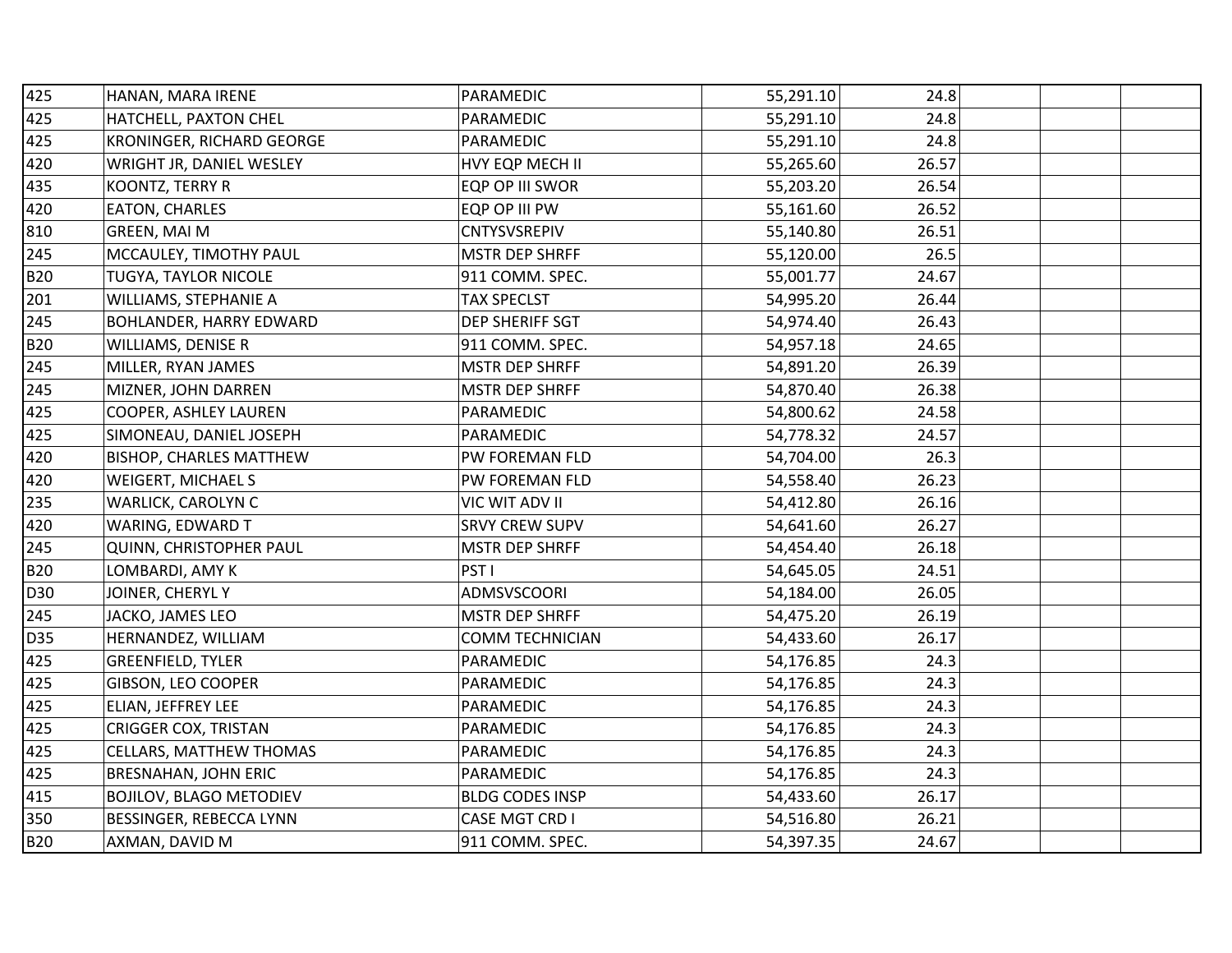| 240 | YOUNG, BENJAMIN A             | LEGISLAT ASST I        | 54,225.60 | 26.07 |  |
|-----|-------------------------------|------------------------|-----------|-------|--|
| 425 | GREGG, JAMES A                | PARAMEDIC              | 54,176.85 | 24.3  |  |
| 425 | HUFFMAN, KAYLIE MICHELLE      | <b>PARAMEDIC</b>       | 54,176.85 | 24.3  |  |
| 425 | HYATT, BILL EDWARD            | PARAMEDIC              | 54,176.85 | 24.3  |  |
| 425 | IANNITTI, KYLIE JAE           | PARAMEDIC              | 54,176.85 | 24.3  |  |
| 425 | KULKARNI, ROHAN               | PARAMEDIC              | 54,176.85 | 24.3  |  |
| 425 | LECKIE, ANDREW DALTON         | PARAMEDIC              | 54,176.85 | 24.3  |  |
| 425 | MARSH, CHARLES ANDREW         | PARAMEDIC              | 54,176.85 | 24.3  |  |
| 425 | MATHEWS, GARRET TYLER         | PARAMEDIC              | 54,176.85 | 24.3  |  |
| 425 | REED, JUSTIN DAVID            | PARAMEDIC              | 54,176.85 | 24.3  |  |
| 425 | <b>BARGERON, SHAWN LINDSY</b> | <b>CREW CHIEF</b>      | 54,176.36 | 24.3  |  |
| 425 | BEYLER, ANA CLAIRE            | PARAMEDIC              | 54,176.36 | 24.3  |  |
| 425 | COX, CHRISTOPHER LAWRENCE     | PARAMEDIC              | 54,176.36 | 24.3  |  |
| 425 | D'ENCARNACAO, MATTHEW PAUL    | PARAMEDIC              | 54,176.36 | 24.3  |  |
| 425 | FONTANAS, ALEXANDRA ROSE      | PARAMEDIC              | 54,176.36 | 24.3  |  |
| 425 | <b>GRIES, CHARLES LEE</b>     | PARAMEDIC              | 54,176.36 | 24.3  |  |
| 425 | MILLER, ANDREW SCOTT          | PARAMEDIC              | 54,176.36 | 24.3  |  |
| 425 | NEVEUX, EMILY ROSE            | <b>PARAMEDIC</b>       | 54,176.36 | 24.3  |  |
| 435 | BAZ, GEORGE JOSEPH            | <b>MRF MAINT SUPV</b>  | 54,142.40 | 26.03 |  |
| 860 | HUTCHINSON, PAUL W            | <b>APPRAISER IV</b>    | 54,100.80 | 26.01 |  |
| 420 | DURGIN, GARY S                | EQP OP III PW          | 54,059.20 | 25.99 |  |
| 245 | FORRESTER, MICHAEL G          | MASTER DET DEP         | 53,909.31 | 24.18 |  |
| 435 | <b>WEATHERS SR, RODNEY A</b>  | EQP OP III SWOR        | 53,851.20 | 25.89 |  |
| 425 | ROBERTS, RYAN ANTHONY         | <b>ASST TRAIN OFCR</b> | 53,809.60 | 25.87 |  |
| 425 | URICK, MORGAN NICOLE          | PARAMEDIC              | 54,176.36 | 24.3  |  |
| 425 | WATSON, ANDREW SPENCER        | PARAMEDIC              | 54,176.36 | 24.3  |  |
| 425 | WIEBELHAUS, JACQUELINE        | PARAMEDIC              | 54,176.36 | 24.3  |  |
| 220 | NEVILL, KELLEY                | FOR AUTO TEC I         | 54,163.20 | 26.04 |  |
| 245 | HASLIP, ROBERT NATHAN         | <b>MSTR DEP SHRFF</b>  | 53,788.80 | 25.86 |  |
| 245 | WHITE, JAMES EDWIN            | <b>MSTR DEP SHRFF</b>  | 53,768.00 | 25.85 |  |
| 245 | MAGWOOD, LATARSHA N           | MASTER DET DEP         | 53,619.48 | 24.05 |  |
| 201 | KIRBY, LEONARD SCOTT          | <b>TAX SPEC II</b>     | 53,560.00 | 25.75 |  |
| 245 | KENDALL, ALAN M               | <b>MSTR DEP SHRFF</b>  | 53,560.00 | 25.75 |  |
| 245 | ROY, DAMON ALLEN              | <b>MSTR DEP SHRFF</b>  | 53,560.00 | 25.75 |  |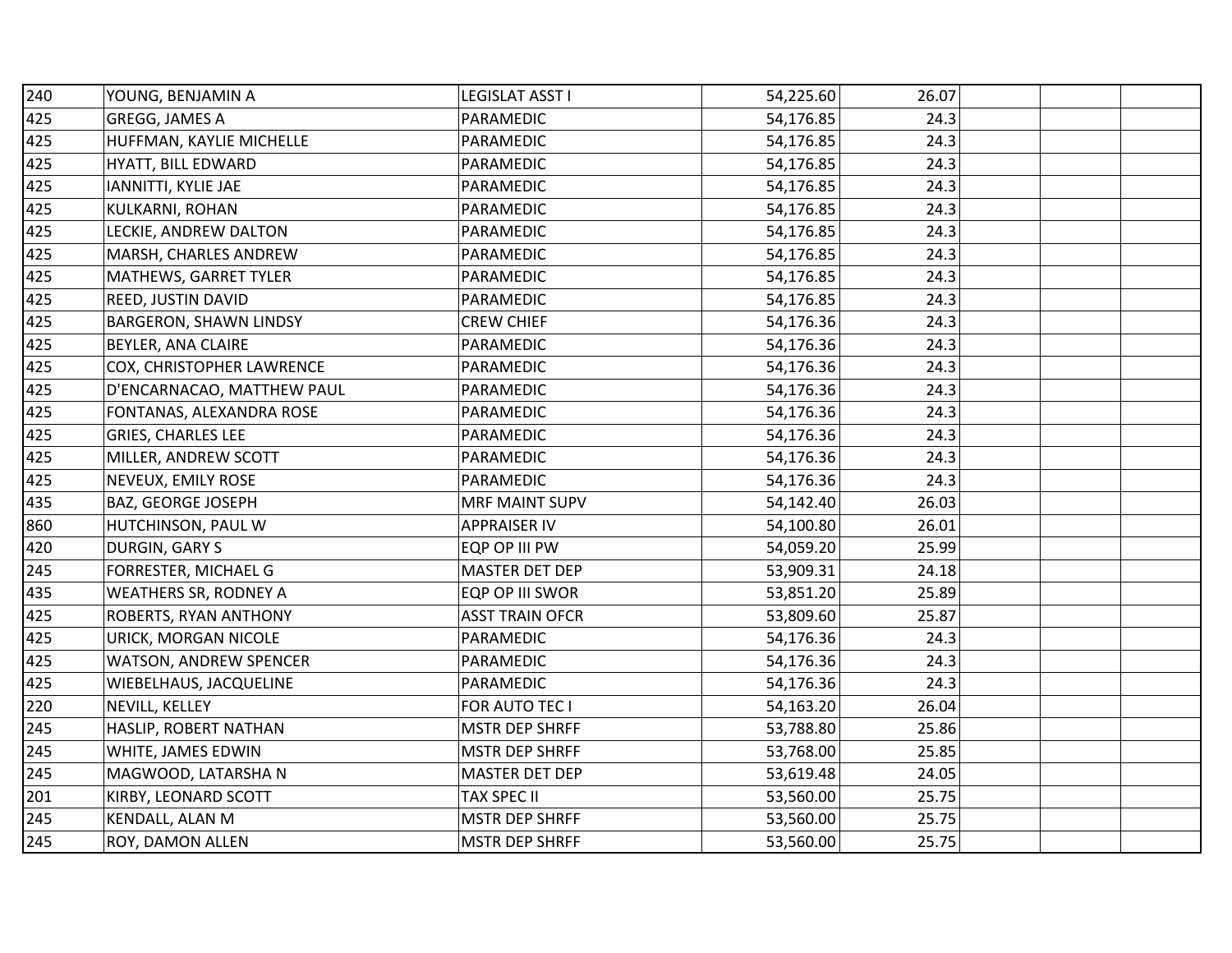| 245        | <b>STANTON, SEAN PATRICK</b>     | <b>MSTR DEP SHRFF</b>  | 53,560.00 | 25.75 |  |
|------------|----------------------------------|------------------------|-----------|-------|--|
| 420        | ALMERS JR, FLOYD A               | <b>ENG TECHNICIAN</b>  | 53,560.00 | 25.75 |  |
| <b>B20</b> | WALKER, RONIEL NJ                | PST <sub>1</sub>       | 53,552.59 | 24.02 |  |
| 410        | FIELDS, HEIDI                    | SR PERMIT SPEC         | 53,435.20 | 25.69 |  |
| 245        | TICE, CHARLES L                  | LAW ENF SPEC II        | 53,289.60 | 25.62 |  |
| 245        | RAGOS, NOEL FRANCIS              | <b>MSTR DEP SHRFF</b>  | 53,289.60 | 25.62 |  |
| 301        | YARBOROUGH, CYNTHIA D            | MIE CLERK III          | 53,289.60 | 25.62 |  |
| D40        | LEAR, MARK E                     | <b>TRADE TECH II</b>   | 53,289.60 | 25.62 |  |
| 245        | ARRINGTON, COREY LANE            | MSTR DEP SHRFF         | 53,268.80 | 25.61 |  |
| 435        | CALVIN, BILLIE ANN               | HHW/CONV SUPERV        | 53,268.80 | 25.61 |  |
| <b>B20</b> | DEARBORN, ALICIA K               | PST <sub>I</sub>       | 53,218.17 | 23.87 |  |
| 245        | ANTONIO, JENNIE CECILE           | <b>DEP SHERIFF</b>     | 53,164.80 | 25.56 |  |
| 245        | SINGLETON, STEPHANIE D           | PARALEGAL              | 53,164.80 | 25.56 |  |
| 245        | BROWN, LASHELIA TAMARA           | <b>DETENT DEPUTY</b>   | 53,151.28 | 23.84 |  |
| 245        | MONIZ, JOHN BRIAN                | <b>MSTR DEP SHRFF</b>  | 53,144.00 | 25.55 |  |
| 435        | SILVA, ANTONIO CARLOS            | EQP OP III SWOR        | 53,144.00 | 25.55 |  |
| 235        | MOYER, RANDALL ALLEN             | VIC WIT ADV II         | 53,123.20 | 25.54 |  |
| 245        | HERRIOTT, KEITH ALAN             | <b>MSTR DEP SHRFF</b>  | 53,123.20 | 25.54 |  |
| 435        | WYNDHAM, BENJAMIN                | EQP OP III SWOR        | 53,123.20 | 25.54 |  |
| 245        | KHAN, ZULFIQAR A                 | <b>MSTR DEP SHRFF</b>  | 53,081.60 | 25.52 |  |
| E50        | BASS, KYLE A                     | HVY EQP MECH II        | 53,060.80 | 25.51 |  |
| 245        | WIEDEMANN, JOHN EDWARD           | <b>MSTR DEP SHRFF</b>  | 53,019.20 | 25.49 |  |
| 425        | FORD, BRIAN MAURICE              | LOG SHIFT SUPV         | 52,927.86 | 23.74 |  |
| 235        | MATTICKS, ANN O                  | VIC WIT ADV II         | 52,873.60 | 25.42 |  |
| 860        | <b>BUSCHING, KENNETH J</b>       | <b>APPRAISER IV</b>    | 52,873.60 | 25.42 |  |
| 860        | MOORE, BRYON KEITH               | <b>APPRAISER IV</b>    | 52,873.60 | 25.42 |  |
| D40        | BRYSON, BENJAMIN                 | <b>INV CONTRL SUPV</b> | 52,873.60 | 25.42 |  |
| E50        | FOSTER, ANTHONY ALLEN            | HVY EQP MECH II        | 52,873.60 | 25.42 |  |
| 245        | <b>GREEN, ALPHONSO</b>           | MSTR DEP SHRFF         | 52,832.00 | 25.4  |  |
| 420        | <b>GRIFFIN JR, LAWRENCE NEAL</b> | PW FOREMAN FLD         | 52,811.20 | 25.39 |  |
| 215        | GODFREY, ELLA M                  | DEP CLK CRT II         | 52,748.80 | 25.36 |  |
| <b>B20</b> | FAISON, SHELIKA JALANA           | PST <sub>1</sub>       | 52,705.38 | 23.64 |  |
| 245        | HENDERSON, LORI A                | MASTER DET DEP         | 52,638.50 | 23.61 |  |
| E50        | HENDRIX, JERRY SCOTT             | <b>AUTO MECH III</b>   | 52,520.00 | 25.25 |  |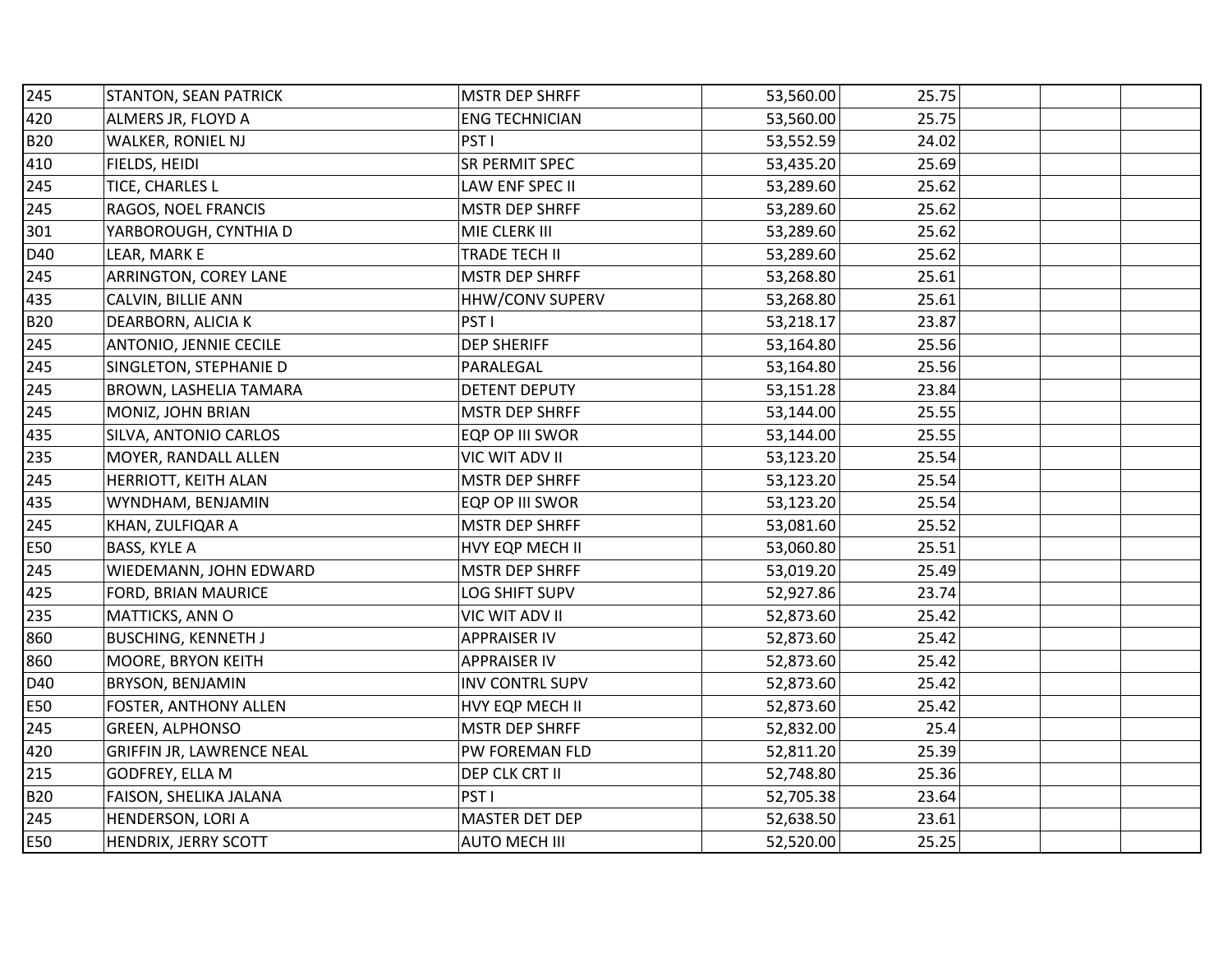| 245        | <b>BIGGS, RICKIE LEE</b>        | <b>MSTR DEP SHRFF</b>  | 52,499.20 | 25.24 |  |
|------------|---------------------------------|------------------------|-----------|-------|--|
| 245        | TURNER, LLOYD S                 | MAST JUD DEP SH        | 52,436.80 | 25.21 |  |
| 245        | HAMILL, RICHARD E               | <b>MSTR DEP SHRFF</b>  | 52,416.00 | 25.2  |  |
| D40        | COLE, KRISTIN OUTLAW            | <b>ACCT SPEC III</b>   | 52,395.20 | 25.19 |  |
| 425        | MITCHELL, JUANITA D             | <b>EMRG MED TECH</b>   | 52,392.78 | 23.5  |  |
| 235        | GOUDA, KRISTY A                 | ADMSVSCOORI            | 52,374.40 | 25.18 |  |
| 245        | ROY, BRENT M                    | <b>MSTR DEP SHRFF</b>  | 52,291.20 | 25.14 |  |
| 245        | LUCKADOO, DUSTIN JAY            | <b>MSTR DEP SHRFF</b>  | 52,249.60 | 25.12 |  |
| <b>D35</b> | ALVEY, BLAKE WILLIAM            | <b>COMM TECHNICIAN</b> | 52,228.80 | 25.11 |  |
| 245        | JOHNSON, DAVID E                | <b>MSTR DEP SHRFF</b>  | 52,124.80 | 25.06 |  |
| 245        | ARRINGTON, COLT BENJAMIN        | <b>MSTR DEP SHRFF</b>  | 52,104.00 | 25.05 |  |
| 245        | CARTER III, JAMES HENRY         | <b>MSTR DEP SHRFF</b>  | 52,104.00 | 25.05 |  |
| 245        | WILCOX, CAROLINE R.B.           | <b>MSTR DEP SHRFF</b>  | 52,104.00 | 25.05 |  |
| 420        | <b>IVEY, CHRISTOPHER LANDON</b> | <b>HELICOPTER MECH</b> | 52,104.00 | 25.05 |  |
| 245        | THOMAS, ANTHONY                 | MASTER DET DEP         | 52,081.12 | 23.36 |  |
| 245        | MCCULLOUGH MCLEAN, KATHLEEN E   | <b>MSTR DEP SHRFF</b>  | 52,041.60 | 25.02 |  |
| 245        | MILZ, JAMES T                   | <b>MSTR DEP SHRFF</b>  | 52,041.60 | 25.02 |  |
| <b>B20</b> | WILLIAMS, NICOLE N              | PST <sub>I</sub>       | 52,014.24 | 23.33 |  |
| D40        | CHOICE, ELBERT ANTWONE          | TRDSTECHIII FAC        | 52,000.00 | 25    |  |
| 225        | SCHOENITH, TLESHIA T            | <b>ESTATE CLERK</b>    | 51,937.60 | 24.97 |  |
| 245        | <b>BURNSED, SUSAN R</b>         | <b>ADM ASST III</b>    | 51,937.60 | 24.97 |  |
| 245        | PATULA, EDWARDO ESLERA          | MASTER DET DEP         | 51,925.06 | 23.29 |  |
| 435        | HIGGINS, STEVIE C               | EQP OP III SWOR        | 51,854.40 | 24.93 |  |
| 435        | SIMMONS, CAROL RENEE            | <b>SW SUPERVISOR</b>   | 51,854.40 | 24.93 |  |
| <b>D35</b> | GADSDEN, ANNA MARIA             | <b>QUAL CONTR SPEC</b> | 51,854.40 | 24.93 |  |
| 245        | POLK, JOSEPH MARK               | MASTER DET DEP         | 51,835.88 | 23.25 |  |
| <b>B20</b> | DOLLAR, JACOB MICHAEL           | 911 COMM. SPEC.        | 51,835.88 | 23.25 |  |
| 245        | COX, MICAH ROY                  | <b>MSTR DEP SHRFF</b>  | 51,833.60 | 24.92 |  |
| 245        | THOMPSON, KEVIN L               | MASTER DET DEP         | 51,813.58 | 23.24 |  |
| 420        | DAVEY JR, JOHN HOWARD           | PW FOREMAN FLD         | 51,792.00 | 24.9  |  |
| 435        | CARTER, KENNETH ANTHONY G       | EQP OP III SWOR        | 51,625.60 | 24.82 |  |
| 245        | DONAHOE, THOMAS FRANCIS         | MASTER DET DEP         | 51,612.93 | 23.15 |  |
| 245        | ZAGER, BENJAMIN TAYLOR          | <b>MSTR DEP SHRFF</b>  | 51,604.80 | 24.81 |  |
| 245        | RISSANEN, AUSTIN TAYLOR         | <b>MSTR DEP SHRFF</b>  | 51,584.00 | 24.8  |  |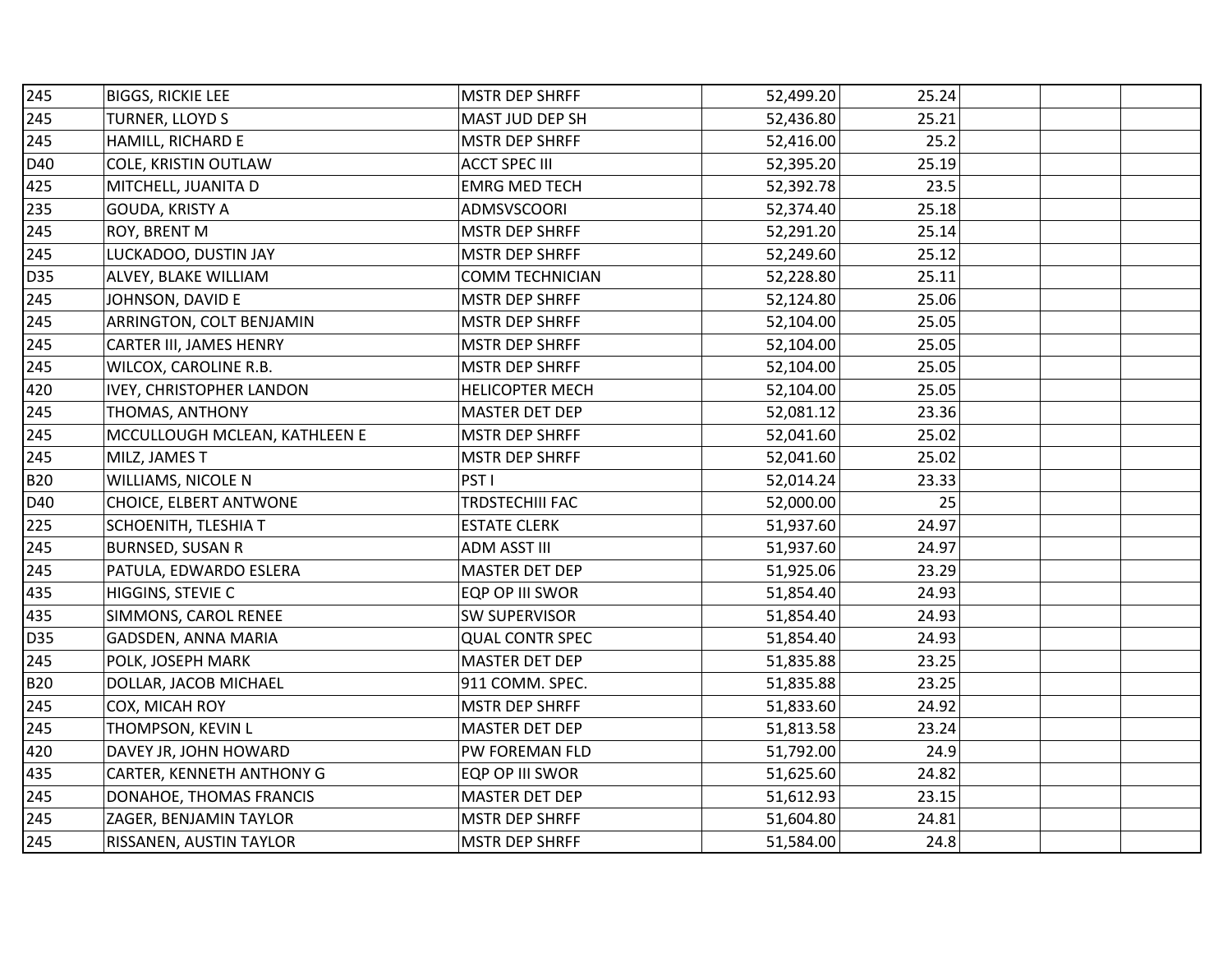| 245                                                                                                                     | WEAN, MATTHEW LYLE                                                                                                          | <b>MSTR DEP SHRFF</b> | 51,542.40 | 24.78 |  |  |
|-------------------------------------------------------------------------------------------------------------------------|-----------------------------------------------------------------------------------------------------------------------------|-----------------------|-----------|-------|--|--|
| 201                                                                                                                     | REED, LOUIS L                                                                                                               | <b>TAX SPEC II</b>    | 51,521.60 | 24.77 |  |  |
| 245                                                                                                                     | CLEVENGER, JAMES MASON                                                                                                      | <b>MSTR DEP SHRFF</b> | 51,521.60 | 24.77 |  |  |
| 420                                                                                                                     | SWEATMAN, BILLY J                                                                                                           | PW FOREMAN FLD        | 51,438.40 | 24.73 |  |  |
| E50                                                                                                                     | TANNER, AMY M                                                                                                               | <b>ADM ASST III</b>   | 51,376.00 | 24.7  |  |  |
| <b>B20</b>                                                                                                              | CORBIN, ANGELIA KELLEY                                                                                                      | PST <sub>I</sub>      | 51,367.68 | 23.04 |  |  |
| 245                                                                                                                     | SEBBAN, CHARLES AARON                                                                                                       | <b>DEP SHERIFF</b>    | 51,355.20 | 24.69 |  |  |
| 410                                                                                                                     | PIGOTT, EMILY J                                                                                                             | <b>PLANNER II</b>     | 51,313.60 | 24.67 |  |  |
| 225                                                                                                                     | ROBINSON, JAMETTA A                                                                                                         | <b>ESTATE CLERK</b>   | 51,292.80 | 24.66 |  |  |
| 420                                                                                                                     | OCHOA, JOHN                                                                                                                 | PW FOREMAN FLD        | 51,272.00 | 24.65 |  |  |
| 245                                                                                                                     | HURN, GINA R                                                                                                                | <b>MSTR DEP SHRFF</b> | 51,188.80 | 24.61 |  |  |
| 420                                                                                                                     | HOLMES, GERALD JEROME                                                                                                       | PW FOREMAN FLD        | 51,168.00 | 24.6  |  |  |
| <b>B20</b>                                                                                                              | SCHEBESTA, JON ROBERT                                                                                                       | IT TECHNICIAN I       | 51,147.20 | 24.59 |  |  |
| 425                                                                                                                     | SOWERS, PEGGY                                                                                                               | <b>ACCT TECH</b>      | 51,126.40 | 24.58 |  |  |
| 245                                                                                                                     | JAMESON, NOAH OWEN                                                                                                          | <b>MSTR DEP SHRFF</b> | 51,022.40 | 24.53 |  |  |
| <b>B20</b>                                                                                                              | TAYLOR, CODY J                                                                                                              | PST III               | 51,010.96 | 22.88 |  |  |
| 420                                                                                                                     | <b>BROWN, ROBERT J</b>                                                                                                      | PW FOREMAN FLD        | 50,980.80 | 24.51 |  |  |
| 245                                                                                                                     | ALBRIGHT, AMANDA LYN                                                                                                        | <b>DEP SHERIFF</b>    | 50,814.40 | 24.43 |  |  |
| 435                                                                                                                     | HOLMES, CEPHUS                                                                                                              | EQP OP II SW          | 50,814.40 | 24.43 |  |  |
| 245                                                                                                                     | GARRIS, ERIK ALLEN                                                                                                          | MSTR DEP SHRFF        | 50,731.20 | 24.39 |  |  |
| 245                                                                                                                     | MCELROY, HERSHEL MARKIS                                                                                                     | <b>MSTR DEP SHRFF</b> | 50,731.20 | 24.39 |  |  |
| <b>B20</b>                                                                                                              | BLAND, MONICA R                                                                                                             | PST <sub>I</sub>      | 50,698.83 | 22.74 |  |  |
| D40                                                                                                                     | QUERY, RICHARD J                                                                                                            | <b>TRADE TECH III</b> | 50,544.00 | 24.3  |  |  |
| 245                                                                                                                     | HEILEMAN, RICHARD M                                                                                                         | <b>MSTR DEP SHRFF</b> | 50,523.20 | 24.29 |  |  |
| 420                                                                                                                     | FRAZIER, ARNOLD W                                                                                                           | ENG INSPEC II         | 50,523.20 | 24.29 |  |  |
| D40                                                                                                                     | WHITE DEAS, PRISCILLA A                                                                                                     | <b>CUSTDN SUPV I</b>  | 50,315.20 | 24.19 |  |  |
| 245                                                                                                                     | URENA, SANTO T                                                                                                              | MASTER DET DEP        | 50,297.52 | 22.56 |  |  |
| 245                                                                                                                     | GILLARD, CHARLES ERIC                                                                                                       | MSTR DEP SHRFF        | 50,294.40 | 24.18 |  |  |
| 245                                                                                                                     | REID, TRISHA LYNN                                                                                                           | <b>MASTER DET DEP</b> | 50,096.87 | 22.47 |  |  |
| 435                                                                                                                     | SMALLS, JOSHUA LAMAR                                                                                                        | EQP OP III SWOR       | 50,003.20 | 24.04 |  |  |
|                                                                                                                         |                                                                                                                             |                       |           |       |  |  |
| The calculation of annualized compensation takes the established hourly rate and estimates what the annual compensation |                                                                                                                             |                       |           |       |  |  |
|                                                                                                                         | will be based on the estimated number of regularly scheduled hours of work, which is subject to change based on scheduling. |                       |           |       |  |  |
|                                                                                                                         |                                                                                                                             |                       |           |       |  |  |